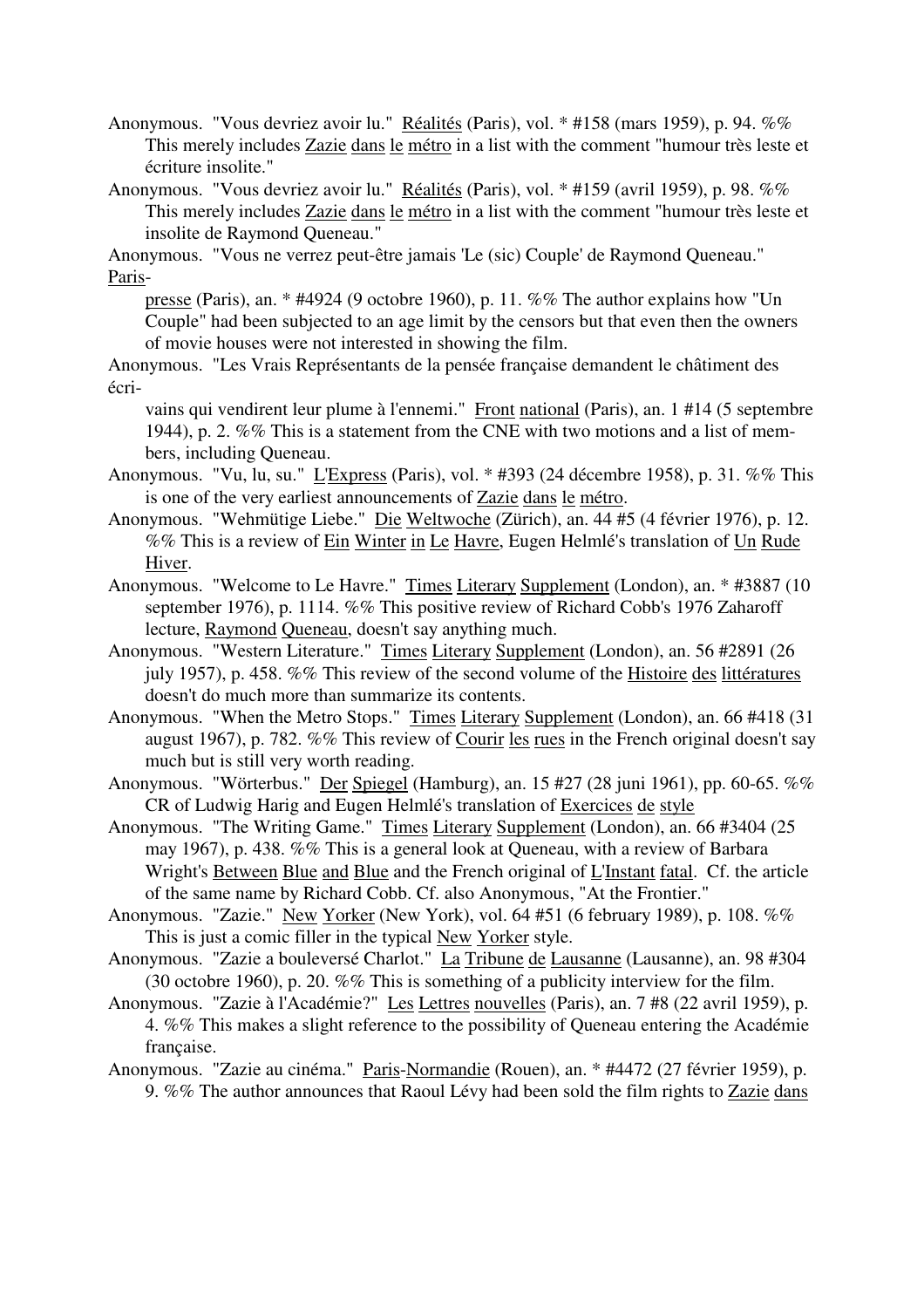le métro and that René Clément would direct it.

- Anonymous. "Zazie au dico." Minute (Paris), vol. \* #278 (27 juillet 1967), p. 19. %% The author announces the inclusion of Queneau in the 1968 Petit Larousse and then goes on to discuss the new format of this classic dictionary.
- Anonymous. "Zazie: 'Céteukisson mézami'." Paris-presse (Paris), an. \* #4794 (11 mai 1960), p. 16E. %% The author has pictures of nine of the characters from the film and describes each one, joining a short passage of each one's dialogue.
- Anonymous. "Zazie chez Drouant." Valeurs actuelles (Paris), an. \* #1788 (8 mars 1971), p. 16. %% The author writes well on the 1971 Goncourt quarrel involving Queneau.

Anonymous. "Zazie contre Minette." Nouveau Candide (Paris), an. \* #71 (5 septembre 1962),

- p. 13. %% Queneau has complained about the publicity done for the translation of Robert Gover's Cent Dollars de malentendus, and Marcel Duhamel, who translated the work into French, has its heroine write this letter to Zazie disclaiming responsibility. Cf. Anne-Isabelle Queneau, ed., Album Raymond Queneau, p. 204.
- Anonymous. "Zazie dans le métro." L'Impartial (La Chaux-de-Fonds, Suisse), an. 79 #24916 (26 février 1959), p. 9. %% This review is rather more intelligent than most.
- Anonymous. "Zazie dans le métro." Bulletin de la NRF #135 (février 1959), inside the back cover. %% This is a page of publicity with a photo of Queneau, a biography three lines long, a "prière d'insérer," and a list of Queneau books (and their prices) which Gallimard was offering at the time.
- Anonymous. "Zazie dans le métro." Haagse Post (Den Haag), an. 46 #2319 (23 may 1959), p. 13. %% The author seems to concentrate primarily on Queneau's use of language in this review of the novel.
- Anonymous. "Zazie dans le métro." Le Film français (Paris), an. 17 #859 (18 novembre 1960), p. 21. %% This is a "fiche technique" and presentation of the film version for a trade newspaper.
- Anonymous. "Zazie dans le métro et à la bibliothèque nationale." Lëtzebuerger Journal (Luxembourg), an. 53 #192 (6 oktober 2000), p. 26. %% The author gives some idea of Queneau's life/work in presenting the Paul Souffrin "Queneau à l'affiche" exposition.
- Anonymous. "Zazie dans le métro: Louis Malle aborde le style burlesque." Almanach Cinémonde 1961 [Supplement to Cinémonde (Paris), an. 28 #1363 (20 septembre 1960)], pp. 78-79. %% This piece is more an excuse for stills from the film than a commentary.
- Anonymous. "Zazie dans le métro: Naast de dode literatuur ook een levende taal." De Haagse Post (Amsterdam), an. 46 #2319 (23 mei 1959), p. 13. %% This review, apparently of the original novel, is to be found under the heading "Sociologie"....
- Anonymous. "Zazie dans le métro par Raymond Queneau." Le Peuple (Bruxelles), an. 75 #34 (10 février 1959), p. 7. %% The author gives just the most ordinary (but positive) review of Zazie dans le métro.
- Anonymous. Zazie dans le métro: Revue de presse. Bulletin de la NRF #138 (mai 1959), pp. 12-13. %% This is a collection of citations from the reviews done by André Billy, Jacques Brenner, Claude Roy, and Jean Blanzat.
- Anonymous. "Zazie dans le métro, suivi par Un Couple." Cinémonde (Paris), an. 27 #1314 (13 octobre 1959), p. 18. %% This interview of Queneau and Jean-Pierre Mocky is ordinary for the most part but has some interesting passages.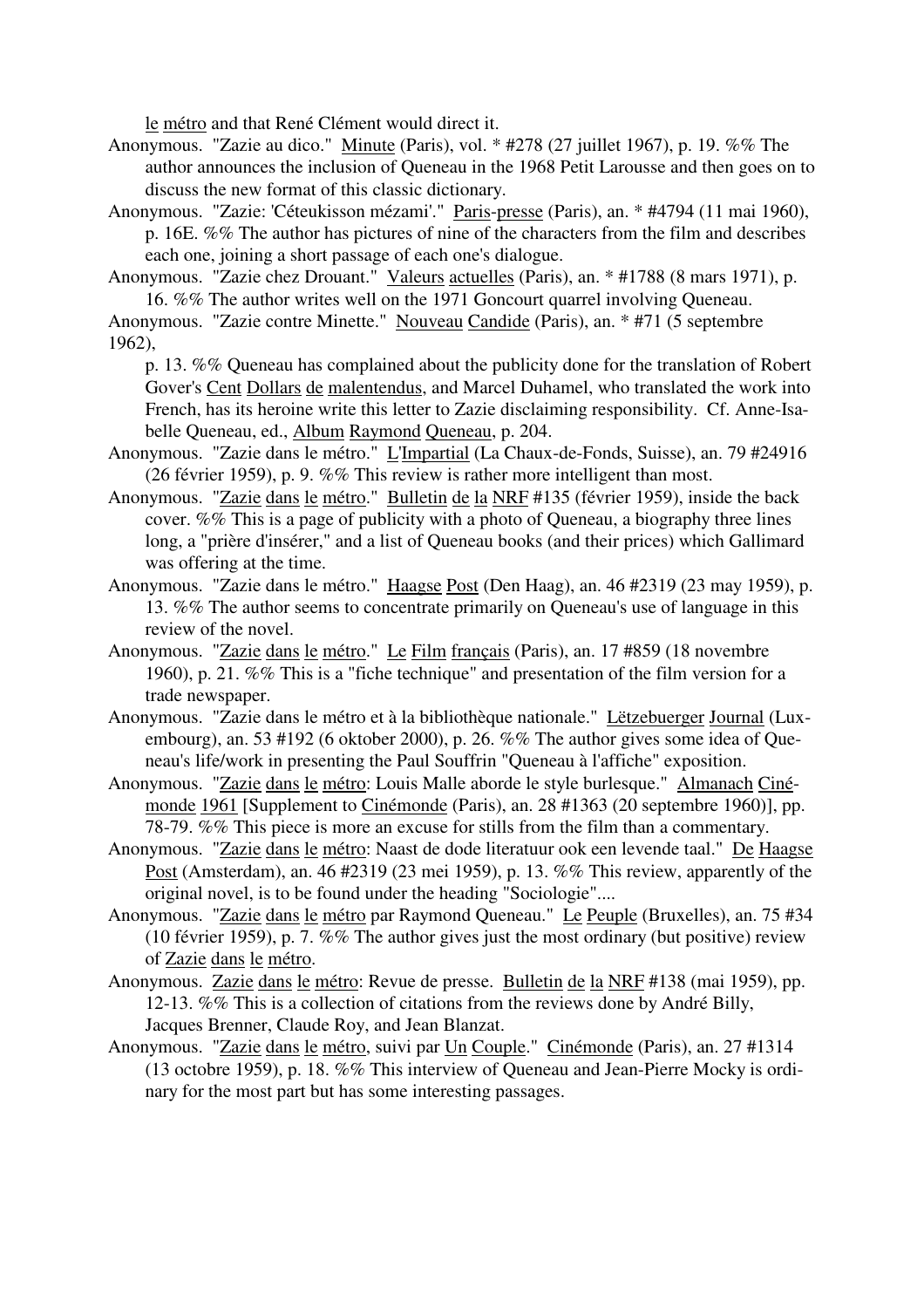- Anonymous. "Zazie dans le métro. Une Martienne qui débarque dans un monde délirant." Le Drapeau rouge magazine (Bruxelles), an. 5 #46 (12 novembre 1960), p. 9. %% This is the result of a long interview with Louis Malle, who is quite specific and concrete about his creation of the film.
- Anonymous. "Zazie découvre enfin son métro." Paris-match (Paris), vol. \* #553 (14 novembre 1959), p. 125. %% This consists of two pictures of Joëlle Jacquot, recently chosen to play Zazie in the Trois-Baudets production.
- Anonymous. "La 'Zazie' des Trois Baudets a 13 ans et s'appelle Joëlle Jacquet." France-soir (Paris), an. \* #4753 (5 novembre 1959), p. 11. %% This is just a brief interview with the young leading lady of the production.
- Anonymous. "Zazie. Du quasselst." Der Spiegel (Hamburg), an. 14 #50 (7 dezember 1960), pp. 80-83. %% CR of the film version of Zazie dans le métro
- Anonymous. "Zazie en Amérique." Aux Ecoutes (Paris), an. 41 #1836 (25 septembre 1959), pp. 28-29. %% The author seems somewhat confused: he believes that the Olympia Press translation of Zazie dans le métro is in American rather than in British and seems to think that Eric Kahane was working on a translation into British.
- Anonymous. "Zazie et la vie: Le Code Queneau." Pourquoi pas (Bruxelles), an. # (18 novembre 1982), p. %% The author presents both a stage production of Zazie dans le métro and the actress who played Zazie.
- Anonymous. "Zazie i Paris." 1960 Schønberg catalogue. Denmark. %% This presents the Jens Kruuse translation of Zazie dans le métro.
- Anonymous. "Zazie Place de la Concorde." Cinquième République (Paris), an. # (5 novembre 1960), p. %% The author likes the film version of Zazie.
- Anonymous. "Zazie sort ce soir..." Le Figaro (Paris), an. 143 #7827 (13 novembre 1969), p. 29. %% This "Zazie" is a showgirl, and Queneau and his novel are not even mentioned.
- Anonymous. "Zazie sous le métro." Combat (Paris), an. \* #4962 (9 juin 1960), p. 3. %% This is a publicity photo from the filming and includes a strangely inaccurate blurb.
- Anonymous. "Zazie sur scène." Tribune de Lausanne (Lausanne), an. 97 #333 (29 novembre 1959), p. 5. %% The author announces the Trois-Baudets stage production of Zazie dans le métro, which starred Joëlle Jacquot and Michel de Ré.
- Anonymous. "Zazie tourne: Elle est très grossière..." Paris-presse (Paris), an. \* #4746 (16 mars 1960), p. 18E. %% This article announces that the filming of Zazie dans le métro had begun on 14 march and presents Catherine Demongeot in three group photos.
- Anonymous. "Zazie. Zensierter Kindermund." Der Spiegel (Hamburg), an. 15 #2 (4 januar 1961), p. 61. %% CR of the film version of Zazie dans le métro
- Anonymous. "Zazie's Table Talk." Times Literary Supplement (London), an. 62 #3179 (1 february 1963), p. 79. %% The author reviews Entretiens avec Georges Charbonnier in the French original with some wit and insight. The reference is to Anonymous, "Legacies of a Surrealist Childhood."
- Anonymous. "Zizanie dans le métro." This is a manuscript held at the CDRQ, without any identification of date or author. %% The author argues that the true structure of Zazie dans le métro is a murder mystery: Trouscaillon kills Marcel/ine with the connivance of Gabriel...

Anonymous. "Zizi Jeanmaire a peur de grossir en croquant les diamants des pâtissiers de New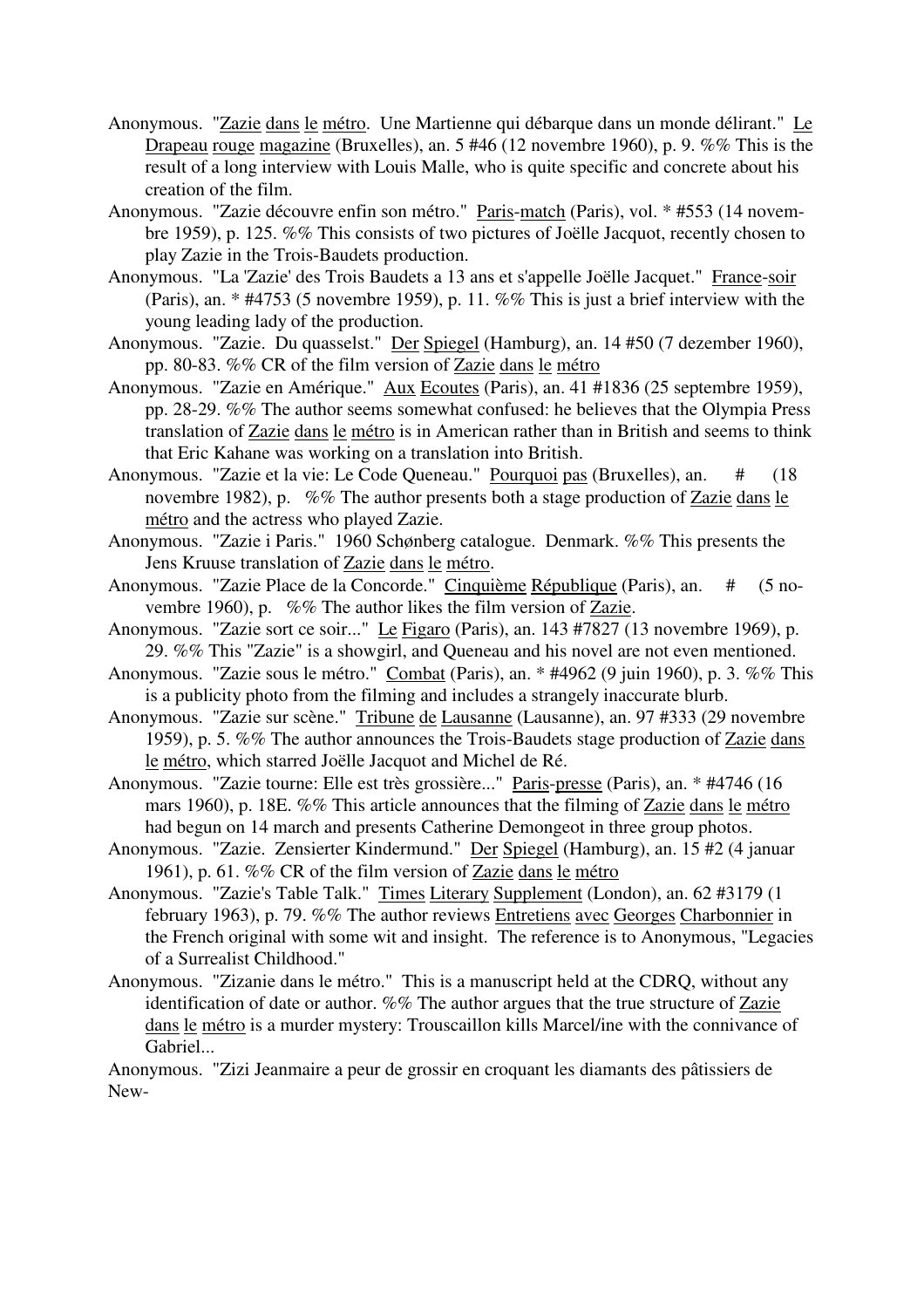York." V-Magazine (Paris), an. 7 #319 (12 novembre 1950), p. 12. %% This article describes certain aspects of the Roland Petit American tour, including Queneau's sending special pastry "bijoux" for Zizi Jeanmaire to eat during the "La Croqueuse de diamants." He supposedly also sent a poem, "Les Langues de chat."

- Anonymous. "Ces 3 Jolies Filles ont présenté le style 'Zazie dans le métro'." France-soir (Paris), an. \* #4714 (20-21 septembre 1959), p. 6. %% This is primarily a photo of Michèle Bardollet, Dany Saval, and Danielle Gaubert, who are exhibiting the new "Zazie" style of dresses from Lorène under the direction of Monique Sallebert. Cf. Anonymous, "A faire rêver Zazie," "Le Plan secret de l'opération 'Zazie'," "La Robe Zazie en faille écossaise: Désinvolte," "Le Style Zazie?"; Jean Fayard, "Gézétéchézazi"; Marcel Mithois, "Chez Mo-nique Sallebat. Zazie reçoit le tout-Paris"; Renée Willy, "Pariscope - actualités."
- Anonymous. "Le 4<sup>e</sup> Colloque Queneau à Verviers: Malheureuse initiative?" Le Jour (Verviers), an. 95 #2 (3 janvier 1989), p. 3. %% This article is little more than the transcription of a letter from Claude Debon which details her radical displeasure concerning Suzanne Bagoly's proposing a fourth Queneau colloquium in Verviers. Cf. Anonymous, "Irritation à la Sorbonne"; D. Ri., "Bientôt, deux colloques internationaux 'Queneau': Un à Anvers, l'autre à Liège?"
- Anonymous. "15 février: Grand événement littéraire. Sortie du premier volume de l'Encyclopédie de la Pléiade." Paris-Normandie (Rouen), an. \* #3512 (20 janvier 1956), p. 9. %% This is an average presentation which cites Queneau's "Présentation."
- Anonymous. "Le 17<sup>e</sup> Chambre." Ce Matin (Paris), an. 11 #2307 (24 janvier 1952), p. 1. %% Queneau jokes about "huis clos" and going to court with R. J. Clot, who was a winner of the Prix des Deux-Magots.
- Anonymous. "50 Livres pour lire en vacances." L'Express (Paris), vol. \* #420 (2 juillet 1959), pp. 28-30. %% The author puts Zazie dans le métro at the head of the list but only gives a short (yet good) summary of what the book does (i.e., not the plot).
- Anonymous. "1955: Queneau et la reconstruction du Havre." Queskispass (Le Havre), vol. \* #3 (octobre 2002), p. 3. %% Queneau speaks briefly on the radio about the "new" Le Havre built after the war and about his relationship to his natal city.
- Anonymous. "3.000 Personnes refusées!" Paris-presse (Paris), an. 7 #1832 (7 novembre 1950), p. 4. %% This short note says that the "Cinéma d'essai" had to be extended because of the number of people who could not be accommodated. Queneau supposedly appeared in "Désordre," the film by Jacques Baratier and Paul Guth that was being shown there. Cf. Anonymous, "«Désordre» à Saint-Germain-des-Prés"; Viviane Papote, "Etre ou ne pas être."
- Anonymous. (no title). Les Lettres françaises (Paris), an. 8 #204 (15 avril 1948), p. 5. %% This just announces, in large print, that Queneau would read his poèmes at the CNE center along with Ponge, Tardieu, Tzara, and others.
- Anonymous. (No title). Constellation (Paris), vol. 1 #6 (octobre 1948), p. 43. %% This is just a joke about Queneau buying a luxury car on the installment plan.
- Anonymous. (No title). Le Hérisson (Paris), vol. \* #319 (22 mai 1952), p. 1. %% Queneau tells a joke: "I don't want to listen to the parrot, I just want to eat it."
- Anonymous. (No title). Nice-matin (Nice), an. # (29 avril 1965), p. %% Queneau receives the "Prix Formentor" and the "prix international de littérature." Cf. Anonymous, "Raymond Queneau promène Aïda dans les bois de Valescure"; Michel Lécureur, Ray-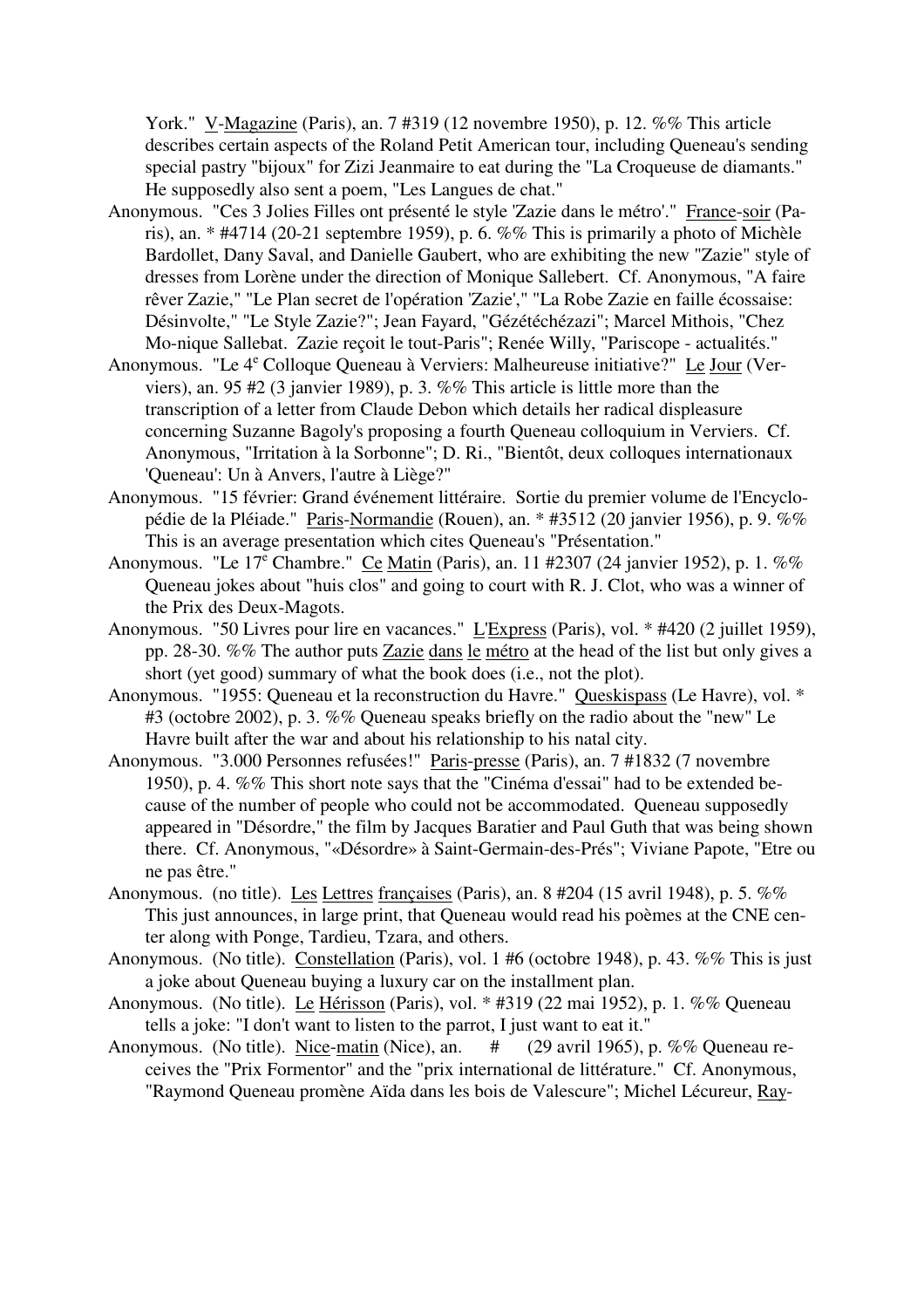mond Queneau, pp. 396-397; Anne-Isabelle Queneau, ed., Album Raymond Queneau, p. 228.

- Anonymous. (no title). Notices of the American Mathematical Society (Providence, Rhode Island), vol. 21 #1 (january 1974), p. A11. %% This gives a short presentation of the substance of "On the Generalization of the Sestina," an article by Carleton W. Carroll and William F. Orr which only appeared in the fall of 1975.
- Anonymous. (No title). Amis de Valentin Brû #32-33 (décembre 1985), pp. 67-73. %% This concerns the opening of the new Queneau metro station in northeastern Paris, "Bobigny - Pantin Raymond Queneau."
- Anonymous. (No title). Monitoires du cymbalum pataphysicum #17 (15 septembre 1990), pp. 67-68. %% This article concerns a possible influence on Queneau by Julien Torma, or vice versa, in regards to a previously unpublished poem appearing in the Queneau Oeuvres complètes, vol. I, p. 740. But cf. the entry under Torma.
- Anonymous, ed. "L'Age d'or de Saint-Germain-des-Prés." 4 33 rpm LP records in a boxed set. Philips P 70.313 L. %% Record 2, side B, has some of the Exercices de style (music by Pierre Philippe); record 3, side B, has "Si tu t'imagines" sung by Juliette Gréco (accom-panied by Alain Goaguer and his orchestra).
- Anonymous, ed. Anthologie des poètes de la NRF. Préf. Paul Valéry. Paris: Gallimard, 1958. %% This work includes Si tu t'imagines: Chêne et chien; Les Ziaux: "Explication des mots"; L'Instant fatal: "L'Instant fatal"; and the first two lines of the sixth (last) chant of Petite Cosmogonie portative on pp. 438-443.
- Anonymous, ed. "Apollinaire, Vian, Queneau --- Drôles de poèmes pour enfants sages." 1 Dolby analog cassette, 40 minutes. JC017. J. Canetti, 1975. %% This is read by members of the Compagnie René Bourdet.
- Anonymous, ed. "Chansons de poëtes." 4 33 rpm LP records in a boxed set with a photo album containing a text by Pierre Seghers. Philips P 70.355 L. %% Record 4, side A, has "Si tu t'imagines" sung by Juliette Gréco (accompanied by Alain Goaguer and his orchestra). This is this way "poètes" is spelled on the cover.
- Anonymous, ed. "Correspondance Jean Paulhan Maurice Lemaître sur le lettrisme." Paris: Centre de créativité Maurice Lemaître, 1976. %% Page 5 is essentially Louis-Ferdinand Céline's response to a passage from Isidore Isou's book (q.v.) which compares Queneau to Céline.
- Anonymous, ed. "Ensemble d'oeuvres par Pierre-Antoine Gallien." Catalogue of a public auction held on 26 avril 1987 at the Hôtel des ventes de Saumur. %% This shows three graphic "portraits" of Queneau done by Gallien.
- Anonymous, ed. Georges Bataille et Raymond Queneau 1930-1940. Billom, Puy-de-Dôme: Association Billom-Bataille, 1982. %% This is the catalogue of an exhibition devoted to the relationship between these two men and contains articles by Michel Blais, René-Jean Clot, Christian Limousin, Jean Piel, Thierry-Claude Rabany, and Claude Rameil. Cf. Jacques Carbou, "Note sur l'exposition Bataille - Queneau."
- Anonymous, ed. Hélion: Retrospective 1926-1969. "Anti-préface" by Louis Guilloux. Lyon: Galerie Verrière, juin 1969. %% This contains an extract taken from Queneau's "Jean Hélion."

Anonymous, ed. Histoires d'un livre: "L'Etranger" d'Albert Camus. Paris: Institut Mémoires de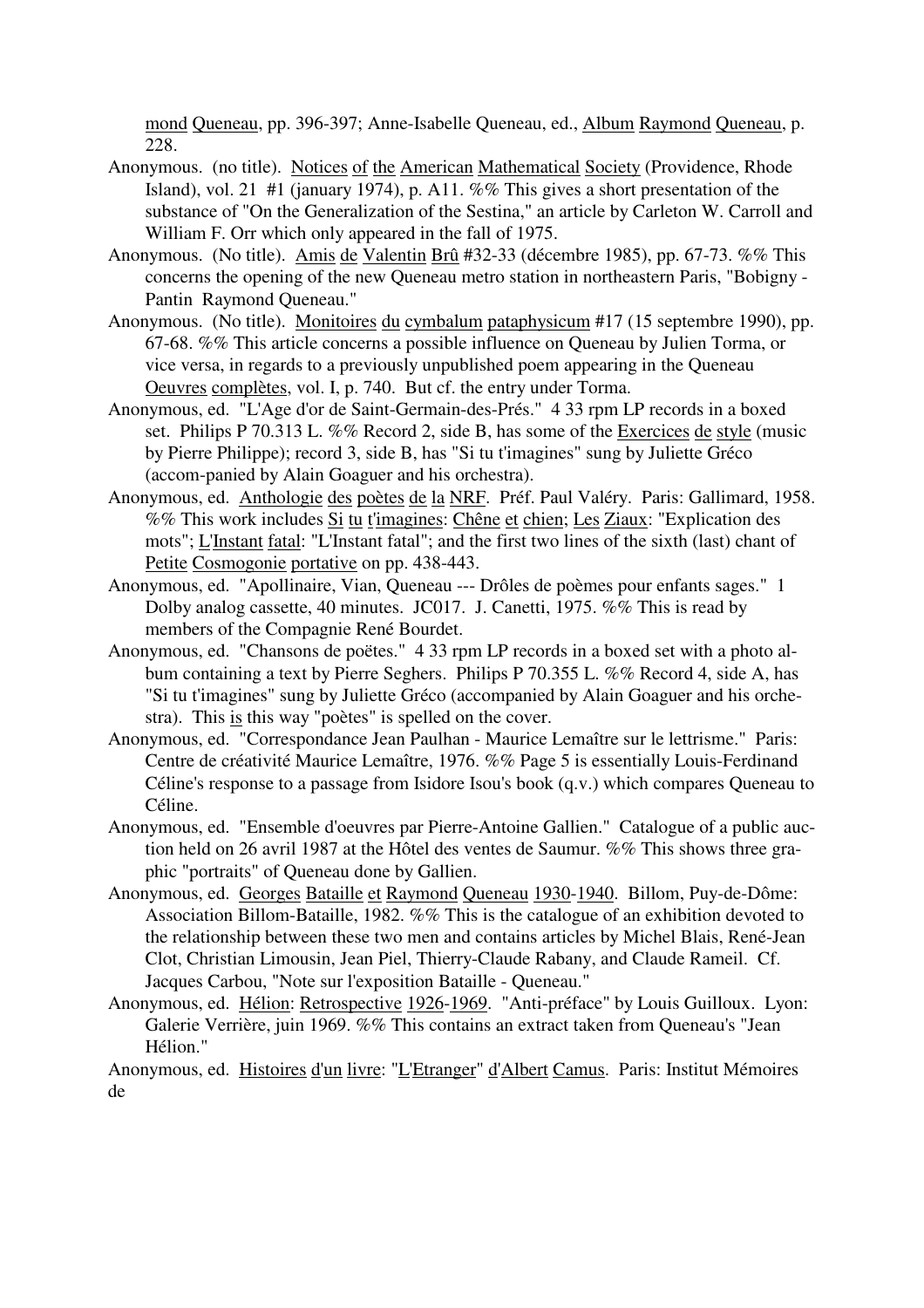l'édition contemporaine, 1990. %% This is the "catalogue édité à l'occasion de l'exposition inaugurale presentée au Centre national des lettres à Paris, du 13 octobre au 9 novembre 1990." It contains two business letters from Queneau to Camus concerning the printing of <u>L'Etranger</u> (p. 32).

- Anonymous, ed. Joan Miró Lithographs. Pref. Queneau. Trans. anonymous. New York: Tudor Publishing, 1972-1977. Vol. 2: New York, Leon Amiel, 1975. %% These two prefaces are translations into English (pp. 13-32) of Queneau's "Miró et ses pièges" and "Album 19."
- Anonymous, ed. Juan Miró der Lithograph. Pref. Queneau. Trans. Ursula Patzios. ?: Weber Gonf, 1975. %% These two prefaces would appear to be translations into German of Queneau's "Miró et ses pièges" and "Album 19."
- Anonymous, ed. Kuno beketto. "Collection of World Literature: New Collection," #43. Tokyo: Chuokoronsha, 1970. %% This includes Queneau's Saint-Glinglin ("Kuno" is a rendition of Queneau's name) and an unnamed work by Beckett.
- Anonymous, ed. Oulipo Laboratory. Trans. Harry Mathews and Ian White. London: Atlas Press, 1995. %% This is a collection of oulipian texts by such authors as Queneau, Italo Calvino, Paul Fournel, Claude Berge, Jacques Jouet, and Harry Mathews. Cf. Phil Baker, CR of Anonymous, ed., Oulipo Laboratory; Roberto Tejada, CR of Oulipo Laboratory.
- Anonymous, ed. "Paris et la France en chansons." 2 33 rpm LP records. Phillips 822 405-1. Paris: 1951, 1973? %% This is a collection of about 25 songs by various composers and singers; it includes Juliette Gréco's rendition of Queneau's "Si tu t'imagines."
- Anonymous, ed. "Planète." 2 stereo music compact disks with two booklets. K 15005 and K 15002. Compacts Radio France: 1988/1989. %% This includes the "premier chant" of the Petite Cosmogonie portative.
- Anonymous, ed. Raymond Queneau et la fête foraine. Ill. Claudie Guyennon-Duchêne. Collection "Musarde." Paris: Editions de la réunion des musées, 1992. %% This work includes essays by Zeev Gourarier ("L'Ancien Luna-Parc de la Porte Maillot ou le 'Luni-Park' (sic) de Raymond Queneau") and Jacques Roubaud ("Le Cirque du monde ou le rire de Pierrot") as well as an abundance of photographs of amusement parks from the beginning of the century.
- Anonymous, ed. Raymond Queneau et le cinéma. Reims: Maison de la culture André Malraux

de Reims et Les Amis de Valentin Brû, 1980. %% This issue, which is also Cahier des Amis de Valentin Brû #10-11 (février 1980), includes articles by Anonymous ("Synopsis..."), Jacques Bens, Jacqueline Bestiault, Henri Bordillon, Pierre David, Louis Malle, Philippe Noiret, Queneau, Jean Queval, Claude Rameil, and Alain Resnais.

- Anonymous, ed. Le Rire en poésie. Pref. Jacques Charpentreau. Collection "Folio junior en poésie," #7. Paris: Gallimard Jeunesse, 1998. %% This includes Courir les rues: "Le Quai Lembour" (p. 16); L'Instant fatal: "Nocturne" (p. 43); Battre la campagne: "La Fourmi et la cigale" (p. 79) and "Perplexité" (p. 95); Courir les rues: "Une Famille bien parisienne" (p. 99), "Un Conte d'apothicaire" (p. 100), and "Rue Paul Verlaine" (p. 144).
- Anonymous, ed. "Talman, Paul. Le Vol d'Icare d'après Raymond Queneau." Catalogue of an art exhibition at the Galerie Renée Ziegler in Zurich, Februar-März 1980. Zürich: Waser Druck, 1980. %% This includes the foldout reproduction of the large work mentioned in the title, a graph or web-like construction.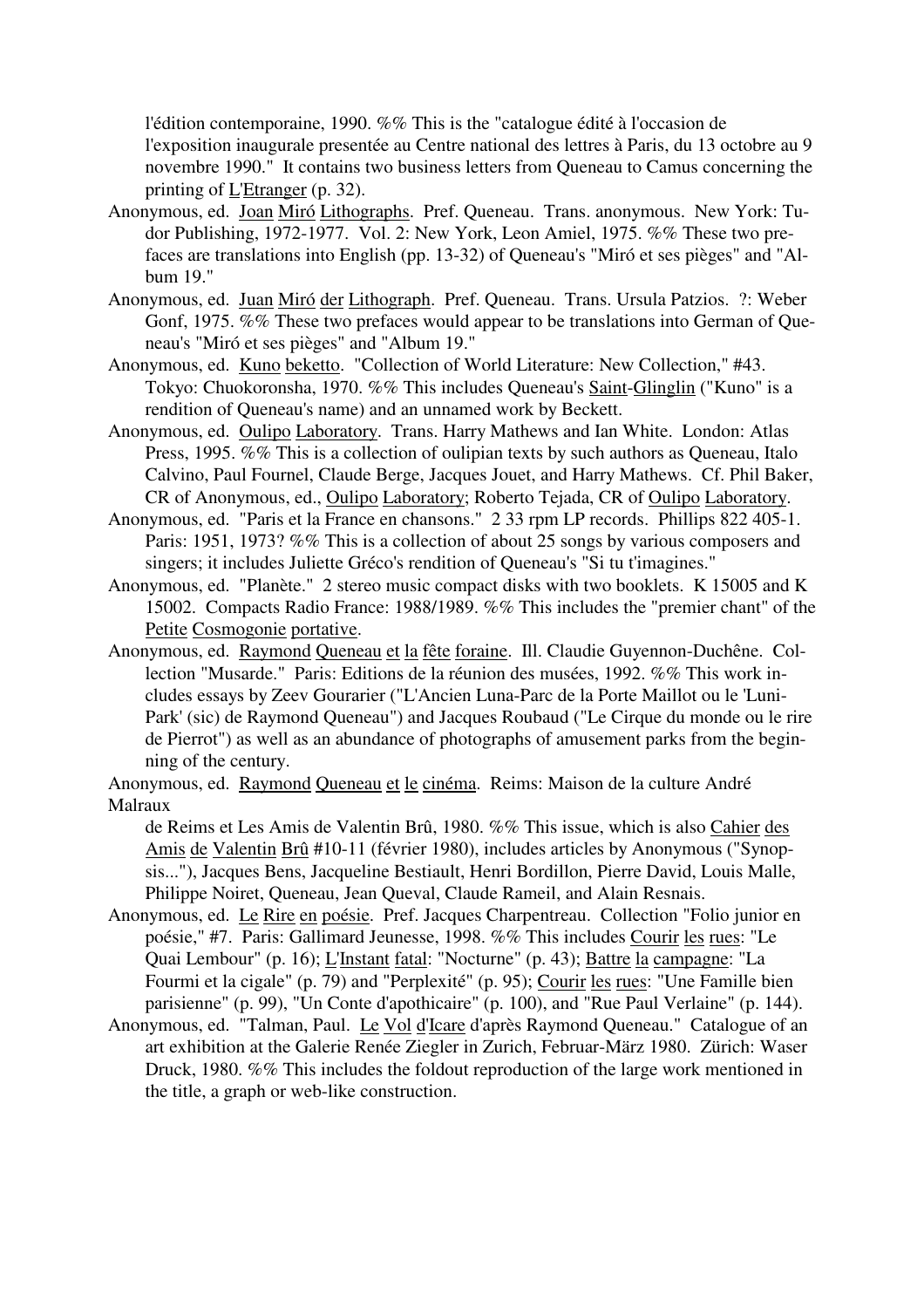Anselme, Daniel. Cf. Queneau, "La Gourmande."

Antoine, Gérald. "Le Français tel qu'on le parle." L'Express (Paris), vol. \* #1524 (27 septembre 1980), pp. 158-172. %% There is a picture of Queneau, but the article never mentions him.

Antoine, Gérald. "Le Français tel qu'on le parle." L'Express (Paris), international edition vol. \*

#1525 (27 septembre 1980), pp. 82-90.

Antoine, Gérald. "Une Inconnue: L'Image chez Queneau." Stanford French Review (Saratoga,

California), vol. 1 #2 (fall 1977), pp. 153-165. %% Antoine looks at the various and hidden forms of images which Queneau employs in his novels. This article is apparently iden-tical to his article with a similar name in his Vis-à-vis.

- Antoine, Gérald. "Une Intouchable: L'Image chez Queneau." In his Vis-à-vis, ou le double regard critique. Paris: Presses universitaires françaises, 1982, pp. 119-136. %% This article is apparently identical to his article with a similar name in the Stanford French Review.
- Antoine, Gérald. "Langue française et révolution." Le Monde (Paris), an. 44 #13151 (12 mai 1987), p. 2. %% Antoine discusses the exact meaning and usage of the word "commémorer" in a letter to the editor, referring to Queneau as he writes.
- Antoine, Gérald. "La Langue parlée et ses transpositions littéraires dans le français contemporain." In Linguistique et philologie romanes.  $X^{i\text{eme}}$  Congrès international de linguistique et philologie romanes, Strasbourg, 1962. Paris: Klincksieck, 1965, pp. 443-451. %% This is a rather general treatment of what the title indicates, with little mention of Queneau's con-tributions.
- Antoine, Gérald. "Où va notre langue littéraire?" Annales de l'Université de Paris (Paris), an. 26 #4 (octobre-décembre 1956), pp. 469-485. %% Antoine discusses change in French literature and language, with reference to Queneau's Preface to the Anthologie des jeunes auteurs. Cf. Queneau, "Ecrit en 1955."
- Antoine, Gérald. "Raymond Queneau et la langue française." Amis de Valentin Brû #40-42 (décembre 2005), pp. 135-145. %% Antoine describes the origin of the text that later became the Preface to Anthologie des jeunes auteurs then traces a development in Queneau's thought between Bâtons, chiffres et lettres and the Entretiens avec Georges Charbonnier. He goes on from there to discuss other aspects of "néo-français," and he ends with cita-tions from Proust and Claudel, which he comments on. This is part of the "actes" of the "Solennel Emmerdement de la ruralité" colloquium held at Saint-Epain (Indre-et-Loire, near Tours) on 13-15 septembre 2003.
- Antoine, Gérald. "Raymond Queneau et la langue française." Commentaire (Paris), vol. 27 #107 (automne 2004), pp. 788-792. %% Antoine reviews Queneau's ideas on language, basing himself principally on texts published between 1950 and 1960 (Bâtons, chiffres et lettres, "Raymond Queneau décrit pour le Collège la statique et la dynamique du français," and Entretiens avec Georges Charbonnier). Jacques Carbou has serious reservations about Antoine's conclusions, since Antoine neglects Queneau's later ideas on the subject.
- Antoine, Régis. Cf. René Ménil, "De Quelques Avancées de l'esthétique littéraire"; Gilbert Pestureau, "Le Havre: Porte du rêve pour Raymond Queneau et quelques autres."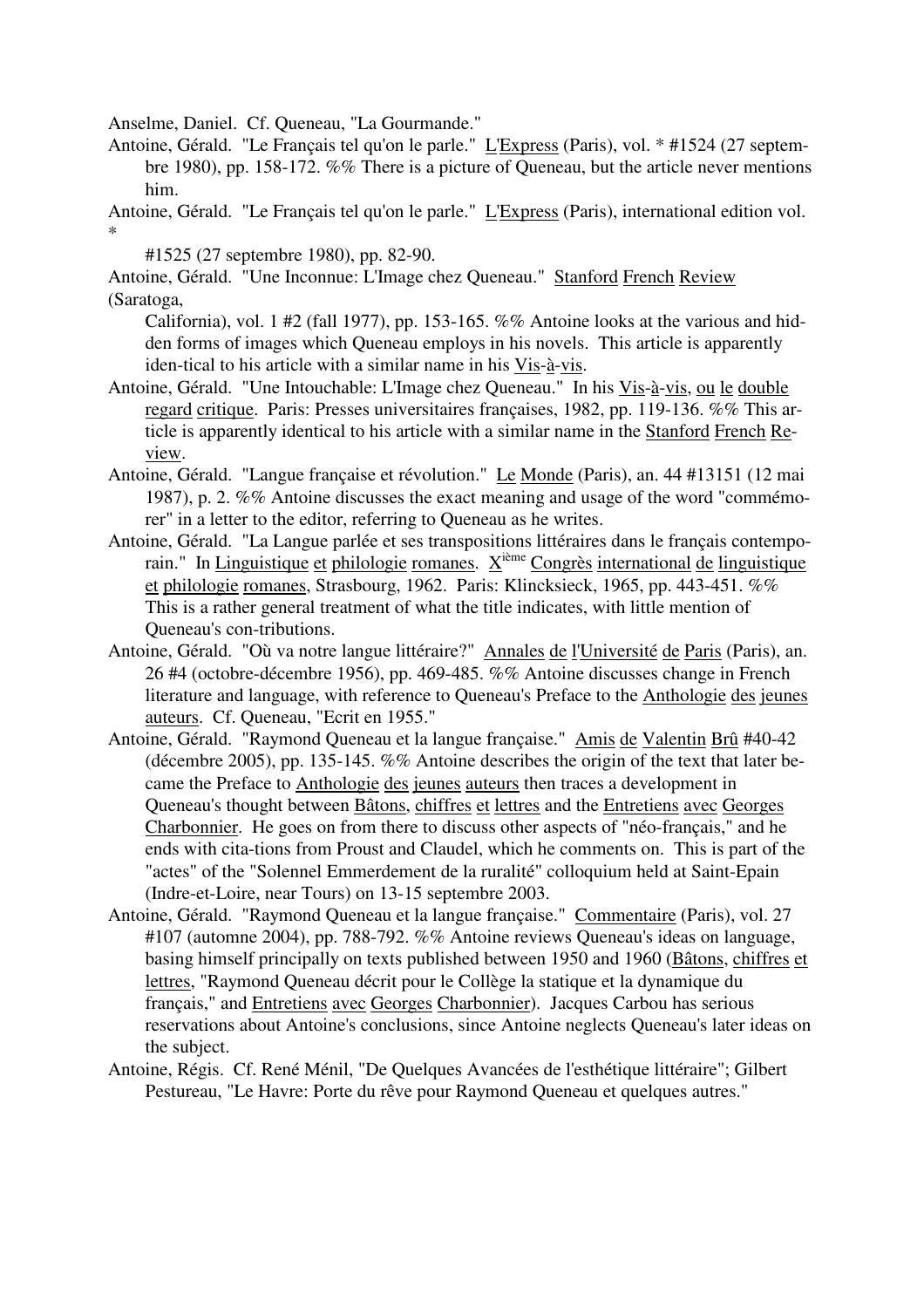- Aoyama, Tomoko, and Judy Wakabayashi. "Where Parody Meets Translation." Japan Forum (Oxford, United Kingdom), vol. 11 #2 (september 1999), pp. 217-230. %% The authors point to Shimizu's fictitious Jean-Charles de Queneau, who makes absurd exaggerations in translating Japanese popular songs back into Japanese from a French translation.
- Aparicio Gil, María Teresa. "L'Argot et le langage populaire dans Zazie dans le métro." Tesis de licenciatura. Director D. Luis Cortés Vásquez. Salamanca: Universidad de Salamanca, 1973.
- Apollinaire, Guillaume. "L'Amphion faux messie (ou Histoires et aventures du baron d'Ormesan)." In L'Hérésiarque et C<sup>ie</sup>. Paris: Librairie Stock, 1936, pp. 231-237. %% This work is the basis for Queneau's use of the "amphion" idea in Zazie dans le métro and in two poems, Sonnets: "Amphion géomètre" and Les Ziaux: "L'Amphion."
- Appel, Alfred, Jr. "Conversations with Nabokov." Novel (Providence, Rhode Island), vol. 4 #3 (spring 1971), pp. 209-222. %% This is a discussion of modern French authors which touches on Queneau. This was reprinted in Nabokov's Strong Opinions and in the French translation of that work, which appeared under the titles of Intolérances and Parti pris.
- Appel, Alfred, Jr. "Preface." In The Annotated "Lolita" by Vladimir Nabokov. Ed. and pref. Alfred Appel, Jr. New York: McGraw-Hill, 1970, pp. ix-lxxi. %% Pages xxii-xxv and xlvi-xlvii relate Nabokov, James Joyce, Jorge Luis Borges, and Queneau.
- Appleton, John. "Olympia Press." New York Times (New York), vol. 109 #37402 (19 june 1960), "New York Times Book Review" (vol. 65 #25), p. 24. %% Appleton, an editor at Harper Brothers (who published Barbara Wright's translation of Zazie), takes issue with several statements in Henry Popkin's article.
- Appolonio, Danielle. Cf. Italo Calvino, "Petit Guide pour la Petite Cosmogonie portative."
- Aquin, Hubert. Cf. Sophie Beaume, "Le Motif de l'écrivain fictif dans Prochain épisode de Hubert Aquin et Le Vol d'Icare de Raymond Queneau."
- Aragon, Louis. Cf. Jean-Marie Catonné, Queneau; Michel Lécureur, Raymond Queneau, index; Queneau, "Voilà que j'assiste à un grand dîner officiel"; Queneau et al., "Le Dialogue en 1928" and "Recherches sur la sexualité."
- Aragona, Raffaele. "Piccolo glossario oplepiano (lavori in corso)." In Attenzione al potenziale. Il Gioco della letturatura. Ed. Brunella Eruli. Firenze: Marco Nardi Editore, 1994, pp. 165-173. %% Aragona outlines, explains, and exemplifies the origin of the OpLePo (Opificio di Letteratura potenziale, the Italian equivalent of the Oulipo), its structural inventions, and its members. Cf. Ruggero Campagnoli, "Dall'OuLiPo all'OpLePo: Teoria e pratica."
- Aragona, Raffaele. "Poesia per enigmi." In Attenzione al potenziale. Il Gioco della letturatura. Ed. Brunella Eruli. Firenze: Marco Nardi Editore, 1994, pp. 145-158. %% Aragona describes several sorts of literary play under this title --- enigmas, crossword puzzles, anagrams, etc.
- de Arancibia, Blanca E. "Queneau o el humorismo personalizado." Revista de literaturas modernas (Mendoza, Argentina), an. 1987 #20 (\* 1987), pp. 209-215. %% This is on Queneau's surrealism and Un Rude Hiver.
- Arato, Franco. "Minerva e Venere: Scienze e lettere nel Settecento italiano." Belfagor (Firenze), an. 48 #5 (30 settembre 1993), pp. 569-584. %% In an article apparently devoted to writers who have, in the past, joined science and literature, Arato devotes about a paragraph to Queneau's Petite Cosmogonie portative.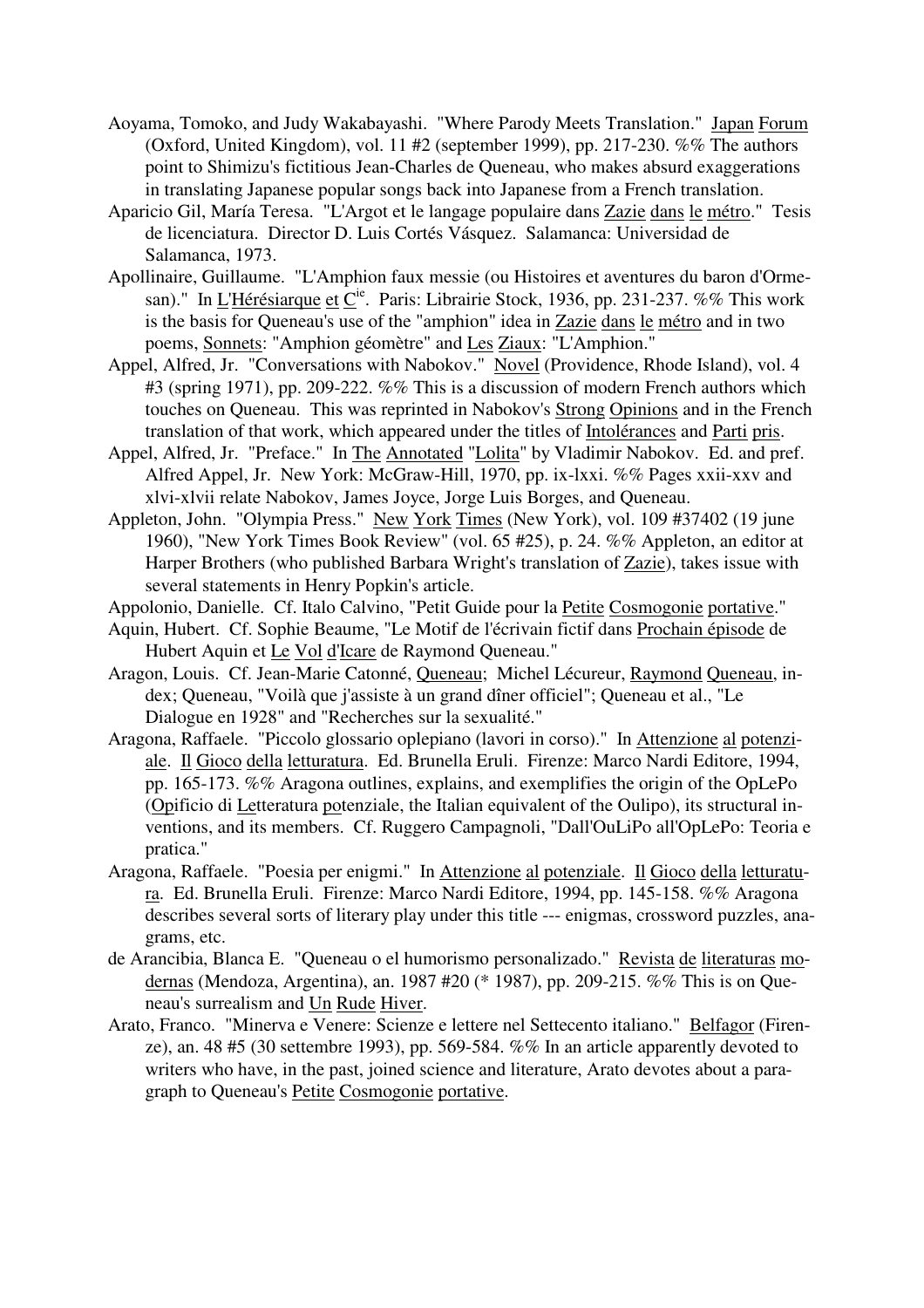Arban, Dominique. "A quel moment vous apercevez-vous qu'un livre est mauvais?" Le Figaro

littéraire (Paris), an. 8 #393 (31 octobre 1953), p. 3. %% This concerns Queneau's work habits at Gallimard.

- Arban, Dominique. "Drôle de querelle." La Bataille (Paris), an. 7 #164 (11 février 1948), p. 4. %% Arban discusses a question current at the time concerning a 6% tax on literary works. He cites Queneau "en sa qualité de directeur littéraire de notre plus grande maison d'édition." On a somewhat related issue, cf. André Billy, "Y a-t-il une crise du livre? -- Sur le divorce de la critique et du public. -- Tentatives d'hier et d'aujourd'hui"; Jacques Carat, "Crise de l'imprimerie"; Alessandra Ferraro, Raymond Queneau: L'Autobiografia impossible, p. 49; René Groos, "Et le public?"; Queneau, "La Crise de la librairie"; Emmanuël Souchier, Raymond Queneau, p. 33.
- Arban, Dominique. "Romanciers américains, lecteurs français." Rapports France Etats-Unis (Paris), vol. \* #60 (mars 1952), pp. 25-34. %% Queneau discusses the differences in literary tastes between France and America.

Arbues Castán, Antonia-Marisol. "Problemas de traducción de los Les Exercices de style de R.

Queneau." Tesi de licenciatura. Director Marc Parayre. Barcelona: Universitat Autònoma de Barcelona, 1987.

Archer, Eugene. "French Director Plans Film Here. Louis Malle Seeks Backing for 'The Singlehander' --- Will Do M-G-M Movie." New York Times (New York), vol. 110 #37694 (7 april 1961), p. 27. %% Archer reviews Malle's career and his plans for his stay in America. He quotes Malle concerning the Zazie dans le métro film and about the American subtitles.

d'Arcy, J. Cf. Queneau, "Bien placés bien choisis."

Arénilla, Louis. "L'Univers des mots parlés." Quinzaine littéraire (Paris), vol. \* #506 (1<sup>ier</sup>) avril

1988), p. 24. %% Arénilla reviews Jacques Duchateau's La Colonne d'air, suivi de Raymond Queneau ou l'oignon de Moebius, and in so doing gives a worthwhile presentation of the second part.

- Arès, Georges. "Tractatus logico-litterarius." Nouvelle Revue française (Paris), vol. \* #454 (novembre 1990), pp. 75-81. %% This is somewhat similar to Queneau's "Fondements de la littérature" but speaks primarily of writing, publishing, printing, and reading.
- Arghin, Anca. "Dureros..." Arta (Bucuresti), an. 16 #11 (\* 1969), p. 17. %% This is just a brief comment apparently concentrating on Joan Miró.

Arilla, Roger. "La Traduction oblique: Analyse des Exercices de style de Queneau, traduits par

Antonio Fernández Ferrer." In Actas del primer coloquio internacional de traductología (Universitat de València, 2-4 mayo 1989). Ed. Brigitte Lepinette, Amparo Olivares Pardo, and Emma Sopeña Balordi. València: Universitat de València (Departemento de Filo-logía francesa e italiana), 1991, pp. 183-184. %% Arilla discusses the general difficulties in translating such a work and points out some ways in which Fernández Ferrer could have done better.

Aristide. "Usage et grammaire: Une 'Drôle de syllepse' de M. Queneau." Le Figaro littéraire (Paris), an. \* #1204 (16 juin 1969), p. 26. %% Aristide is not happy with the grammar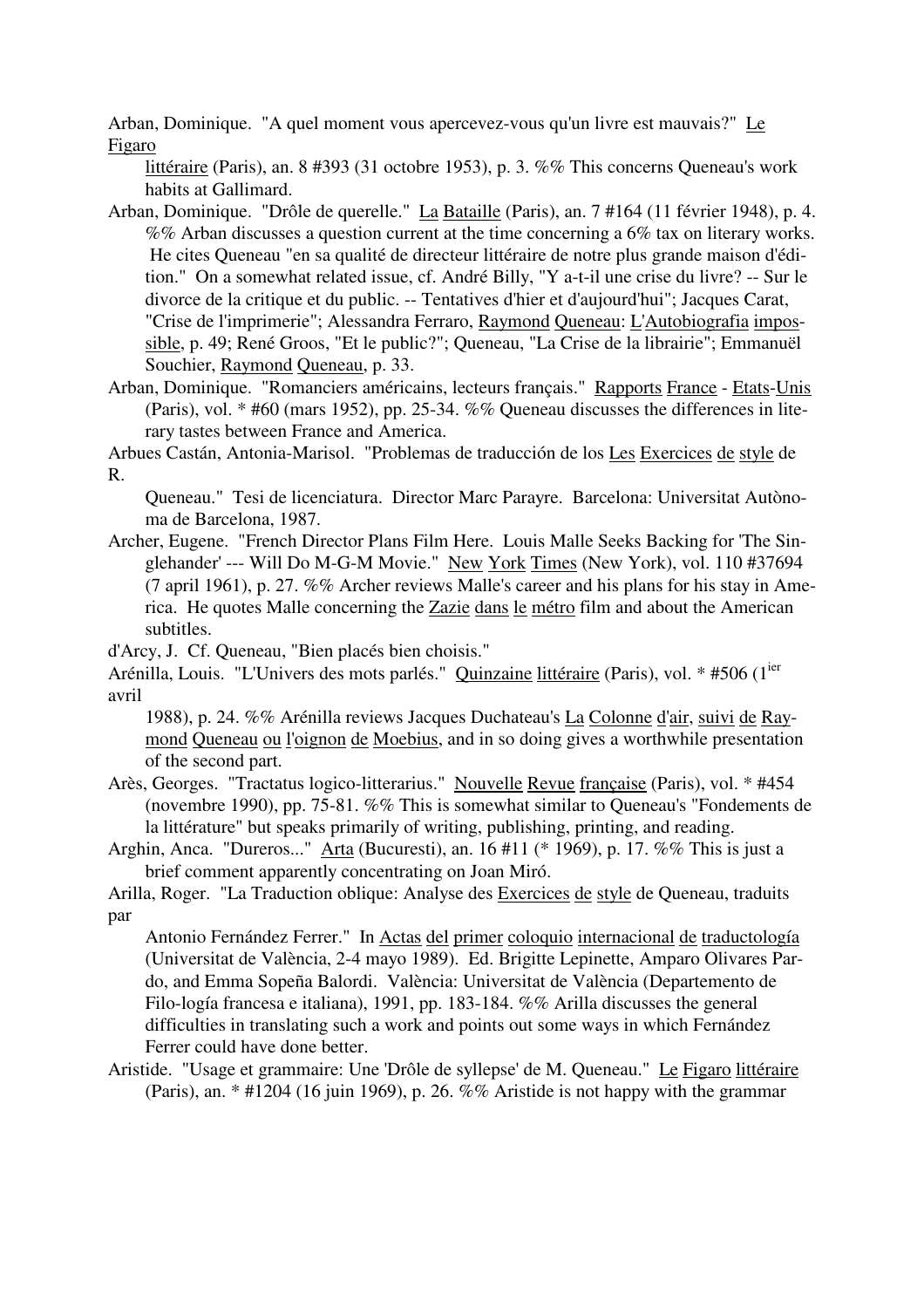which Queneau uses in his preface to the Oeuvres complètes de Mac Orlan. Cf. Aristide, "Usage et grammaire: Le Mot et la note."

- Aristide. "Usage et grammaire: Le Mot et la note." Le Figaro littéraire (Paris), an. \* #1208 (14 juillet 1969), p. 26. %% Aristide corrects himself concerning a mistake that he thought that Queneau had made. Cf. Aristide, "Usage et grammaire: Une 'Drôle de syllepse' de M. Queneau."
- Aristide. This is the pseudonym of Maurice Chapelan.
- Aristotle. Cf. Academica Regia Borussica, Aristotelis Opera; Horace Leonard Jones, ed., The Geography of Strabo.
- Arland, Marcel. "Les Revues." Nouvelle Revue française (Paris), vol. 47 #280 (avril 1976), pp. 110-114. %% Arland reviews Andrée Bergens, ed., Raymond Queneau (Cahier de l'Herne #29) on pp. 111-112 with little insight.
- Arland, Marcel. Cf. Anonymous, "Un Rude Métier"; Jean Rousselot, "La Poésie." Arland apparently also wrote under the pseudonym of "Jean Guérin": cf. Jean Paulhan, 226 Lettres inédites de Jean Paulhan, p. 469.
- Arlaud, R.-M. "Don Juan de Londres." Combat (Paris), an. 13 #3076 (25 mai 1954), p. 2. %% Arlaud does not really mention Queneau but gives a solid review of "Monsieur Ripois" anyway.
- Arlaud, R.-M. "L'Entente cordiale joue, gagne, et brouille les cartes." Combat (Paris), an. 13 #3039 (10 avril 1954), p. 2. %% Arlaud describes how the voting at Cannes reflected a passionate interest in "Monsieur Ripois" on the part of some and made it a real contender for the prize.
- Armand, Natalie. "Au Jour le jour." Le Monde (Paris), an. 18 #5124 (9 juillet 1961), p. 1.
	- %% Armand cites a few lines from Queneau's "L'Explication des métaphores" (Si tu t'ima- gines), from "A chaque nuit son jour" to "A chaque bien son mal."
- Armel, Aliette. "Jacques Roubaud: Les Cercles de la mémoire." Magazine littéraire (Paris), vol. \* #311 (juin 1993), pp. 96-103. %% Roubaud mentions Queneau several times in this interview, but what is most interesting is on p. 103. There he speaks a little about the sextine and the "nombres de Queneau" which permit richer variations on the sextine. Cf. Jacques Roubaud, "Réflexions historiques et combinatoires sur la n-ine, autrement dit quenine."
- Armel, Aliette. Michel Leiris. Paris: Fayard, 1997. %% Armel includes Queneau constantly, as

is only right, with mentions on pp. 11, 198-199, 261, 264, 284, 295, 365-366, 368, 382, 398, 422, 429, 434 (note), 453, 454, 467, 470 (note), 474, 564, 585 (note), and 689. More significant passages concern Janine (pp. 38, 360, and 401); how Queneau collected, summarized, and presented the results of the questionnaire which brought an end to the surrealist group he was a member of (pp. 276-277); Queneau's involvement with the Critique sociale (p. 342); Queneau's writing a review of a Leiris book for the NRF in 1934, a review which was never published (p. 348); the Queneaus in Spain with the Leirises (p. 393); Queneau's situation at the start of the war and how he and Leiris shared interests but were very distinct (pp. 402-403); the Queneaus at St-Léonard-de-Noblat (p. 411); Queneau's negative review of a draft of Leiris's Biffures (p. 417); Queneau's stance against the NRF during the war but cooperation with Messages (p. 427); the "Collège socratique" (p.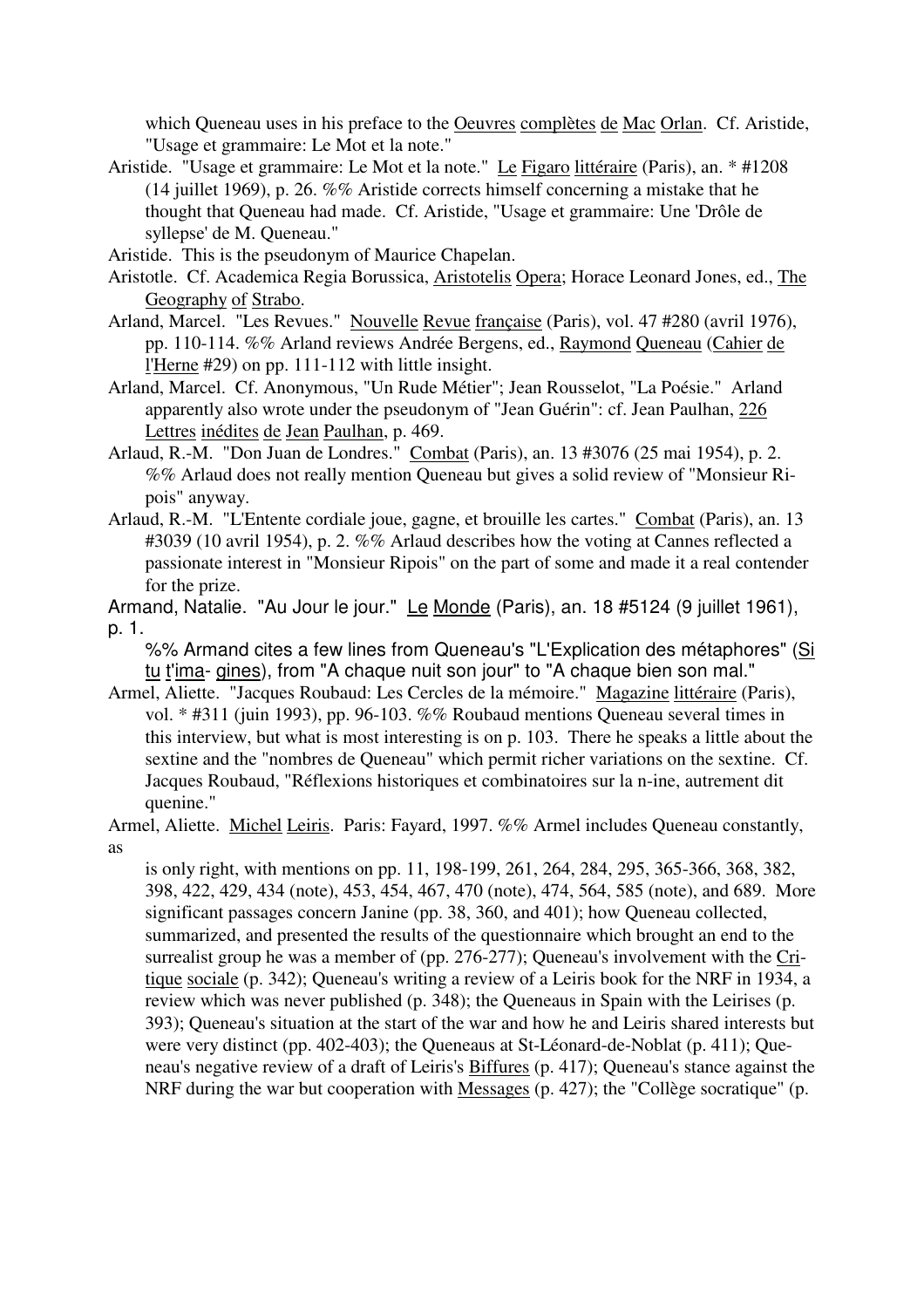430); the first performance of Picasso's "Le Désir attrapé par la queue" (pp. 435-436); Queneau's desire to have Leiris write two articles for the L'Encyclopédie de la Pléiade, one concerning "Littératures nègres (d'expression africaine, européenne et américaine)" and the other "la part de jeu et de représentation dans les cérémonies et les rites des civilisa-tions non historiques (Afrique, Amérique, Océanie, Asie)," neither of which Leiris was able to accomplish (pp. 523 and 528); and Queneau's judgement that Leiris did not have the proper mindset to be a member of the Oulipo (p. 565).

Armstrong, Marie-Sophie. "Zazie dans le métro and Neo-French." Modern Language Studies (East Stroudsburg, Pennsylvania), vol. 22 #3 (summer 1992), pp. 4-16. %% Armstrong says that she will consider not only how Queneau incarnated in Zazie dans le métro the ideas on language he had delineated in "Ecrit en 1955" but also how the novel prefigures his later repudiation of those ideas. She concentrates, however, on how some names from the novel seem to be transcribed in other "sèmes" and barely touches this topic. Some of Armstrong's arguments might be considered questionable, but her essay remains thoughtprovoking.

Arnal, François. Cf. Philippe Dagen, CR of Queneau's Histoire d'un livre; Queneau, Cher Mon-

sieur-Jean-Marie-mon fils: Lettres 1938-1971, L'Histoire d'un livre and "Peintures d'Arnal."

- Arnaud, Francine, and Pierre Delhasse. "Chansons d'hier et d'aujourd'hui." Revue de disques (Drogenbos, Belgium), an. 28 #263 (mars 1978), pp. 203-204. %% This has a bare mention of Queneau and Zazie dans le métro.
- Arnaud, Georges. Cf. Queneau, Journaux (1914-1965), p. 820, and Queneau and André Blavier, Lettres croisées 1949-1976, p. 345 (note 13).
- Arnaud, Gérald. "Nougaro: Bleu, blanc, blues." Jazz hot (Paris), vol. 51 #421 (mai 1985), pp. 15-17 and 34. %% Claude Nougaro's respect for Queneau's lyric abilities is briefly mentioned.
- Arnaud, Michel. Cf. Queneau, Michel Arnaud, and Boris Vian, Zoneilles; Boris Vian, Rue des ravissantes.
- Arnaud, Noël. "A l'Oulipo, Raymond Queneau... L'Oulipo à Raymond Queneau." Amis de Valentin Brû #13-14 (novembre 1980), pp. 5-6. %% As a sort of preface to this issue, "Raymond Queneau et l'Oulipo," Arnaud describes Queneau's dedication to the Oulipo and his faithful presence at its meetings. This was republished in Arnaud's Avec Raymond Queneau.
- Arnaud, Noël. "A propos des Fous littéraires d'André Blavier." Amis de Valentin Brû #22 (mai 1983), pp. 15-20. %% This concerns André Blavier's Les Fous littéraires, but naturally much of it is on Queneau.
- Arnaud, Noël. "Les Abécédaires." Trousse-livres (Paris), vol. \* #52 (août-septembre 1984), pp. 16-19. %% Arnaud writes on the alphabet and on various literary uses that have been made of it (outside of the obvious one, of course!).
- Arnaud, Noël. L'Agence Queneaud. Bassac: Plein Chant, 1987. %% Cf. Jacques Bens, "Noël Arnaud."
- Arnaud, Noël. "Une Année quelconque." Temps mêlés #150 + 1 (printemps 1978), pp. 20-24. %% Arnaud discusses his 1961 correspondance with Queneau and introduces some considerations on Cent Mille Milliards de poèmes. This was republished in Arnaud's Avec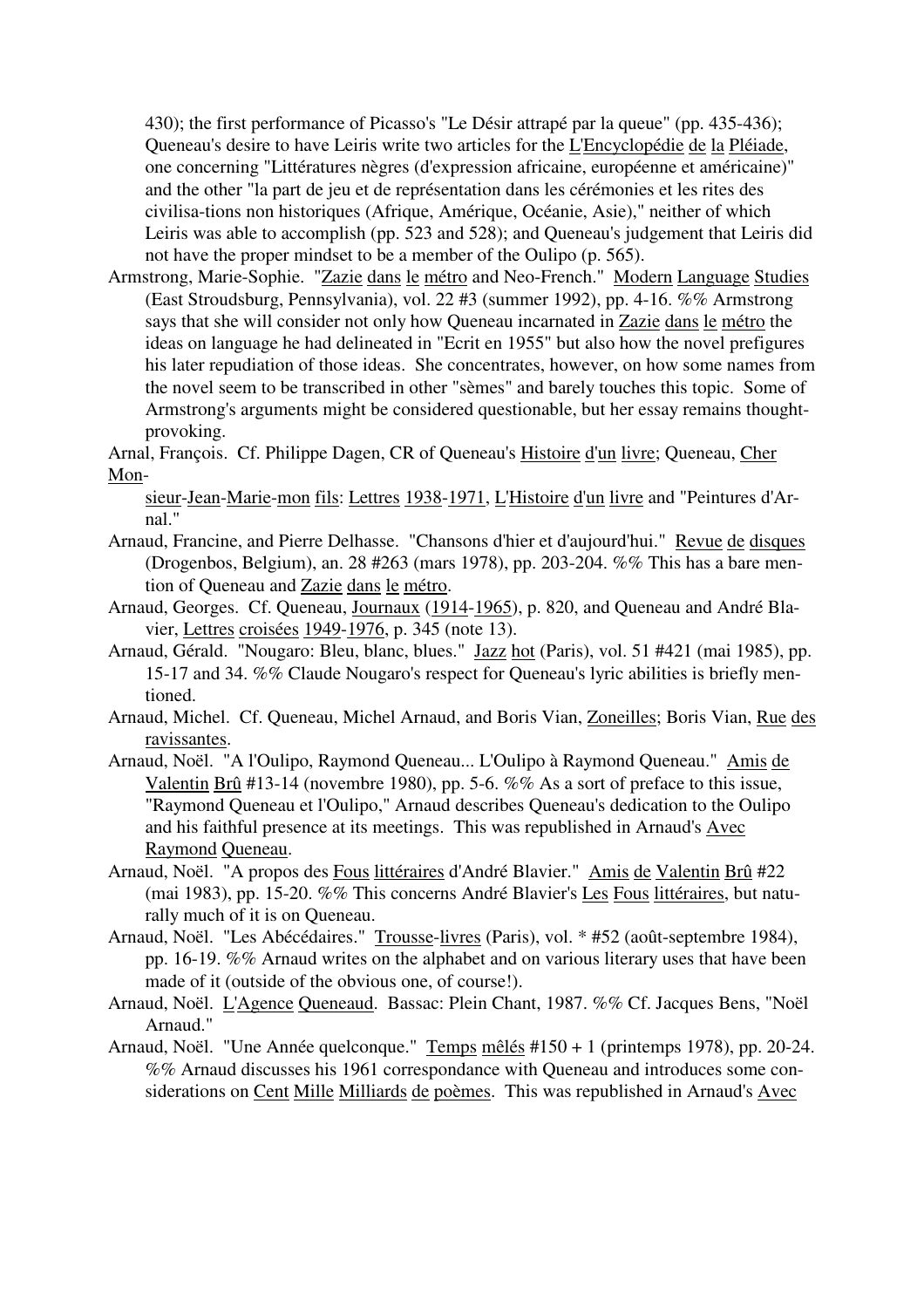Raymond Queneau.

- Arnaud, Noël. "Avec Raymond Queneau." Bulletin international du surréalisme révolutionnaire (Bruxelles), vol. \* #1 (janvier 1948), p. 10. %% This is a rather general and curious sort of interview. This was republished in Arnaud's Avec Raymond Queneau; see p. 7 of this work for an explanation of the form of this interview.
- Arnaud, Noël. Avec Raymond Queneau. Ed. Claude Rameil. Cahiers Raymond Queneau #2.

Saint-André-de-Najac (Aveyron): Patrick Fréchet, 2005. %% This contains Arnaud's "A l'Oulipo, Raymond Queneau. L'Oulipo à Raymond Queneau," "Une Année quelconque," "Avec Raymond Queneau," "Avènement d'un Queneau glorieux," "Les Choix politiques," "Encyclopédie et encyclopédisme chez Rabelais et chez Queneau," "Etranges Volontés," "Des goûts d'un satrape en couleurs," "Humour? 'Pataphysique? Rigolade?", "Littérature combinatoire," "Mais où est donc passé Chêne et chien?", "Nase et dalle chez Raymond Queneau," "Notes sur Le Chiendent," "L'Oecuménisme de Raymond Queneau," "Politique et polémique dans les romans de Raymond Queneau," "Queneau à Dublin avec Marcel Duchamp," "Queneau et après," "Queneau et le prix de l'humour noir," "Queneau et les arts plastiques," "Queneau et Saint-Germain-des-Prés," "Un Queneau honteux?", "Que-neau, l'humour et la 'pataphysique," "Queneau, Raymond," and "Queneau = Ken?" as well as some previously unpublished correspondance between Arnaud and Queneau. The first volume in this series is Rameil's La TSF de Raymond Queneau.

Arnaud, Noël. "Avènement d'un Queneau glorieux." Temps mêlés #4/5 (=5/6) (juin 1953), pp.

45-50. %% This is a rather vague and general article. This was republished in Arnaud's Avec Raymond Queneau.

- Arnaud, Noël. C'est tout ce que j'ai à dire pour l'instant. Saint-André-de-Najac (Aveyron): Patrick Fréchet, 2004. %% The subtitle is "Entretiens avec Anne Clancier." Cf. Bertrand Tassou, "Noël Arnaud, C'est tout ce que j'ai à dire pour l'instant."
- Arnaud, Noël. "Les Choix politiques." Magazine littéraire (Paris), vol. \* #228 (mars 1986), pp. 44-46. %% This concerns Queneau's involvement in politics up to about 1960. This was republished in Arnaud's Avec Raymond Queneau.
- Arnaud, Noël. "De quelques aspects peu connus du génie de Jean Queval." Cahiers Raymond Queneau #20-21 (décembre 1991), pp. 5-16. %% This article lists the major works and interests of Queval's life with a few brief mentions of Queneau.
- Arnaud, Noël. "Le Dernier Compte rendu." In La Bibliothèque oulipienne. Ed. Jacques Roubaud. Vol. 3. Paris: Seghers, 1990, pp. 119-134. %% Arnaud presents the "compte rendu" of a 1966 session of the Oulipo written by André Blavier.
- Arnaud, Noël. "Drames alphabétiques." Dossiers du Collège de 'pataphysique #17 (22 sable 89 EP [vulg. 22 décembre 1961]), pp. 51-52. %% Arnaud offers two short plays based on the alphabet.

Arnaud, Noël. "Encyclopédie et encyclopédisme chez Rabelais et chez Queneau." In Raymond

Queneau encyclopédiste? Ed. Mary-Lise Billot and Marc Bruimaud. Actes du Deuxième Colloque de Limoges, décembre 1987. Limoges: Editions du Limon, 1990, pp. 85-107. %% Arnaud discusses Rabelais's influence on Queneau in terms of the concept of "encyclopedia" and Queneau's response to these ideas in his own role as editor of the Encyclo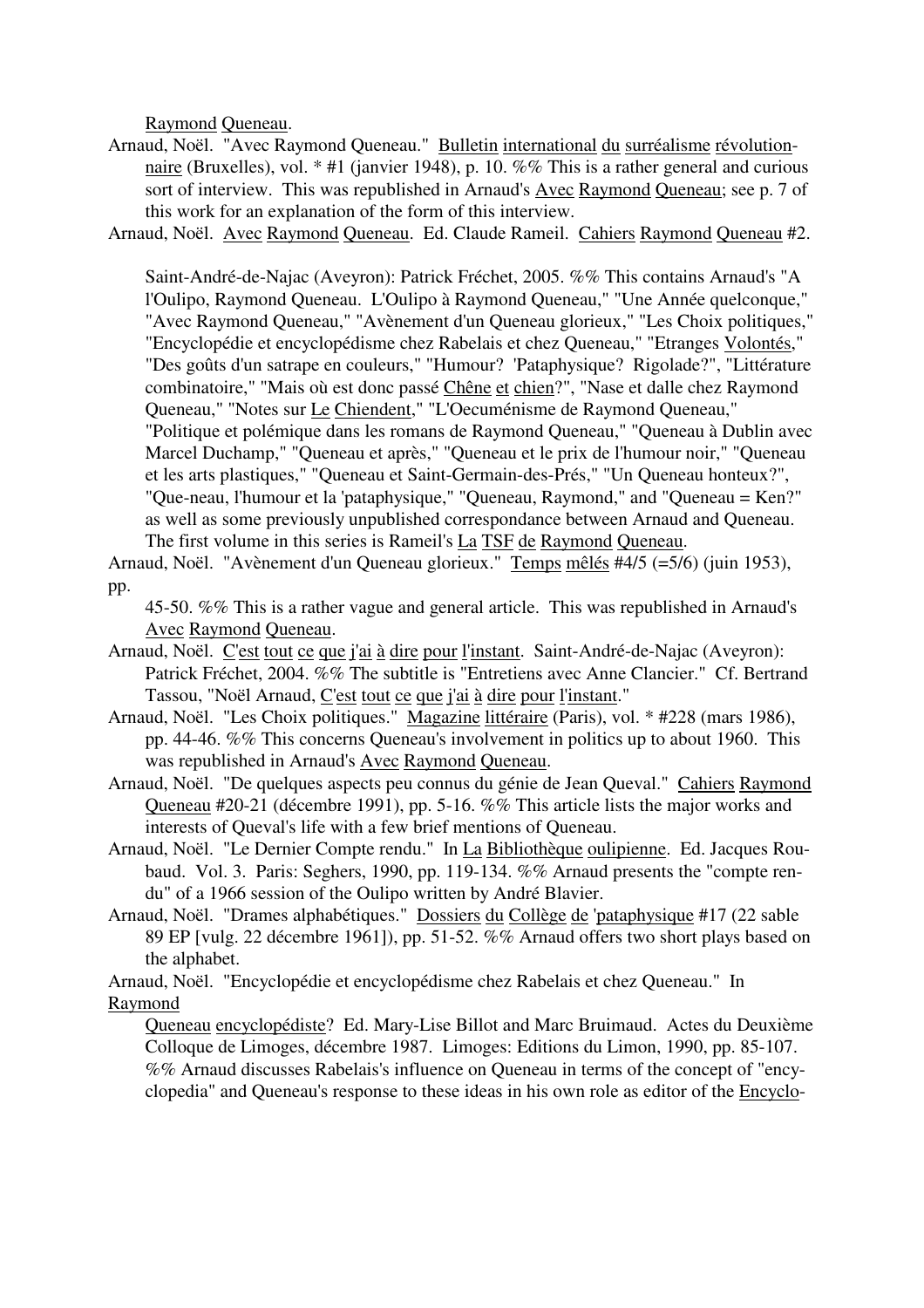pédie. This was republished in Arnaud's Avec Raymond Queneau.

- Arnaud, Noël. "Enseignement supérieur." Monitoires du cymbalum pataphysicum #8 (15 juin 1988), p. 78. %% This is on Jean-François Jeandillou's article, "Queneau, ou le 'dyscours' de la linguistique," which concerns Queneau's whimsy of universal writing by pictures ("Pictogrammes").
- Arnaud, Noël. "Et naquit l'Ouvroir de littérature potentielle." In Jacques Bens, Oulipo 1960- 1963. Paris: Christian Bourgois, 1982, pp. 7-14. %% Arnaud describes the "philosophy" behind the Oulipo.
- Arnaud, Noël. "Etranges Volontés." Temps mêlés #150 + 33/36 (juillet 1987), pp. 297-341. %% Arnaud concentrates on Volontés and Queneau's contribution to it; he includes a list of the contents of each issue with some comments. Cf. Georges Belmont, "Queneau." This was republished in Arnaud's Avec Raymond Queneau.
- Arnaud, Noël. "Farces et satrape." Magazine littéraire (Paris), vol. \* #228 (mars 1986), pp. 37-40. %% This is on Queneau's humor. Roger Grenier has an article of the same name; this article by Arnaud, however, is apparently the same as Arnaud's "Queneau, l'humour et la 'pataphysique."

Arnaud, Noël. "François Dufrêne." Amis de Valentin Brû #22 (mai 1983), pp. 49-51. %% The

subject is a poet-painter who visited an Oulipo meeting. Cf. Dufrêne, "Oulipo - Java"; Warren Motte, "Twenty Questions for Noël Arnaud."

- Arnaud, Noël. "Gérard Genette et l'Oulipo." Sureau (Amiens), vol. 1 #1 (premier trimestre 1984), pp. 12-18. %% Cf. Gérard Genette, Palimpsestes, with which Arnaud seriously disagrees.
- Arnaud, Noël. "Des goûts d'un satrape en couleurs." Dossiers du Collège de 'pataphysique #20 (22 gidouille 89 EP [vulg. 6 juillet 1962]), pp. 47-58. %% This is a solid article on Queneau, his painting, and his art collecting; it includes reproductions of three of Queneau's works. Arnaud cites Queneau extensively; cf. Claude Rameil, "Bibliographie," p. 375 for a complete list of the original Queneau articles. This was republished in Arnaud's Avec Raymond Queneau. Cf. also Noël Arnaud, "L'Oecuménisme de Raymond Queneau," p. 43; Queneau and André Blavier, Lettres croisées 1949-1976, pp. 202 and 367 (note 238).
- Arnaud, Noël. "Henri Thomas et la 'pataphysique: Une Saison volée." Sud (Marseille), hors série "Henri Martin," 1991, pp. 79-95.  $\%$ % Arnaud says (p. 85) that Queneau (and Maurice Saillet) were of the opinion that the Collège de 'pataphysique should "disappear" upon the death of Latis since movements should not outlive their founder. He also mentions Queneau on one or two other pages.
- Arnaud, Noël. "Humour? 'Pataphysique? Rigolade?" In Trois fous du langage: Vian, Queneau, Prévert. Ed. Marc Lapprand. Nancy: Presses universitaires, 1993, pp. 19-36. %% Arnaud discusses and gives examples of various sorts of wordplay, especially in Queneau. This was republished in Arnaud's Avec Raymond Queneau.
- Arnaud, Noël. "Il n'y a que la lettre qui soit de la littérature." Dossiers du Collège de 'pataphysique #17 (22 sable 89 EP [vulg. 22 décembre 1961]), pp. 49-50. %% This is an introduction to his "Drames alphabétiques."

Arnaud, Noël. "Italo Calvino (1920-1985) et l'Oulipo." Amis de Valentin Brû #34 (mai 1986),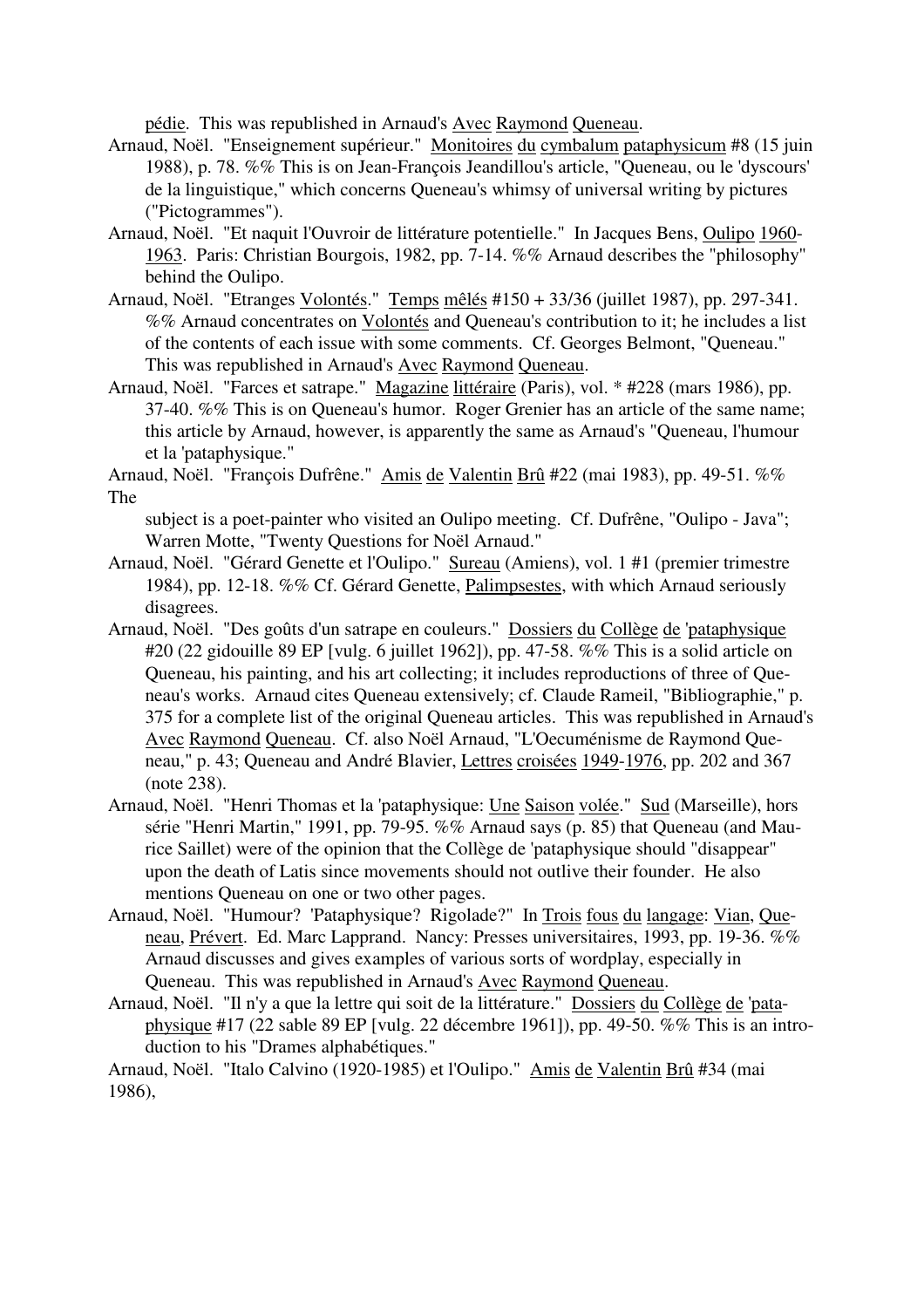pp. 5-9. %% Arnaud outlines Calvino's relationship to the Oulipo (and touches on Georges Perec's).

- Arnaud, Noël. "Les Jargons." Bizarre (Paris), vol. \* #32-33 (premier trimestre 1964), "Littérature illettrée ou la littérature à la lettre," pp. 110-118. %% Arnaud only barely mentions Defontenay and Queneau. Cf. Anonymous, CR of Defontenay's Star; Noël Arnaud and François Caradec, Littérature illettrée ou la littérature à la lettre; Queneau, "Defontenay"; Raymond Queneau and Noël Arnaud, "Correspondance Noël Arnaud -- Raymond Queneau," pp. 323-328; Anthony Zielonka, "Defontenay's Star as Poetic and Philosophical Science Fiction."
- Arnaud, Noël. "Jarry à son ombre même." Revue des sciences humaines (Lille), vol. 1986 #3  $(= 4203)$  (\* 1986), pp. 97-125. %% Arnaud says that Zazie dans le métro, while being the most successful of Queneau's novels, was also the least typical and that Queneau quickly tired of her character and moved on to other things. Arnaud compares this attitude to that of Jarry, who preferred to extend the success of Père Ubu and to leave his other works to one side.
- Arnaud, Noël. "Littérature. Caradec: Christophe Colomb." Critique (Paris), an. 11 vol. 13 #122 (juillet 1957), pp. 665-668. %% Arnaud gives several short paragraphs to Queneau's Preface to Caradec's work.
- Arnaud, Noël. "Littérature combinatoire." Critique (Paris), vol. 18 #171-172 (août-septembre 1961), pp. 691-696. %% Arnaud's review of Cent Mille Milliards de poèmes is not outstanding. This was republished in Arnaud's Avec Raymond Queneau; cf. also pp.320-321 of this work.
- Arnaud, Noël. "Mais où est donc passé Chêne et chien?" Temps mêlés #150 + 17/19 (avril 1983), pp. 13-27. %% Arnaud tries to explain why this work had not aroused more interest. This was republished in Arnaud's Avec Raymond Queneau.
- Arnaud, Noël. "Mort de Pascal Pia." Amis de Valentin Brû #9 (décembre 1979), p. 16. %% This tribute tends toward the biographical.
- Arnaud, Noël. "Mythe du mythe et science des sciences." Le Monde (Paris), an. 24 #7116 (29 novembre 1967), pp. iv-v. %% This is an article on 'pataphysics.
- Arnaud, Noël. "Nase et dalle chez Raymond Queneau." Cahiers Raymond Queneau #6 (juillet 1987), pp. 27-32. %% This is basically on Queneau and smells but includes some comments on eating and drinking. This was republished in Arnaud's Avec Raymond Queneau.
- Arnaud, Noël. "Ne t'en fais pas, Félix." Amis de Valentin Brû #19 (juin 1982), pp. 47-49.  $\%$ %
	- This is something of an obituary for Félix Labisse.
- Arnaud, Noël. "Notes sur Le Chiendent." In his Avec Raymond Queneau. Ed. Claude Rameil. Cahiers Raymond Queneau #2. Saint-André-de-Najac (Aveyron): Patrick Fréchet, 2005, pp. 79-83. %% This is a transcription of Arnaud's previously unpublished notes for a radio program created by Jacques Bens and Jacques Duchateau in early 1979. Since these are only notes they do not form a focused whole centered on a single insight or thesis, but they are still quite valuable.
- Arnaud, Noël. "L'Oecuménisme de Raymond Queneau." Petite Bibliothèque quenienne #7. Limoges: Centre international de documentation, de recherches et d'édition Raymond Queneau, 1995. %% Arnaud looks into a number of topics concerning Queneau, such as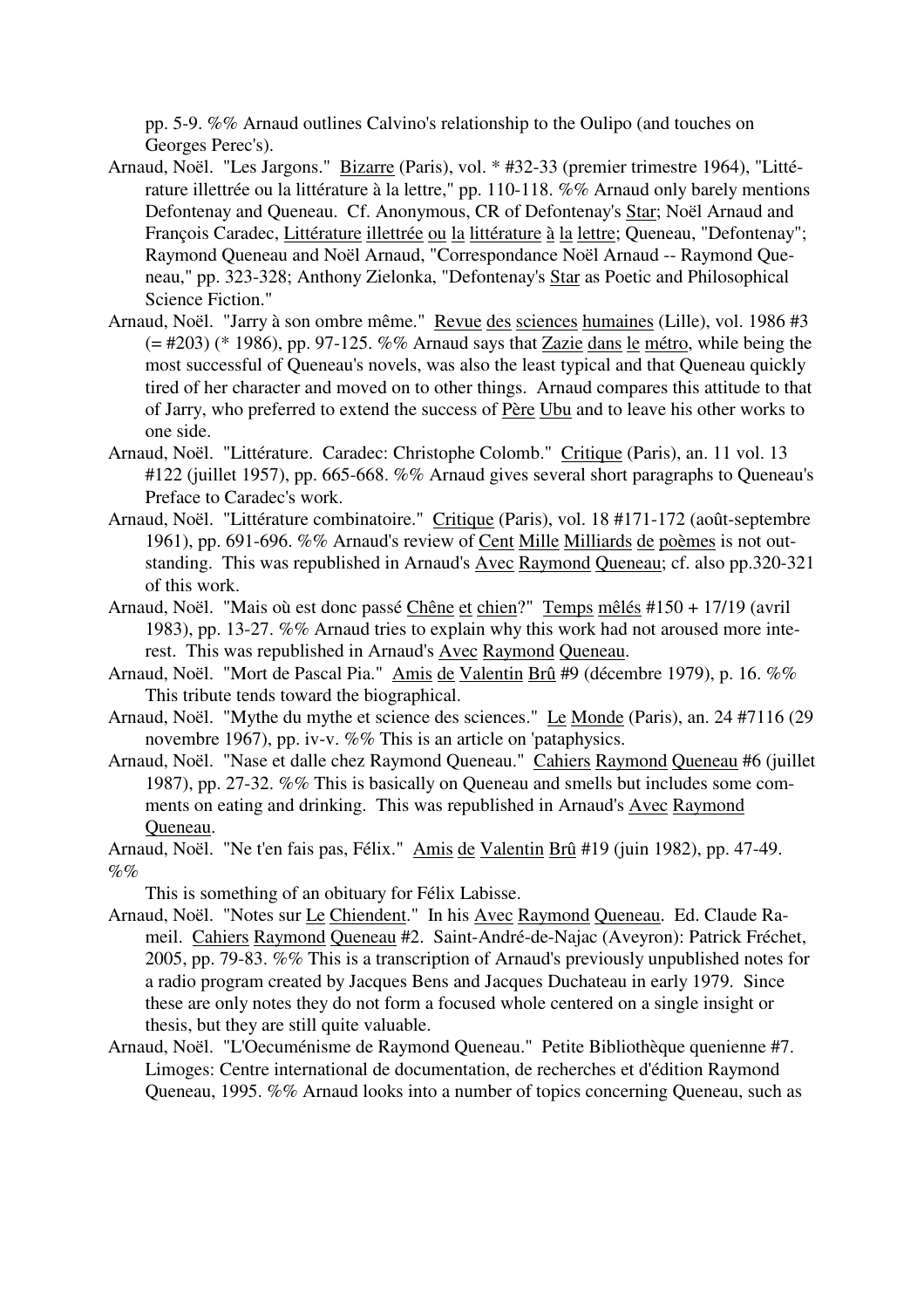his interest in Guénon, his interest in the cinema, his relation to Jacques Prévert, his political affiliations, his attraction to gnosticism, his ideas on humor, surrealism, etc. This was republished in Arnaud's Avec Raymond Queneau. Cf. Astrid Bouygues and Daniel Del-breil, "Claude Simonnet face à l'oeuvre de Raymond Queneau," p. 67.

- Arnaud, Noël. "Poèmes algol." In La Littérature potentielle (Créations Re-Créations Récréations). Ed. Oulipo. Paris: Gallimard, 1973, pp. 223-227. %% This was probably originally printed in Temps mêlés #93/95 (octobre 1968), which was completely dedicated to these "poèmes." The preface was by François Le Lionnais and the work was illustrated by Jacques Carelman. Cf. Anonymous, "Juggling with the Phonemes"; Queneau and André Blavier, Lettres croisées 1949-1976, pp. 285, 290, 291, 328, 381 (notes 352, 360, and 361), and 382 (note 363); O. L., "L'Incroyable réussite du week-end 'Temps-Mêlés'."
- Arnaud, Noël. "Πoλιτικές επιλoγές <sup>τ</sup>o<sup>υ</sup> Κεv\_." Trans. ΄Άκης Καλoγvωµής. ∆ιαβαζω (Αθήvα), vol. \* #320 (13 Οκτωβριoυ 1993), pp. 72-73. %% The title might read "The Political Epilogues of Queneau" or it might be a translation of Arnaud's "Les Choix politiques."
- Arnaud, Noël. "Politique et polémique dans les romans de Raymond Queneau." In Queneau aujourd'hui. Ed. Mary-Lise Billot and Marc Bruimaud. Actes du colloque Raymond Que-neau (Université de Limoges, mars 1984). Paris: Clancier-Guénaud, pp. 113-157. %% Arnaud does not limit himself to Queneau's novels in this rather exhaustive reflection on Queneau's stance before history's events at the personal level. This was republished in Arnaud's Avec Raymond Queneau.
- Arnaud, Noël. Préface. In La Bibliothèque oulipienne. Ed. Jacques Roubaud. Vol. 1. Paris: Ramsay, 1987, pp. i-vi. %% This is just a general sort of introduction.
- Arnaud, Noël. Préface. In La Bibliothèque oulipienne. Ed. Jacques Roubaud. Vol. 3. Paris: Seghers, 1990, pp. 7-9. %% This is a reprint from the first volume of the Ramsay edition.
- Arnaud, Noël. "Prolegomena to a Fourth Oulipo Manifesto --- or Not." In Oulipo: A Primer of Potential Literature. Ed. and trans. Warren F. Motte. Lincoln: University of Nebraska Press, 1986, pp. ix-xiii. %% Arnaud discusses the viability and value of the Oulipo. He wrote this specifically for this volume.
- Arnaud, Noël. "Queneau à Dublin avec Marcel Duchamp." Amis de Valentin Brû #12 (juin 1980), pp. 8-10. %% Arnaud compares a thought of François Naudin concerning On est toujours trop bon avec les femmes with Jacques Caumont's response to it. This was republished in Arnaud's Avec Raymond Queneau.
- Arnaud, Noël. "Queneau = Ken?" Amis de Valentin Brû #27 (30 juin 1984), pp. 42-43. %% This concerns the nature of Queneau's name. This was republished in Arnaud's Avec Raymond Queneau.
- Arnaud, Noël. "Queneau et le prix de l'humour noir." Amis de Valentin Brû #21 (novembre 1982), pp. 33-34. %% Arnaud makes a rather interesting comment on Queneau's ideas on humor. This was republished in Arnaud's Avec Raymond Queneau. Cf. François Caradec, "Queneau et le prix de l'humour noir."
- Arnaud, Noël. "Queneau et les arts plastiques." Amis de Valentin Brû #24-25 (décembre 1983), pp. 7-10. %% This is vaguely on Queneau and art. This was republished in Arnaud's Avec Raymond Queneau.
- Arnaud, Noël. "Queneau et Saint-Germain-des-Prés." In the program for "'Si tu t'imagines.' Un Soir avec Raymond Queneau" (Théâtre des Trois-Baudets, 4 novembre - 3 décembre 1966), pp. 9-10. %% Arnaud gives a rather detailed look at Queneau's ties to St-Germain.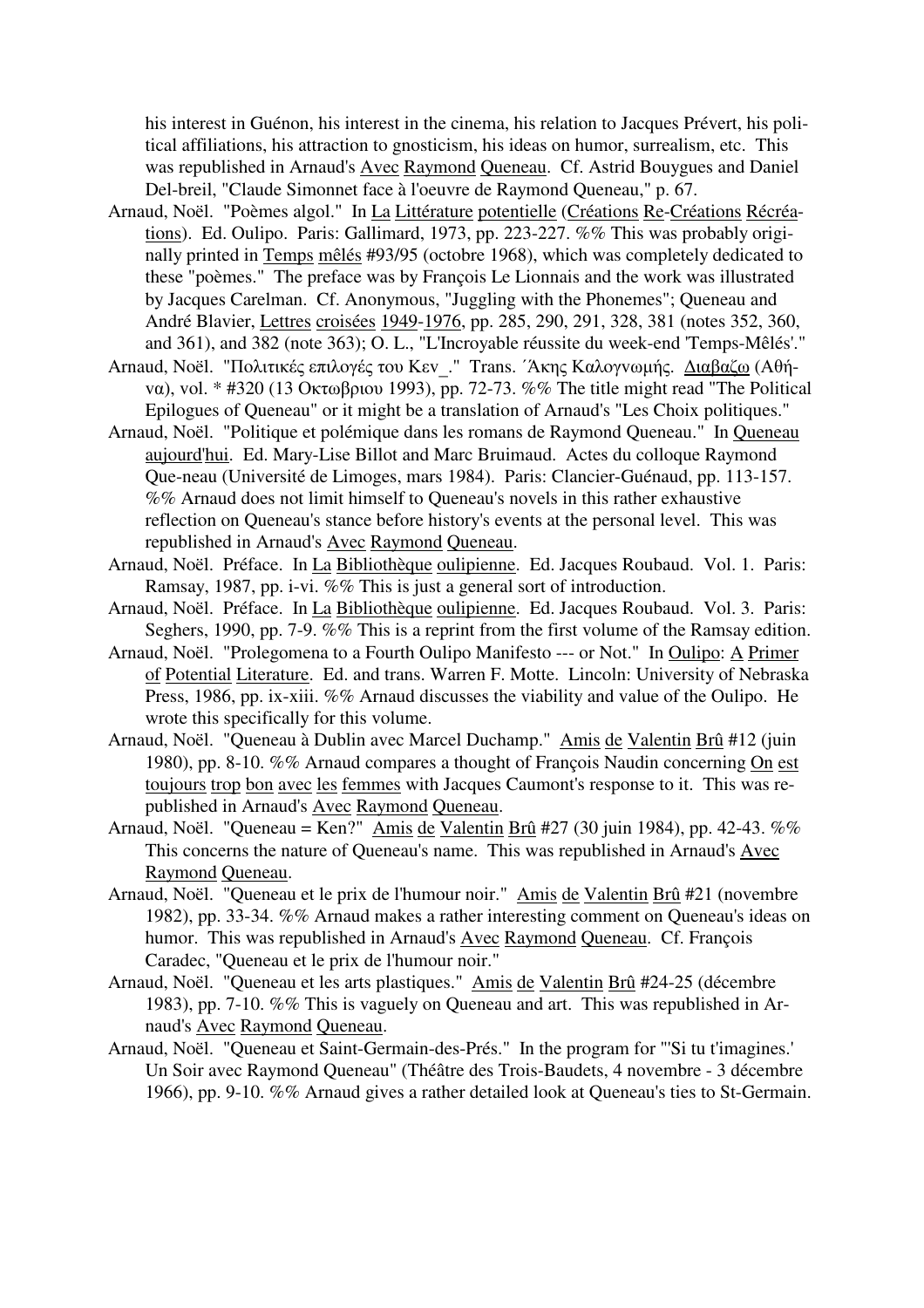This was republished in Arnaud's Avec Raymond Queneau.

- Arnaud, Noël. "Un Queneau honteux?" Europe (Paris), an. 61 #650-651 (juin-juillet 1983), pp. 122-130. %% Arnaud comments on Queneau's political involvement. This was republished in Arnaud's Avec Raymond Queneau.
- Arnaud, Noël. "Un Queneau honteux?" Europe (Paris), an. 81 #888 (avril 2003), pp. 180-189. %% This is a simple reprint. This was republished in Arnaud's Avec Raymond Queneau.
- Arnaud, Noël. "Queneau, l'humour et la 'pataphysique." Magazine littéraire (Paris), vol. \* #94 (novembre 1974), pp. 24-26. %% This is apparently the same as his article "Farces et satrape." This was republished in Arnaud's Avec Raymond Queneau.
- Arnaud, Noël. "Queneau, Raymond." Dictionnaire générale du surréalisme et de ses environs.

Fribourg: Office du livre, 1982, p. 349. %% Arnaud summarizes Queneau's surrealist life with a good deal of insight for so short a piece. This was republished in Arnaud's Avec Raymond Queneau.

- Arnaud, Noël. "Robert Kayser. Trois Sculptures, machines à lire les Cent Mille Milliards de poèmes de Queneau." Dragée haute (Penne, Tarn), an. \* #42 (juinphe [sic] 2000), p. 8. %% Arnaud reviews Robert Kayser's Trois Sculptures, machines à lire les "Cent Mille Milliards de poèmes" de Queneau.
- Arnaud, Noël. "Selon les textes." In Rue des ravissantes by Boris Vian. Ed., pref., and notes Noël Arnaud. Paris: Christian Bourgois, 1989, pp. 18-51. %% Arnaud looks at Vian's film scenarios, with a consideration of Zoneilles on pp. 31-32.
- Arnaud, Noël. "Sizains turcs." Amis de Valentin Brû #13-14 (novembre 1980), p. 50. %% Arnaud's poem of 18 alexandrines includes a number of Queneau's titles.
- Arnaud, Noël. "Souvenirs d'un vieil oulipien." In La Bibliothèque oulipienne. Ed. Jacques Roubaud. Paris: Slatkine, 1981, pp. 259-277. %% This consists of four short studies on various oulipian topics. It was reprinted in the 2-vol. Ramsay edition, vol. 1, pp. 233- 249, and in the 3-vol. Seghers edition, vol. 1, pp. 233-249.
- Arnaud, Noël. "Télégramme." Temps mêlés #150 + 57/60 (automne 1993), p. 10. %% Arnaud extends the best wishes of the Oulipo to the 1992 Colloque de Thionville.
- Arnaud, Noël. "Vers une littérature illettrée." Bizarre (Paris), vol. \* #32-33 (premier trimestre 1964), entitled Littérature illettrée ou la littérature à la lettre, pp. 2-39. %% This includes (p. 22) Queneau's transformation of Mallarmé's famous sonnet into "Le liège, le titane et le sel aujourd'hui" by only retaining the vowels of the original. Cf. Jean Lescure, "La Vie antérieure (Isovocalique)"; Queneau, "La Redondance chez Phane Armé." Cf. also Noël Arnaud and François Caradec, Littérature illettrée ou la littérature à la lettre.
- Arnaud, Noël. "Les Vies de Vian." Magazine littéraire (Paris), vol. \* #182 (mars 1982), pp. 17-29. %% Arnaud offers a fairly detailed chronology of Vian's life.
- Arnaud, Noël. Les Vies Parallèles de Boris Vian. Paris: Christian Bourgois, 1981. %% Arnaud barely mentions Queneau in this work (pp. 180, 221, 286, 289, 308-309, 326, 342- 343, 348-351, and 402). Page 221 is of interest, however, because Arnaud describes there the founding of the "Savanturiers" (cf. Queneau, "Un Nouveau Genre littéraire: Les Sciences-Fictions") and pp. 308-309 recount the origin of "Zoneilles," which Vian wrote with Queneau and Michel Arnaud.
- Arnaud, Noël, and François Caradec. Littérature illettrée ou la littérature à la lettre. Paris: Pauvert, 1964. %% This volume is actually the same as Bizarre #32-33 (premier trimestre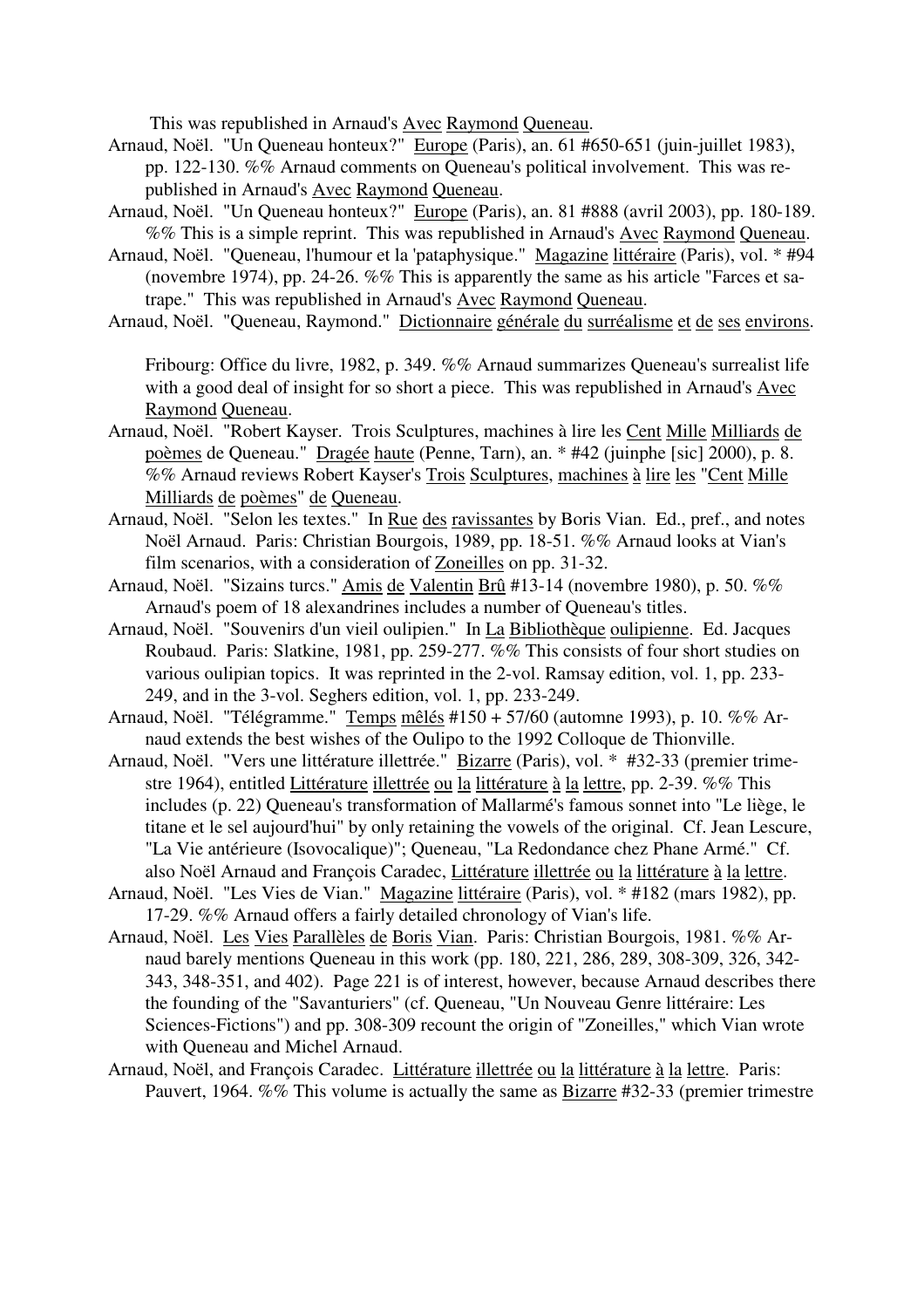1964): cf. Arnaud, "Vers une littérature illettrée." Cf. Arnaud, "Les Jargons" and "Vers une littérature illettrée."

- Arnaud, Noël. Cf. Chris Andrews, "Surrealism and Pseudo-Initiation: Raymond Queneau's Odile"; Anonymous, "Juggling with the Phonemes"; Victor Batignol, "Noël Arnaud ou la vertu d'immanence"; Jacques Bens, "Noël Arnaud"; André Blavier, Claude Rameil, and Noël Arnaud, "Chronologie"; Astrid Bouygues and Daniel Delbreil, "Claude Simonnet face à l'oeuvre de Raymond Queneau," p. 79; François Caradec, "Les Joyeux Mariniers" and "Les Poldèves"; Jacques Carelman, "Tentative d'illustration des oeuvres littéraires par des moyens paralittéraires"; Anne Clancier, "Qu'est-ce qui fait courir Boris Vian?"; Daniel Delbreil, "Queneau saisi par l'université"; Alain Lessard, "Noël Arnaud: Du collège à l'Oulipo"; Warren Motte, "Twenty Questions for Noël Arnaud"; Queneau, "Carte postale" and "Lettre" to Boris Vian; Raymond Queneau and Noël Arnaud, "Correspondance Noël Arnaud -- Raymond Queneau"; Queneau and André Blavier, Lettres croisées 1949-1976, pp. 52, 90, 92, 98, 99, 116, 124, 126, 134-135, 137, 146, 159, 160, 164, 170, 181, 195-197, 201, 202, 204, 205, 210, 214, 218, 224, 233, 236, 240, 242, 243, 248, 249, 251-255, 257, 261, 271, 274, 284, 285, 290, 291, 315, 348 (note 42), 353 (notes 89 and 91), 354 (note 117), 355 (note 130), 357 (note 143), 361 (note 179), 362 (note 185), 367 (note 242), and 368 (note 244), 371 (note 273), 376 (note 307), and 381 (note 361); Queneau et al., "Exercices d'homosyntaxisme"; Bertrand Tassou, "Les Enfants de Raymond"; Boris Vian, "A Raymond-le-chien, 'Les Instanfataux'," and "A Raymondle-chêne, 'La Vraie Ri-golade'" and Manuel de Saint-Germain-des-Prés; Jean-Didier Wagneur, "Perdu de revue"; Amis de Valentin Brû #18 (décembre 1980), pp. 11, 43-45, and 65-66.
- Arnold, Elizabeth R. "L'Esthétique romanesque dans l'oeuvre de Raymond Queneau: Le Roman-poème." Mémoire de maîtrise. Middlebury College Graduate School of French in France, 1966. %% While concentrating on the "romanesque," Arnold gives some special attention to Le Chiendent and Le Dimanche de la vie, particularly in re philosophy.
- Arnold, Heinz Ludwig. Cf. Eugen Helmlé, "Queneau."
- Arnold, Werner. "Differenzierung und Kooperation im französischen Literaturunterricht der Sekundarstufe II." Der fremdsprachliche Unterricht. (Stuttgart), an. 14 #53 (februar 1980), pp. 67-78. %% Arnold presents Les Exercices de style: "Récit," "Passé indéfini," and "Moi je" to support his thesis.
- Arnott, Chris. "Exercises in Style." New Haven Advocate (New Haven Connecticut), an. # (3 february 2000), p. 29. %% Arnott gives a very enthusiastic evaluation of a theatrical performance by a group of student actors under the direction of Robert Schneider.
- Arnoux, Alexandre. "Hervé Bazin représentera la jeune littérature à l'académie Goncourt." Les Nouvelles littéraires (Paris), an. \* #1623 (9 octobre 1958), pp. 1 and 5. %% Arnoux says that at the election "un commando mené par Raymond Queneau lança une offensive contre l'auteur de Vipère au poing." But cf. Gérard Bauër, "Unanimité."
- Aron, Thomas. "D'après Flaubert, avec Proust, via Queneau. Pratiques du pastiche à l'université." In L'Ecriture-imitation. Ed. Thomas Aron and André Petitjean. Metz: CRESEF (= Collectif de recherche et d'expérimentation sur l'enseignement du français), 1984, pp. 41- 61. %% In the course of a university class on Madame Bovary, Aron used a passage from Le Chiendent to serve as the basis for writing a pastiche; cf. pp. 48-50 and 58-59. L'Ecri-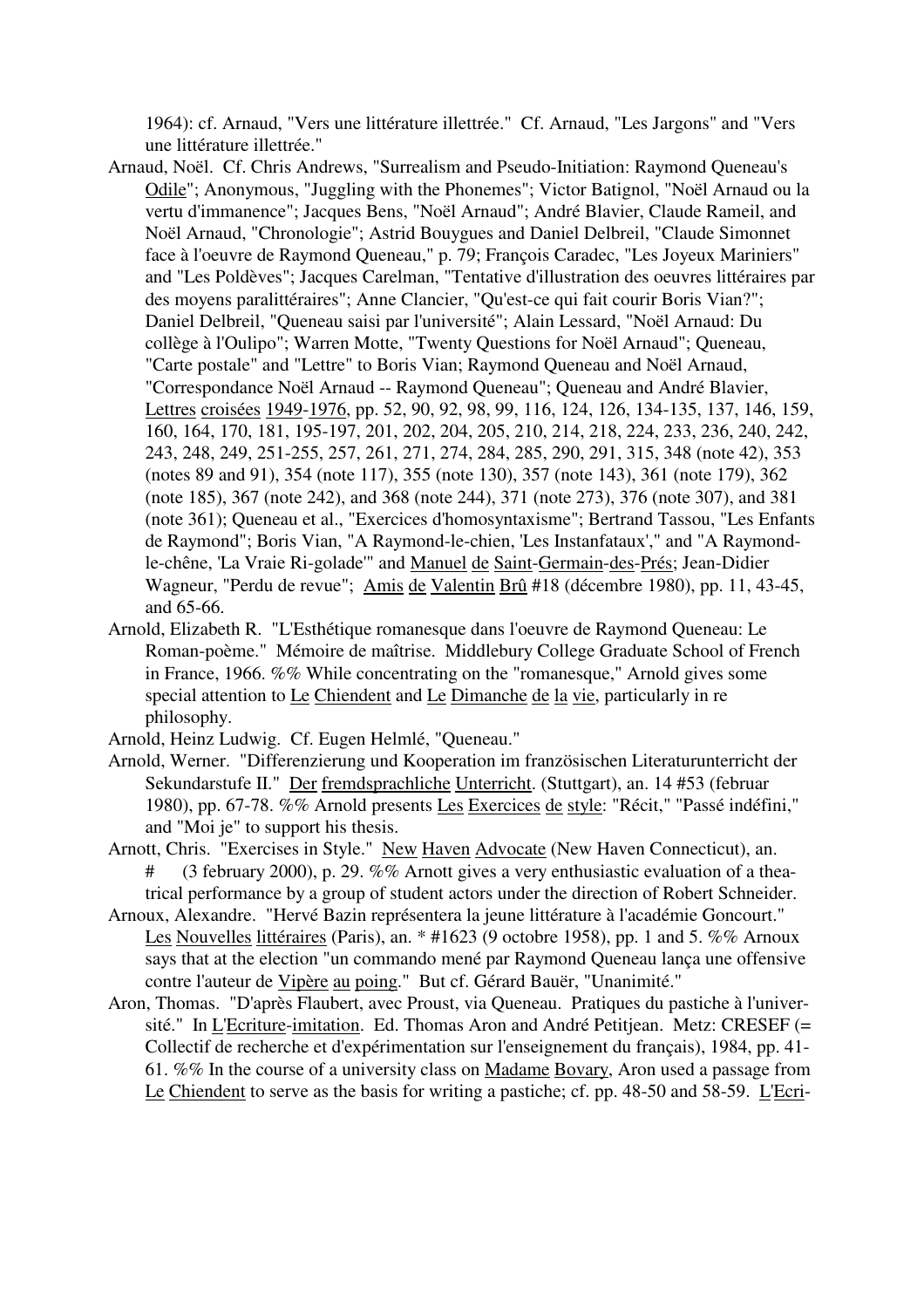ture-imitation is the title given to this issue of the periodical Pratiques [(Metz), vol. \* #42 (juin 1984)].

Aron, Thomas. "Le Roman comme représentation de langages, ou Raymond Queneau à la lumière de Bakhtine." Europe (Paris), an. 61 #650-651 (juin-juillet 1983), pp. 46-58. %% Aron briefly profiles Bakhtin's ideas, stressing the presence of "foreign" elements in a discourse, then goes on to note a number of these elements in Le Chiendent.

Aron, Thomas. "Le Roman comme représentation de langages: Raymond Queneau à la lumière

de Bakhtine." Europe (Paris), an. 81 #888 (avril 2003), pp. 34-47. %% This is simply a reprint.

- Arous, Simone. "Agenda." Magazine littéraire (Paris), vol. \* #276 (avril 1990), p. 4. %% Hidden in the paragraph about the Perec symposium is the mention of a Queneau exposition in Frankfurt (23 april - 31 may) at which Harig and Helmlé would read extracts from their new translation of Les Exercices de style.
- Arous, Simone. "L'Agenda du mois..." Magazine littéraire (Paris), an. \* #214 (janvier 1985), p. 8. %% This is the announcement of a Queneau exposition in Lyon.
- Aroux, Sylvain. Cf. Jean-François Jeandillou, "Queneau, ou le 'dyscours' de la linguistique."
- Arp, Hans. "Wortträume." In the theater program for the 1966/1967 season of the "Komödie" in Basel. Ed. Siegfried Kienzle. %% This is a poem.
- Arpin, Maurice. "Paul Nizan, oubli et 'resurgence': Le Parcours d'un lectorat." Canadian Review of Comparative Literature (Toronto; Edmonton, Alberta), vol. 23 #4 (december 1996), pp. 1067-1083. %% Arpin ties Queneau's review of Nizan's Aden Arabie to the relations between Nizan and the surrealists of the time.

Arrabal. Cf. Alain Schifres, Entretiens avec Arrabal.

- Arrigoni, Alessandra. CR of Alessandra Ferraro's Raymond Queneau: L'Autobiografia impossible. Studi francese (Torino), an. 46 #3 (settembre-dicembre 2002), p. 742.
- Arrivé, Michel. Cf. Jean-François Jeandillou, [Julien Torma] and "Sally Mara"; Queneau, "Sal-

ly Mara."

Arroyo, Eduardo. Cf. Gérard Mordillat, Célébrités poldèves.

Arsenault, Michel. "Internet, nouvelle académie française." Le Monde (Paris), an. 52 #15864 (28 janvier 1996), "Télévision - Radio - Multimédia," pp. 26-27. %% Arsenault describes a French project aimed at putting a great part of French literature on line. He makes a significant reference to the problem caused when they did so with Les Exercices de style. Cf. Marion Van Renterghem, "L'Edition face à l'internet."

Arseguel, Gérard. "Raymond Queneau: Le Chien à la mandoline." Cahiers du Sud (Marseille),

an. 52 #382 (mai-juillet 1965), p. 301. %% Arseguel manages to touch on lyricism, the use of language, and the constraints called for by the Oulipo in his one brief page of review.

Artaud, Antonin. "Lettres à Janine." Intro. Paule Thévenin. Nouvelle Revue française (Paris), vol. 63 #316 (mai 1979), pp. 177-191, and #317 (juin 1979), pp. 167-177. %% These letters tell us something about Janine Queneau but far more about Artaud. They are from between august 1926 and january 1927. Cf. Marguerite Bonnet, ed. Vers l'action politique; Bettina Knapp, "Raymond Queneau"; Paule Thevenin, ed. Bureau de recherches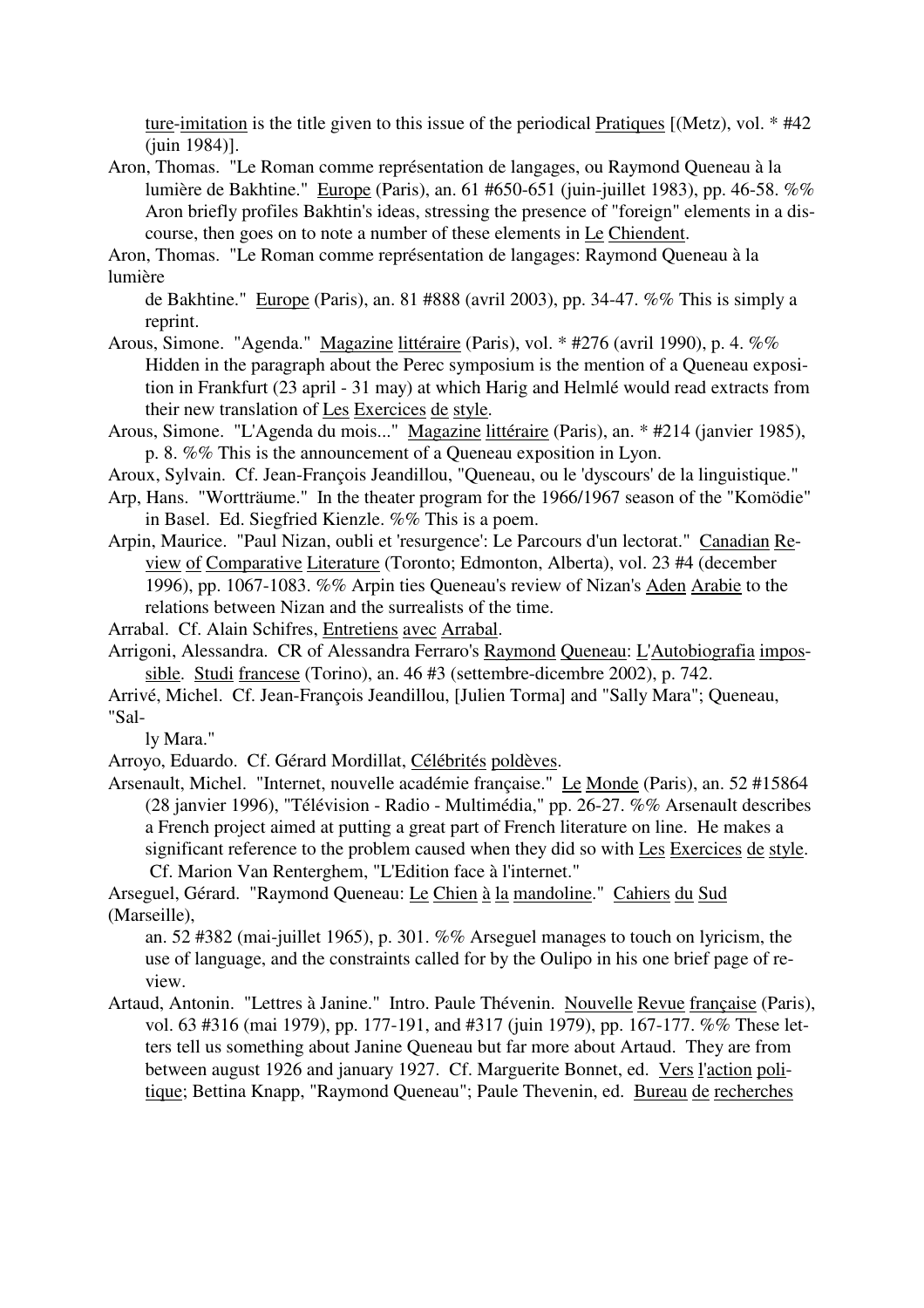surréalistes.

- Artaud, Antonin. Cf. Michel Lécureur, Raymond Queneau, index; Jean-Pierre Longre, Raymond Queneau en scènes, pp. 13-14, 26, 32, 191, 194, and 214; Maurice Nadeau, Grâces leur soient rendues.
- Arthaud, Christian. "Bibliographie." Mélusine (Cahiers du Centre de recherches sur le surréal-

isme) #6 ("Raymond Roussel en gloire"). Lausanne: Editions de l'Age de l'Homme, 1984, pp. 277-288. %% This is a bibliography of Raymond Roussel.

Arthur, Alex. Cf. Queneau, Fendre les flots: "Buccin."

- Arts, Clemens. "Oulipo et "Tel Quel": Jeux formels et contraintes génératrices." PhD dissertation at the University of Leiden, 1999. Director Evert van der Starre. Ridderkerk: Offsetdrukkerij Ridderprint, 1999. %% Arts presents a rather interesting discussion of the formalisms and constraints these two groups have used as well as offering some uncommon conclusions concerning the value of their efforts. He includes a most singular section on Claude Simon.
- Arts, Clemens. "Queneau e Calvino: La Scrittura tra cosmogonia, mitologia e sberleffo: Una Lettura parallela di alcuni testi critici e poetici di Raymond Queneau e di Italo Calvino." Tesi di laurea. Director Walter Geerts. Utrecht: Rijksuniversiteit Utrecht, 1990. %% Arts does a fine job of looking at Calvino's relation to Queneau, especially in regard to trans-lations, with reproductions of a number of articles, introductions, etc. in Italian.
- Asahina, Koji. "Postface." In Queneau, Buntai Renshuu. Tokyo: Asahi Shuppan-sha, 1996, pp. 137-195.
- Ashton, Linda. "Queneau News is Good News." Ransomnews: The Newsletter of the Harry Ransom Humanities Research Center (Austin, Texas), vol. 11 #2 (spring 2004), pp. i-ii. %% Ashton describes the Ransom Center's recent purchase of the Rick Praeger collection (without naming the source) and gives a very general idea of the contents: the manuscripts of Le Chiendent and Les Enfants du Limon as well as a complete collection of the first editions of Queneau's works and presentation copies of works from other wellknown French authors. Ashton mentions that the Carlton Lake collection, already present in the Ransom Center, houses a "significant unpublished correspondence between Queneau and Henry Miller." There are also indication of sound recordings and such realia as posters for the film version of Zazie dans le métro.

 There is a "preliminary inventory" of the fifteen boxes containing these materials at http://hrc.utexas.edu/research/fa/queneau.html. These boxes include, in addition to the above, research slips that Queneau used in doing his research on the "fous littéraires" at the Bibliothèque nationale; manuscripts for seven of the Volontés articles; a notebook entitled "Comprendre la folie"; manuscripts entitled "L'Affaire Dreyfus et la vie future"(on "fou littéraire" Eulalie-Hortense Jousselin) and "Chapitre XXI: En marge du Saint-Simon-isme"; a rough draft of Aux Confins des ténèbres; a corrected typescript of the Preface to Bouvard et Pécuchet (Fontaine 1943); Queneau's reading notes for Joyce's Ulysses; manu-scripts for the three works included in Les Oeuvres complètes de Sally Mara; the manu-script of the Preface to Livre de cocktails by Emile Bauwens (fairly different from the printed version); manuscripts and typescripts for the 1917 poem "Les Derniers Jours," "Paisan qui va-t-en ville," and "Destruction totale" (used in the 15 juillet 1939 issue of Mesures); the duplicated 35-page script of a German radio program based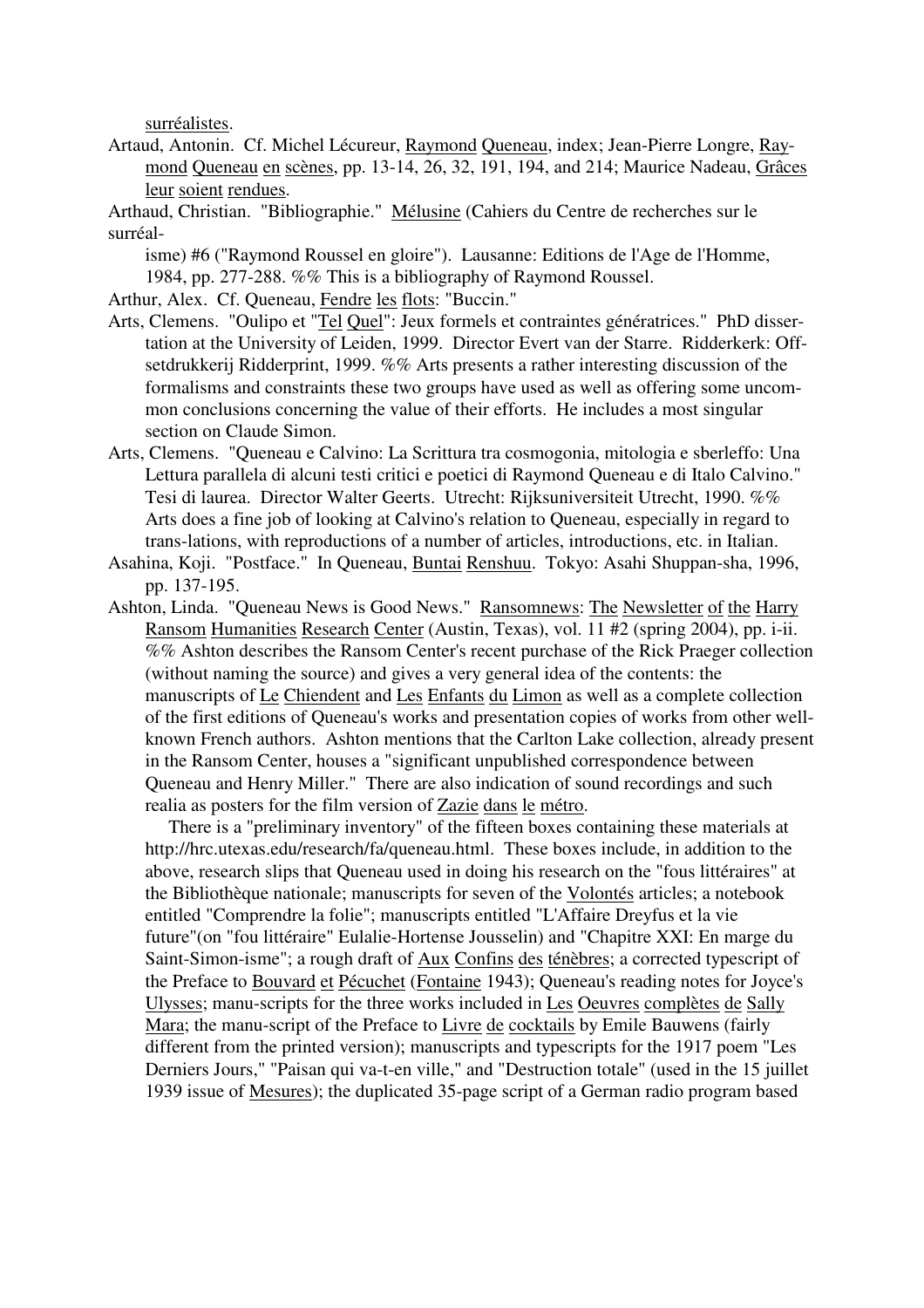on Une Histoire modèle; the text of Barbara Wright's radio adaptation of Les Exercices de style; the manu-scripts of the translation and of the radio adaptation of George du Maurier's Peter Ibbet- son; correspondence with William Saroyan; 14 letters to Georges Pelorson (and two other letters); and a number of items related to Queneau (two dissertations, manuscripts of Mar-cel Jullian works, programmes, printouts, etc.)

 The archives at the Harry Ransom Center also include copies of the 1944 Foutaises, a letter to Queneau from John Lehmann, a Queneau postcard concerning Sylvia Beach, a letter he wrote to Ann Bridge, and several letters in the Knopf collection concerning the publication rights to Zazie dans le métro and Les Fleurs bleues in English.

Askwith, Betty. Cf. Anonymous, "Raymond Queneau: A Hard Winter"; Jane Hanley, "New Fiction"; L. P. Hartley, "New Novels"; John Lehmann, The Ample Proposition; P. H. Newby, "New Novels"; Queneau, A Hard Winter.

Aspel, Alexandre. Cf. Harvey Jay Stein, "The Main Characters in Three of Raymond Queneau's Novels."

Aspley, Keith. Cf. Ian Revie, "The Banality of Modernism. Order and Adventure in Twentieth-Century Poetry."

Assayas, Michka. Exhibition. Collection "L'Arpenteur." Paris: Gallimard, 2002. %% Assayas

just mentions Queneau on p. 234.

- Assayas, Michka. "Sartre contre Mallarmé." Libération (Paris), an. \* #1585 (24 juin 1986), p. 36. %% Assayas says that the newly-published Mallarmé, la lucidité et sa face d'ombre by Sartre was an interrupted work that had been given "tel quel" to Obliques in 1979 and was now appearing with, as an appendix, the preface which Sartre had written at Queneau's request for Les Ecrivains célèbres.
- Assouline, Pierre. "Albert Cohen? Trop vieux!" LIRE (Paris), vol. \* #194 (novembre 1991), p. 38. %% Assouline relates how Cohen did not get the Goncourt prize in 1968 and how Queneau followed the majority decision.
- Assouline, Pierre. "...Et Clavel démissionne!" LIRE (Paris), vol. \* #194 (novembre 1991), p. 35. %% Assouline describes the role of Bernard Clavel in the famous Goncourt quarrel of 1971.

Assouline, Pierre. Gaston Gallimard: Un Demi-siècle d'édition française. Paris: Balland, 1984.

%% Assouline makes a number of very interesting remarks about Queneau's position in the House of Gallimard. The Vialatte work referred to is Dernières Nouvelles de l'homme.

Assouline, Pierre. "Modiano, lieux de mémoire." LIRE (Paris), vol. \* #176 (mai 1990), pp. 35-46. %% Assouline has some interesting words on the first relations between Queneau and Modiano.

Assouline, Pierre. "Quand les Dix censurent." LIRE (Paris), vol. \* #194 (novembre 1991), pp.

44-46. %% Assouline outlines how and why Jacques Robichon was asked to compose a history of the Académie Goncourt and how the members requested him to delete certain sentences concerning the quarrel of 1971. Assouline includes most of those suppressed lines at the end of the article.

Astaldi, Maria Luisa. "Tradurre con macchine elettroniche." Giornale d'Italia (Roma), an. 60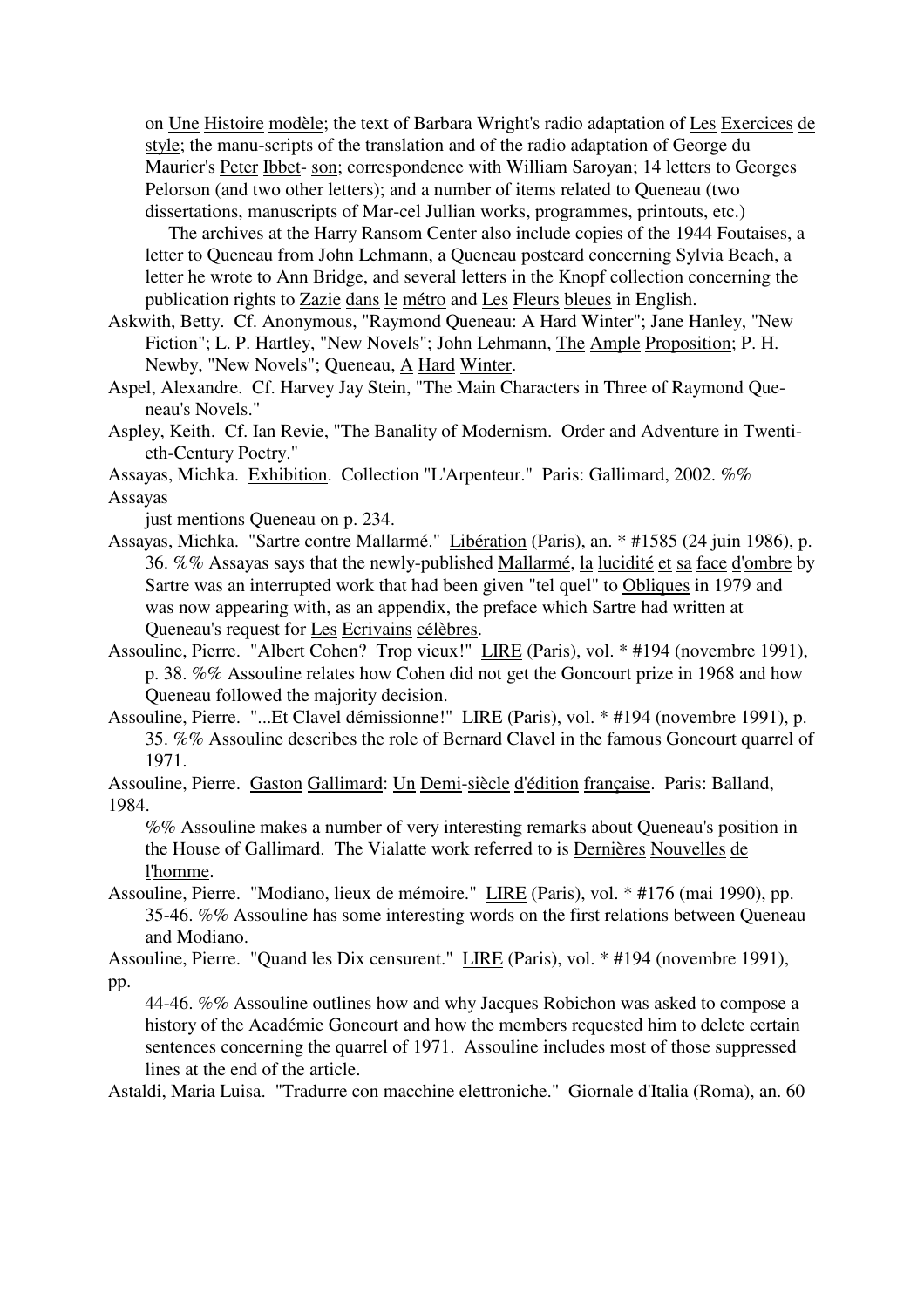#248 (17 ottobre 1960), p. 3. %% Astaldi just mentions Queneau's Pierrot mon ami and Zazie dans le métro as posing difficulties for this sort of translation.

d'Astier, Emmanuel. "Raymond Queneau, l'écriture, mars 1968." In his Portraits. Paris: Galli-

- mard, 1969, pp. 263-274. %% This is the same text as that of Michel-Antoine Burnier, "De Zazie à Queneau," a wide-ranging interview by d'Astier introduced by Burnier. This includes Queneau's "Une Clé qui ne sert à rien" (q. v.), a poem based on the progression of the alphabet. Cf. Anonymous, "Queneau inconnu."
- d'Astier, Emmanuel. Cf. Anonymous, "At the Frontier."
- Astre, Georges-A. "Le Dimanche de la vie de R. Queneau." Action (Paris), an. 8 #389 (14 mars 1952), p. 3. %% Astre likes this novel a great deal.
- Astre, Marie-Louise, and Françoise Colmez. Poésie française. Anthologie critique. Préf. Philippe Soupault. Paris: Bordas, 1982. %% The authors follow a fairly nice introduction with L'Instant fatal: "Si tu t'imagines," a section of the third chant of the Petite Cosmogogonie portative, Sonnets: "Acriborde acromate," Battre la campagne: "Apprendre à voir," and Fendre les flots: "Corps d'eau sage" (pp. 485-488).
- Astruc, Alexandre. "A Propos de Marcel Aymé et du Passe-muraille." Poésie 43 (Villeneuveles-Avignon), an. 4 #16 (octobre-novembre 1943), pp. 103-104. %% Astruc mentions Queneau's interest in mathematics at the end of this review of Aymé's work.
- Astruc, Alexandre. "C'est comme ça qu'on perd ses vingt ans...." Volontés (Paris), an. 1 #3 (13 décembre 1944), p. 5. %% Astruc simply refers to Les Derniers Jours. The full title of this periodical is Volontés de ceux de la Résistance.
- Astruc, Alexandre. CR of Les Ziaux. Poésie 43 (Villeneuve-les-Avignon, Gard), an. 4 #16 (octobre-novembre 1943), pp. 92-94. %% Astruc is quite penetrating, referring to "exercices de style" almost before the first elements of that work had appeared.
- Astruc, Alexandre. "Présentation de Raymond Queneau." Action (Paris), vol. \* #86 (26 avril 1946), pp. 12-13. %% This rather broad article is quite perceptive for its time.
- Astruc, Alexandre. Cf. Bertrand Dicale, Juliette Gréco: Les Vies d'une chanteuse.
- Astvatsatourov, Aleksey G. Cf. Queneau, "L'Ecrivain et le langage"; Ekaterina A. Valeeva, "Les Problèmes de la traduction des romans de R. Queneau en russe (Aspect du lexique tabouisé)."
- Atack, Margaret. Cf. Trista Selous, "Marguerite and the Mountain."

Athanassiou-Popesco, Cléopâtre. "Commentaires du 'Chant unique' de Raymond Queneau: 'Discorde mélodie des terrains d'épandage'." Amis de Valentin Brû #12-13 (\* 1998), pp. 9-31. %% Athanassiou-Popesco writes on a rather long and unpublished poem by Queneau, "Discorde mélodie des terrains d'épandage," which has a single "chant." This poem appears in Queneau's complete works, pp. 829-845, under "Poèmes inédites." Her analysis is elaborate and primarily structural. Cf. Astrid Bouygues, "Voie buccale et voix anales: La Nourriture dans 'Discorde mélodie des terrains d'épandage'"; Astrid Bouygues and Daniel Delbreil, "Claude Simonnet face à l'homme Raymond Queneau," p. 34; Daniel Delbreil, "Du 'bel écrin' d'un pauvre étron: Remarques sur la métrique de 'Discorde mélodie des terrains d'épandage'" and "Jeux de mots et 'maux de je' dans 'Discorde mélodie des terrains d'épandage'."

Atherton, John. "Americans in Paris." In A New History of French Literature. Ed. Denis Hollier et al. Cambridge, Massachusetts: Harvard University Press, 1989, pp. 908-914.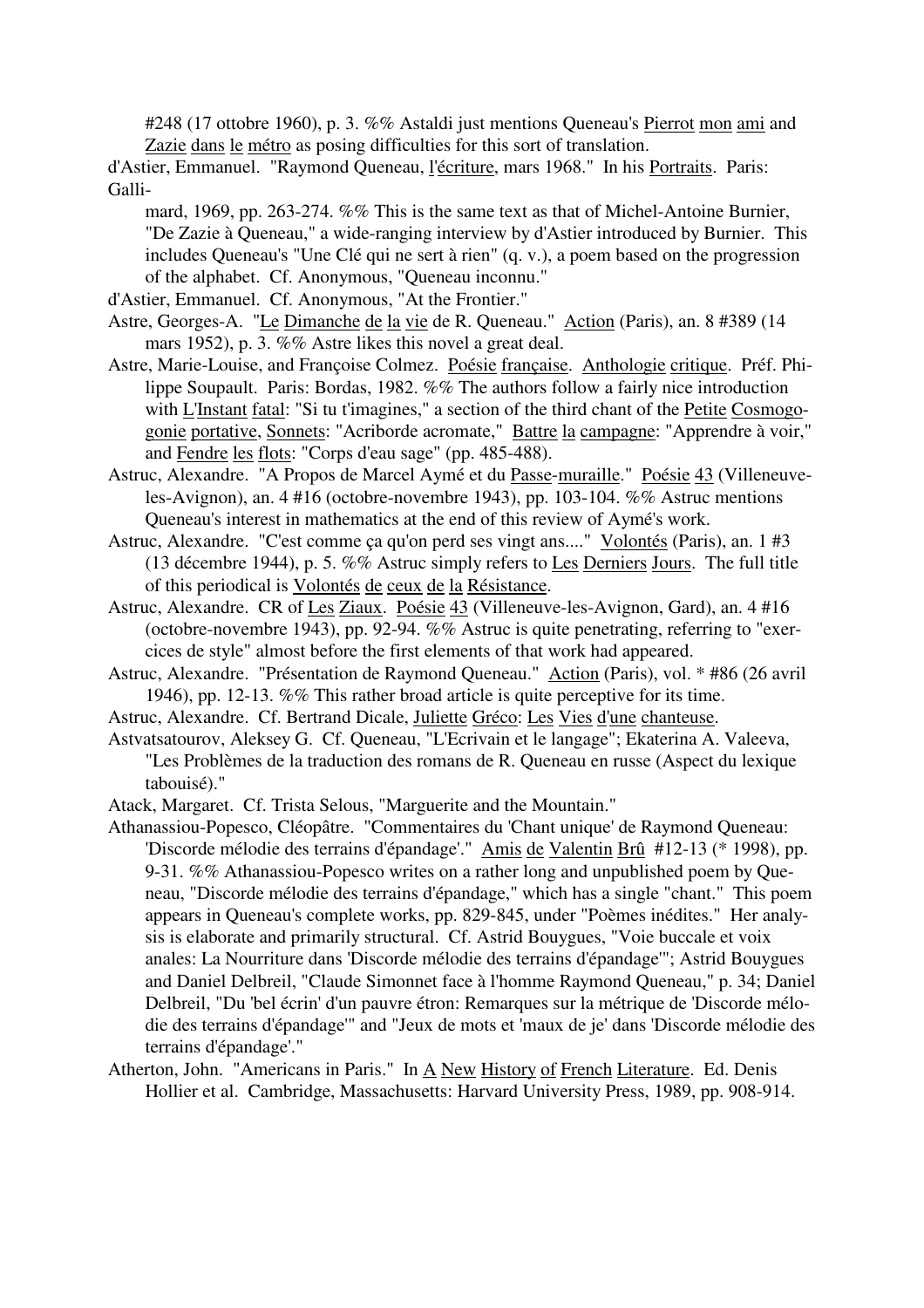%% Atherton puts Queneau's interest in Faulkner and Hemingway in the context of the thirties (pp. 909-910).

Atik, Anne. "A Freedom of Form." The Scotsman (Edinburgh), an. \* #38605 (18 february 1967), "Weekend Magazine," p. 4. %% This wide-ranging interview is rather interesting in places. There is some sort of manuscript available at the CDRQ under the title "Entretien avec Anne Atik."

Atik, Anne. Cf. Queneau, "Six Poems" and "Six Poems translated from the French." Atlan, Jean-Michel. Cf. Queneau, "La Gourmande."

d'Aubarède, Gabriel. CR of Exercices de style. Gavroche (Paris), vol. \* #147 (17 juillet 1947),

p. 5. %% D'Aubarède's review is very positive and shows some perception.

d'Aubarède, Gabriel. "Flaubert n'est plus au purgatoire." Les Nouvelles littéraires (Paris), an. 47 #2168 (10 avril 1969), p. 7. %% D'Aubarède interviews Maurice Nadeau, who says that Queneau's Preface to Bouvard et Pécuchet (Point du jour) opened his eyes to the Homeric aspect of every novel.

d'Aubarède, Gabriel. "Loin de Rueil par Raymond Queneau." Gavroche (Paris), vol. \* #30 (22

mars 1945), p. 2. %% D'Aubarède gives a positive but brief review of Queneau's novel.

- d'Aubarède, Gabriel. "Raymond Queneau, l'ami des fous et des mots." Gavroche (Paris), vol.  $*$  #86 (18 avril 1946), p. 4. %% This is a broad-ranging interview.
- Aubert, Nathalie. CR of Chris Andrews' Poetry and Cosmogony: Science in the Writing of Queneau and Ponge. French Studies (Oxford, England), vol. 56 #3 (july 2002), p. 431. %% Aubert's review is more of a summary than an analysis or an evaluation.
- Aubert, Thierry. "Raymond Queneau. Un Surréaliste parmi d'autres." Etude de séminaire. Directrice Claude Debon. Paris: Université de Paris III (Sorbonne nouvelle), 1988. %% Aubert writes about "activités des surréalistes" and "compositions d'un surréaliste." [This work is available at the Centre de recherches "L'Esprit nouveau en poésie"; Institut de littérature française; université de Paris III; 13, rue de Santeuil, 75005. It will be necessary to contact Professeur Daniel Delbreil beforehand in order to receive authorization.]
- Aubier, Dominique. CR of Saint-Glinglin. Paru (Paris / Monaco), vol. \* #47 (octobre 1948), pp. 23-24. %% This review really doesn't say much in any depth.
- Aubin, David. "The Withering Immortality of Nicolas Bourbaki: A Cultural Connector at the Confluence of Mathematics, Structuralism, and the Oulipo in France." Science in Context (Cambridge), vol. 10 #2 (summer 1997), pp. 297-342. %% Aubin outline the ideas behind the Bourbaki group and the general trends of its history. At the same time he describes Bourbaki's resonance with Lévi-Strauss's ideas and the rise of structuralism and how the Oulipo had a similar relationship to Bourbaki. This is a most interesting article, and the bibliography is invaluable; the article was, Aubin says at the end of the text (p. 334), part of his dissertation.
- Aubret, Claude. "Revues et hebdomadaires français." Labyrinthe (Paris), vol. \* #4 (15 janvier 1945), p. 12. %% This contains a very short extract from Queneau, "Saint-Glinglin chez les Médians."
- Aubriant, Michel. "Il y a brûlot et brûlot." Journal du dimanche (Paris), an. \* #1281 (13 juin 1971), p. 9. %% Aubriant believes that creating a quality film from Queneau's On est toujours trop bon avec les femmes, one which had delicacy and respect for the language of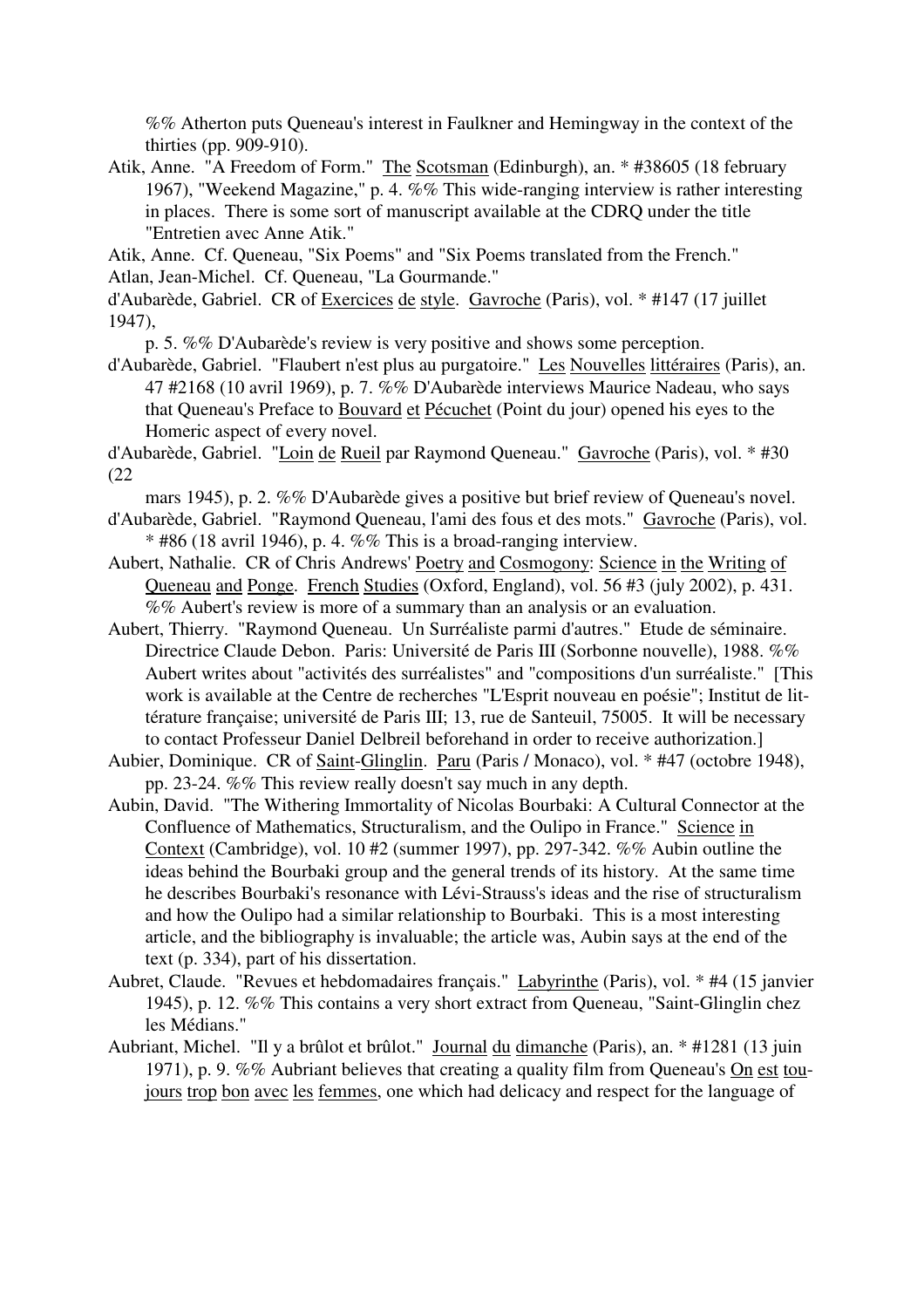the original novel, was beyond the capabilities of Michel Boisrond.

- Aubriant, Michel. "Zazie dans le métro." Paris-presse (Paris), an. \* #4943 (1<sup>ier</sup> novembre 1960), p. 9. %% Aubriant tries to find good things to say about a film he thinks is a failure.
- Aubrun, J.-L. "Forse che si... forse Queneau." Quo Vadis (Paris), an. 4 #38-40 (octobre 1951), p. 2. %% Aubrun just praises Queneau in a poem.
- Aubry, Jacques. "Les Goncourt n'ont toujours pas de favori." Aurore (Paris), an. 10 #2242 (28 novembre 1951), p. 5. %% Aubry reports on the preceding day's dinner and on the general outcome of the discussion leading up to the vote for the year's winner of the Prix Goncourt.
- Aubry, Jacques. "Raymond Queneau siègera place Gaillon." L'Aurore (Paris), an. 10 #2022 (13 mars 1951), p. 5. %% This has some interesting details on the election of Queneau to the Académie Goncourt.

Audeguy, Stéphane. "Autour de 'Lucifer parle,' en Les Ziaux de Raymond Queneau: Génétique

textuelle et critique génétique." Travail de séminaire? Directrice Claude Debon. Paris: Université de Paris III (Sorbonne nouvelle), 1993. %% Working on the basis of classeur 51 bis at the CDRQ, Audeguy considers this collection of texts, which are related to "Monsieur Phosphore." Very much of interest for anyone working on Queneau's theater. [This work is available at the Centre de recherches "L'Esprit nouveau en poésie"; Institut de littérature française; université de Paris III; 13, rue de Santeuil, 75005. It will be neces-sary to contact Professeur Daniel Delbreil beforehand in order to receive authorization.]

- Audeguy, Stéphane. "La Gnose dans l'oeuvre de Raymond Queneau." Mémoire de DEA. Directrice Claude Debon. Paris: Université de Paris III (Sorbonne nouvelle), 1993. %% Audeguy is aware of the 'pataphysical and Guénon sorts of gnosticism in Queneau but tries to concentrate instead on Queneau's actual usage of gnosticism in his works.
- Audeguy, Stéphane. "Mythe et histoire dans Saint-Glinglin de Raymond Queneau." Mémoire de maîtrise. Directrice Claude Debon. Paris: Université de Paris III (Sorbonne nouvelle), 1990. %% Audeguy's study is limited in scope but profound in treatment. Audeguy considers "l'espace du mythe," "le travail de l'histoire," and "l'universel et le singulier." [This work is available at the Centre de recherches "L'Esprit nouveau en poésie"; Institut de littérature française; université de Paris III; 13, rue de Santeuil, 75005. It will be necessary to contact Professeur Daniel Delbreil beforehand in order to receive authorization.]
- Audeguy, Stéphane. "Naissance de la Ville natale." Cahiers Raymond Queneau #17-19 (juin 1991), pp. 137-148. %% Audeguy discusses the different views of the Ville natale in the two versions of Saint-Glinglin and the relationship between them. Cf. Philip Morey, "Les Deux Versions de Gueule de Pierre: Etude de style comparative."
- Audeguy, Stéphane. "Queneau et les fous littéraires: Le Fils, le père et la littérature." Littératures classiques (Paris), vol. \* #31 (automne 1997), pp. 217-232. %% Audeguy touches on the commonplace "fous littéraires" topics but develops much more deeply and thoroughly how much the whole idea permeated a number of Queneau's works. Cf. Madeleine Velguth, "Introduction."
- Audeguy, Stéphane. "Remarques sur quelques 'sonnets écartés' à la lumière des Sonnets de 1958." Amis de Valentin Brû #2-3 (mai 1995), pp. 59-70. %% Audeguy concentrates on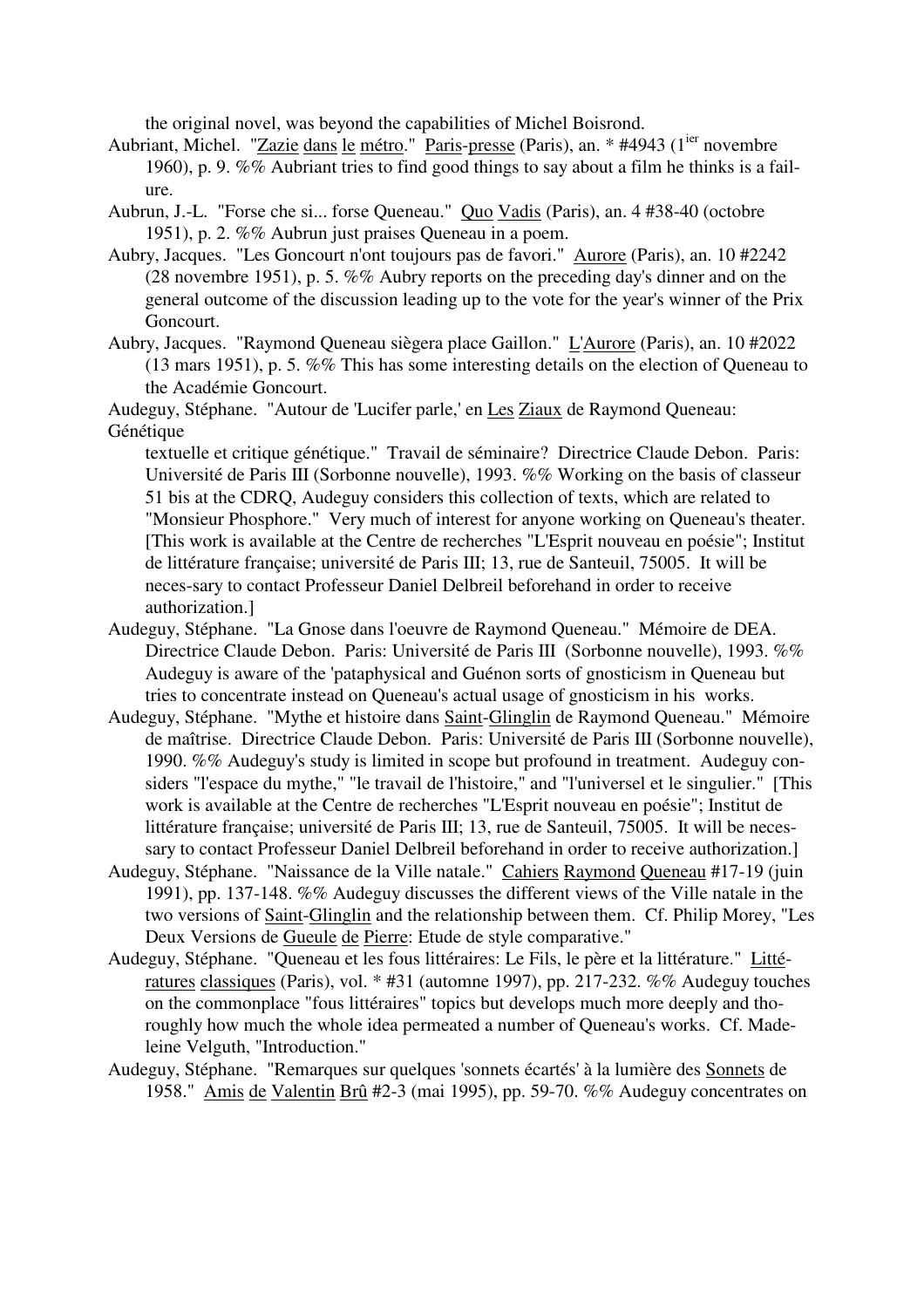disappearance, distancing, autobiographical writing, and nonsense and foolery in these sonnets.

Audet, Noël. "Ces Etranges Poèmes qui se disent 'art poétique'." Etudes littéraires (Québec), vol. 22 #3 (hiver 1989-1990), pp. 101-111. %% Audet only cites the name of L'Instant fatal: "Pour un art poétique" in a list of "arts poétiques" (p. 111).

Audiard, Michel. "Les Imbéciles ne lisent pas Vautrin." Figaro magazine (Paris), vol. \* #\* (26

mai 1979), p. 90. %% Audiard reviews Jean Vautrin's Bloody Mary, advancing the idea that no one writes better than Queneau but that maybe Vautrin can tell a story better.

Audiberti, Jacques. La Forteresse et la marmaille. Paris: Seuil, 1997. %% Audiberti just mentions Queneau on p. 24.

Audiberti, Jacques. Lettres à Jean Paulhan 1933-1965. Ed. Jeanyves Guérin. Collection "Cahiers Jean Paulhan," #7. Paris: Gallimard, 1993. %% At the end of december 1949 (p. 416), Audiberti mentions that he had translated George Orwell's 1984 into French and describes how Queneau had explained why he would receive so little for doing it. And in a letter from 1953 (p. 436) Audiberti refers to science-fiction; he occasionally visited the "Savanturiers" science fiction club founded by Queneau and Vian. The note is also of interest.

Audiberti, Jacques. "Public et public." Cahiers du cinéma (Paris), vol. 7 #40 (novembre 1954),

pp. 36-39. %% Audiberti has a very positive oblique review of Monsieur Ripois.

Audiberti, Jacques. Cf. Jeanyves Guérin, Postface and "Texte et théatricalité chez Audiberti"; Herbert Tint, France Since 1918.

- Audiot, P. "La Technique romanesque dans Pierrot mon ami de Raymond Queneau." Mémoire. Directeur M. Rey. Paris: Université de Paris X (Nanterre), 1977. %% Audiot does a fine job here.
- L'Auditrice moyenne. "Une Semaine devant le haut parleur." La Gazette de Lausanne (Lausanne), an. 155 #191 (13 août 1952), p. 2. %% The author really liked the radio adaptation of Peter Ibbetson.
- Audollent, Damien-Guillaume. "Langagements queniens." Amis de Valentin Brû #34-35 (juillet 2004), pp. 114-117. %% Audollent considers two recent works of quenetic inspiration, the Queneau que si! of Gilles Boulan et al. and Oulipo's "Langagez-vous, mots dits, dix mots."Cf. also Amis de Valentin Brû #34-35 (juillet 2004), p. 29.
- Audollent, Damien-Guillaume. "Paris, l'espace d'un instant: Regard, lecture et mémoire dans Courir les rues de Raymond Queneau." Directrice Claude Debon. Mémoire de maîtrise. Paris: Université de Paris III (Sorbonne nouvelle), 1995. %% Audollent's title is accurate and his work is interesting, but it is primarily a reflection on presence/regard played against time/memory as Queneau considers Paris in these poems.
- Audouard, Yvan. "Abolis bibelots d'inanité sonore..." Le Canard enchaîné (Paris), an. 65 #3135 (26 novembre 1980), p. 7. %% Audouard, in an article devoted to a number of topics, praises the Vol d'Icare telefilm.
- Audouard, Yvan. "André Gillois, confesseur." Le Rouge et le noir (Paris), an. 9 #17 (20 juin 1950), p. 2. %% Audouard describes some of the personalities interviewed on the radio show "Qui êtes-vous" by André Gillois. As for Queneau, he says: "Il y eut Raymond Que-neau, qui opposa un mur d'ironie aux questions de ces messieurs. Ils avaient l'air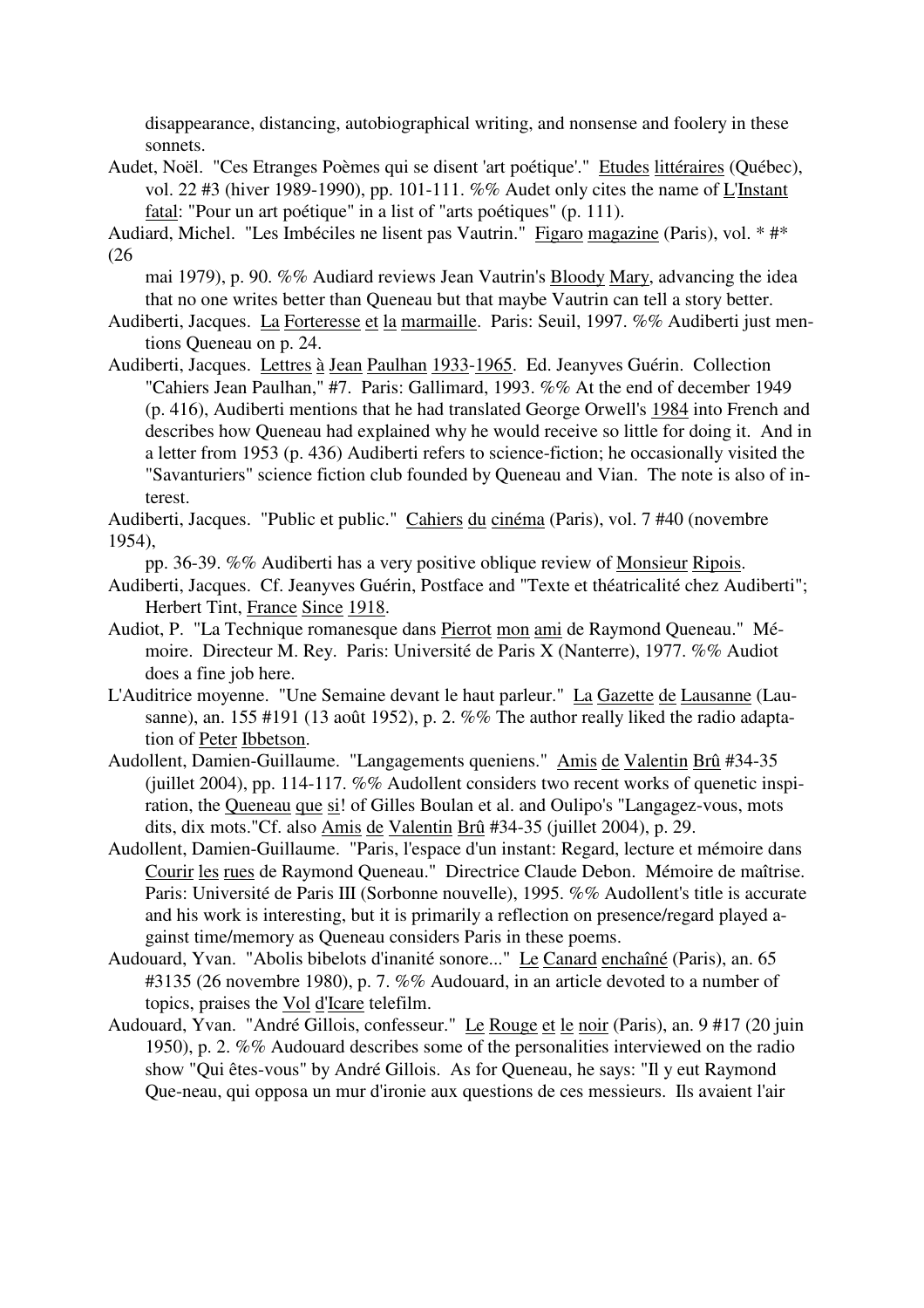désem-parés et un peu vexés, comme un fakir qui essaie d'endormir un client, et qui n'arrive qu'à le faire rigoler."

- Audouard, Yvan. "Un Entretien avec le père de Zazie." Le Nouveau Candide (Paris), vol. \* #29 (16 novembre 1961), p. 15. %% Audouard has a tough time getting Queneau to talk, even though he introduces the question of the theater version of Loin de Rueil and Queneau's possible authorship of On est toujours trop bon avec les femmes.
- Audouard, Yvan. "Les Histoires de France-dimanche." France-dimanche (Paris), vol. \* #148 (3 juillet 1949), p. 2. %% A bartender had met Queneau at Picasso's several years previously...

Audouard, Yvan. "Le Paris stupide." Le Canard enchaîné (Paris), an. 34 #1647 (14 mai 1952),

p. 6. %% Audouard states that "La comtesse M. de la F. est à Londres; son intérim est assuré par Raymond Queneau de l'Académie Goncourt, qui a lancé «Ne dites pas 'les starlettes sont des allumeuses' mais 'les starleuses sont des allumettes'»." Same story in Anon-ymous, "Potins du jour" and "Les Potins du jour"; Yvan Audouard, "Le Paris stupide"; Max Favalelli, "Tout en rêvant à son prochain film, Pagnol prend les escargots géants à la course..."; Carmen Tessier, "Les Potins de la commère" (13 mai 1952).

- Audouard, Yvan. "Voyons un peu." Paris-presse (Paris), an. \* #4426 (7 mars 1959), p. 2. %% Audouard points out that many people, even of a better class, have been imitating the more vulgar aspects of Zazie's way of talking, but he adds that in at least one case people had not waited for Zazie to appear....
- Audouard, Yvan, and André Parinaud. "Les Comptes fantastiques de M. Lévy." Paris-presse (Paris), an. \* #4419 (27 février 1959), p. 2E. %% The authors describe the steps in Lévy's acquiring the film rights to Zazie dans le métro. Cf. Anonymous, Announcement of the sale of the film rights to Zazie dans le métro; Henry Chapier, "Zazie-rama"; Jeander, "Zazie dans le métro."
- Audouard, Yvan, and André Parinaud. "Un Onzième Juré du Goncourt était dans le placard." Paris-presse (Paris), an. \* #\* (3 décembre 1958), p. 2E. %% Queneau and Hervé Bazin had discussed a possible 1958 prize winner over a meal in early november and were surprised to find him having a great deal of support at the election dinner.
- Audouard, Yvan, and André Parinaud. "Zazie dans l'impasse." Paris-presse (Paris), an. \* #4608 (7 octobre 1959), p. 2E. %% Two parents ask Queneau to preface the autobiography of their daughter, whose name is Zazie and whose language is like that of Queneau's heroine.
- Audouin, Philippe. "Les Basses Eaux." Express (Paris), an. 5 #322 (23 août 1957), p. 17. %% This is a pastiche of Queneau.
- Audouit, Jean-Pierre. "'Loin de Rueil' au T.N.P." Education nationale (Paris), vol. \* #32 (16 novembre 1961), p. 25. %% Audouit gives a balanced evaluation of this stage presentation.
- Auffret, Dominique. Alexandre Kojève: La Philosophie, l'état, la fin de l'histoire. Paris: Grasset, 1990. %% There is a list of the "séminaire" members by year and classification (p. 238), a commentary on Kojève's influence on Queneau and their relations (p. 259), Queneau's view of the Kojève-Bataille relationship (pp. 359-361), a good discussion of Queneau's "romans de la sagesse" (pp. 365-372), and an outline of the years 1921-1957 in Kojève's life (pp. 426-437). Auffret states, p. 259, that "Queneau ... se fait ... le scribe de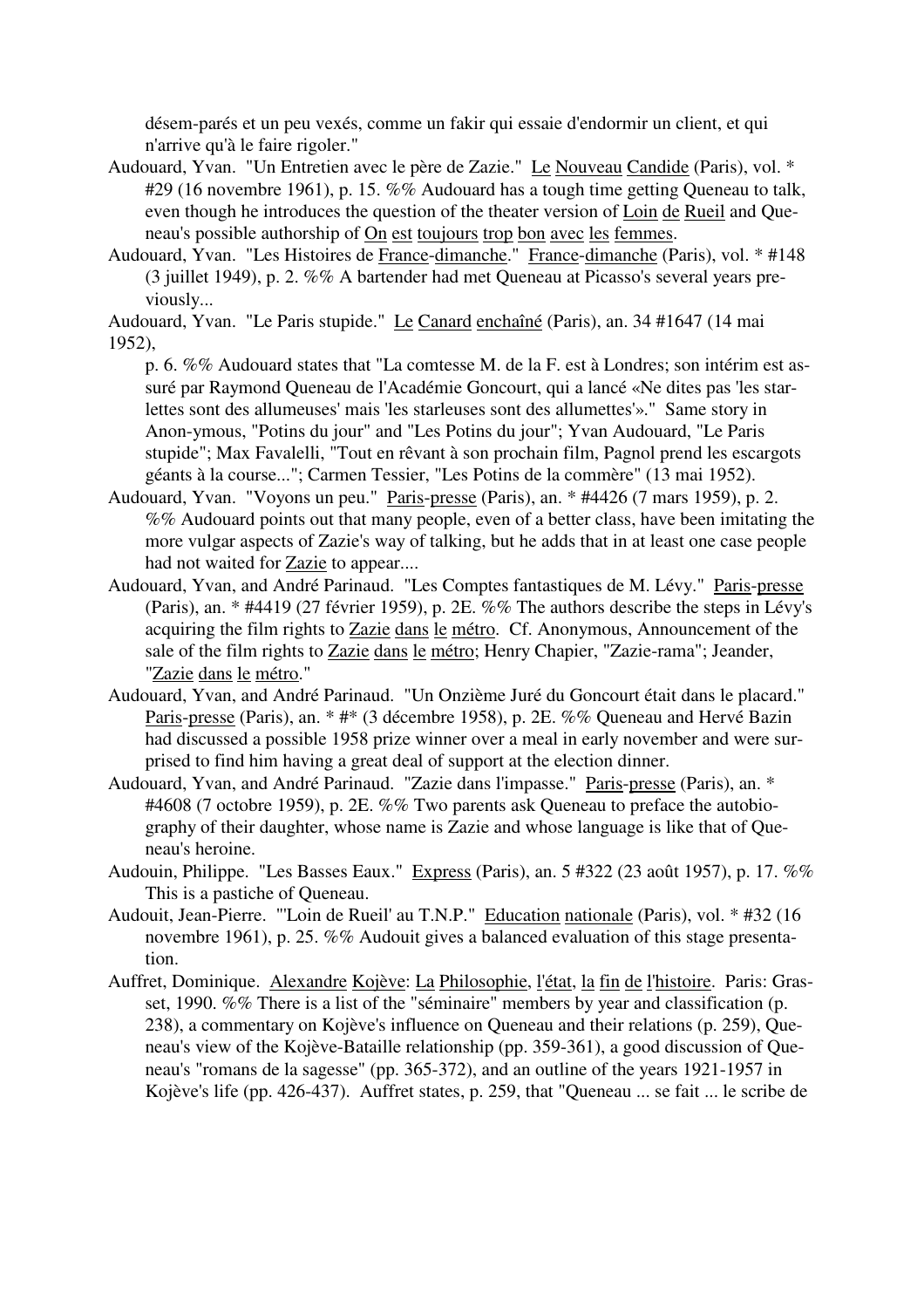Kojève dont il édite l'Introduction à la lecture de Hegel qui fut cependant entièrement rédigée de la main de Kojève."

Augier, Pierre. Cf. Queneau, "Intervention chez les écrivains scientifiques."

- Auphelle, Brigitte. "Les Jeux avec la langue chez Raymond Queneau à travers Zazie dans le métro et Les Fleurs bleues." Mémoire de maîtrise. Directeur Daniel Leuwers. Paris: Université de Paris III (Sorbonne nouvelle), 1981. %% Auphelle offers a very workmanlike treatment of this topic. She looks at "l'analyse du langage dans Zazie dans le métro," "l'analyse du langage dans Les Fleurs bleues," and "le langage, outil multiple pour jeux variés." [This work is available at the Centre de recherches "L'Esprit nouveau en poésie"; Institut de littérature française; université de Paris III; 13, rue de Santeuil, 75005. It will be necessary to contact Professeur Daniel Delbreil beforehand in order to receive authorization.]
- Auric, Georges. Cf. Véronique Mortaigne, "Les Noces prolifiques de la chanson populaire et du cinéma."
- Auriol, J. G. "Un Jeune Barde gaélique." Mercure de France (Paris), an. 46 #264 (= #898) (15 novembre 1935), pp. 177-181. %% Auriol considers Maurice O'Sullivan's Twenty Years A-Growing and mentions (p. 178) Queneau's coming translation.
- Aurouet, Carole. Cf. Daniel Delbreil, "Queneau-Prévert, Histoire et Paroles d'Instant fatal"; Danièle Gasiglia-Laster, "'Mon Associé M. Davis.' Du Roman de Jenaro Prieto au scénario de Raymond Queneau."
- Aury, Dominique. "Les Portes du songe." L'Arche (Paris/Angers), vol. 3 #7 (juillet 1946), pp. 163-165. %% Aury reviews Queneau's translation of George du Maurier's Peter Ibbetson. Cf. Madeleine Velguth, "Peter Ibbetson ou le spectacle du rêve dans Loin de Rueil."
- Aury, Dominique. Cf. James Bone, "Woman Unveiled as Porn Author"; John De St. Jorre, "The Unmasking of O"; Julia Llewellyn-Smith, "Exploding Myths in the O-zone"; Jean Paulhan, Choix de lettres.
- Ausseur, Christine. Guide littéraire des monuments de Paris. Paris: Hermé, 1992. %% Ausseur cites various poems from Courir les rues on pp. 27-28, 46-47, and 126.
- Auster, Paul. Cf. Queneau, "Raymond Queneau."
- Autrand, Michel. Cf. Jacques Bersani, Michel Autrand, Jacques Lecarme, and Bruno Vercier, ed., La Littérature en France depuis 1945.
- Avalla-Arce, Juan Bautista. CR of A. A. Denys Armand Gonthier's El Drama psicologico del 'Quijote'." Hispanic Review (Philadelphia), vol.33 #4 (october 1965), pp. 410-411. %% Avalla-Arce simply cites, in a footnote, Saturnin's comments on the two great faults of modern philosophy (Le Chiendent, towards the end of chapter 6).
- Avtuhovich, T. E. Cf. Tatiana Bonch-Osmolovskaia, "Some Methods of Literary Creation by
- the Oulipo."  $[[\_] \cdot \underline{\hspace{1cm}}]$ ]<br>Ayache, Alain. "Dix hommes en colère." <u>Aux Ecoutes</u> (Paris), an. 40 #1794 (5 décembre 1958), pp. 28-30. %% This is a silly story about a fictitious Goncourt dinner.
- Aymé, Marcel. Derniers Contes du chat perché. Ill. Lesly Queneau. Paris: Gallimard, 1958. %% Cf. Dominique Jamet, "Marcel le bien Aymé et autres."
- Aymé, Marcel. Lettres d'une vie. Ed. Christiane et Michel Lécureur. Paris: Les Belles Lettres / Archimbaud, 2001. %% The Lécureurs have included five letters from Aymé to Queneau. On 4 décembre 1939 Aymé writes of his life in Cap-Ferret and how much he likes Un Rude Hiver (pp. 257-259). The letter of 4 août 1949 speaks of how few of the works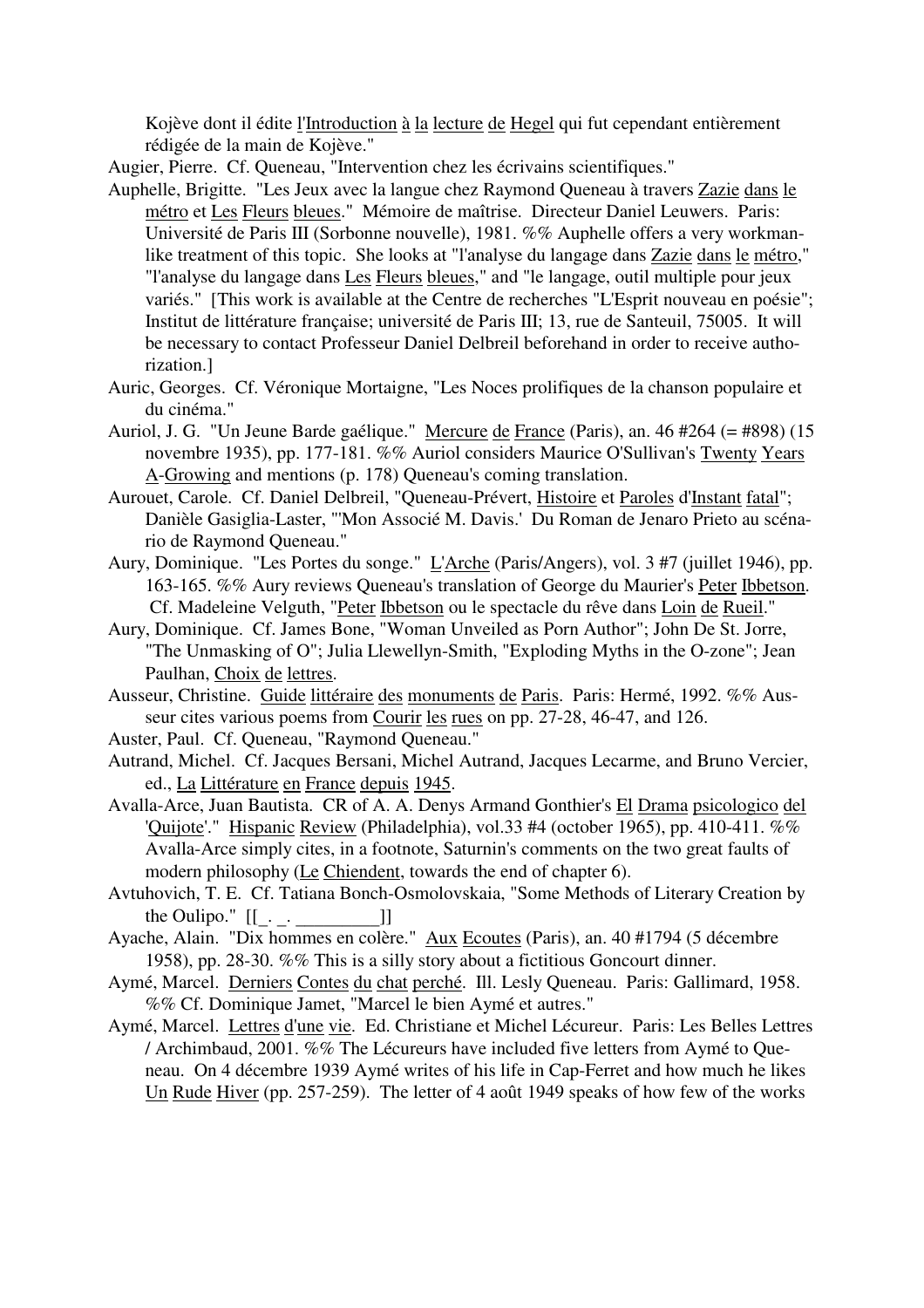included in Pour une bibliothèque idéale he had read and teases Queneau about including none of Queneau's own works (p. 259). Two letters from the end of september 1950 concern Aymé's dislike of Boccaccio and the difficulties he has in trying to write something about him for Queneau, probably for Les Ecrivains célèbres which Queneau was editing; the actual article appeared in volume II, pp. 52-53, and was done by roger Nimier. The last letter, dated 2 avril 1955, seems to indicate that Aymé had been working on a mathematical problem at Queneau's instigation (p. 261). Cf. Bertrand Tassou, "Raymond Queneau et Marcel Aymé, correspondances."

- Aymé, Marcel. "Semaine de violence." Marianne (Paris), an. 3 #112 (12 décembre 1934), p. 8. %% Aymé does not so much review Queneau's Gueule de Pierre as refer to it.
- Aymé, Marcel. Cf. Anonymous, "Le Livre le plus curieux du siècle"; Alexandre Astruc, "A Propos de Marcel Aymé et du Passe-muraille"; Norbert Czarny, "Il était perdu dans vos pensées"; Jean Datain, "Aspects du comique de sonorité"; Dominique Fabre, "Zazie s'en tape"; Michel Lécureur, ed., Album Marcel Aymé and Marcel Aymé: Un Honnête Homme; Jean-Pierre Mocky, "Mes dates clés"; Jean-Michel Pochet, "Victor Hugueau & Raymond Queno. H & Q"; François Porché, "La Chronique littéraire"; Jean Prasteau, "Queneau devant l'absurde"; Queneau and André Blavier, Lettres croisées 1949-1976, p. 30; Roger Rabiniaux, "Deux Honorables Anarchistes: Marcel Aymé et Raymond Queneau"; Bertrand Tassou, Bertrand Tassou, "Raymond Queneau et Marcel Aymé" and "Raymond Queneau et Marcel Aymé, correspondances."
- Aymon, Jean-Paul. "Queneau notre ami." Express (Paris), vol. \* #1439 (3 février 1979), pp. 36 and 39. %% Aymon sings the praises of the Pierrot mon ami film.
- d'Azay, Lucien. Nouveaux Exercices de style. Paris: Climats, 1996. %% D'Azay has written 9 pastiches of Queneau's story, imitating the styles of Alphonse Boudard, Marguerite Duras, Jean Echenoz, J.M.G. Le Clézio, Patrick Modiano, Pascal Quignard, Françoise Sagan, Jorge Semprun, and Philippe Sollers.
- Azema, Marie-France, Claude Baleydior, Jean Gruber, and Michel Mougenot. "Jeux poétiques." Enseignement 70 (Paris), vol. \* #49 (mars-avril 1972), pp. 26-29. %% The authors suggest teaching poetry by using the  $S + 7$  in various manners on a text or by performing an isovocalic permutation. Cf. the note at the end of the "Oulipo" subject entry for more information on isovocalism.
- B., A. "L'Existentialisme en bonnet carré." Les Nouvelles littéraires (Paris), an. \* #1325 (22 janvier 1953), p. 4. %% The author, probably André Bourin, notes the presence of Queneau at the inaugural lecture of Merleau-Ponty at the Collège de France. Cf. B. D., "M. Merleau-Ponty a magistralement commencé son cours de philosophie"; Louis Martin-Chauffier, "Depuis hier avec le professeur Merleau-Ponty ... la philosophie existentialiste est autorisée au Collège de France"; Pierre Mazars, "Maurice Merleau-Ponty dans la chaire de Bergson."
- B., A. "Ein Grotesk-Roman." Freies Wort (Berlin), an. 17 #4 (april 1966), p. %% The author gives a brief review of Heiliger Bimbam, Ludwig Harig and Eugen Helmlé's translation of Saint-Glinglin.
- B., A. "Six Inconnus." Le Monde (Paris), an. 30 #8981 (29 novembre 1973), p. 20. %% This author describes the new Gallimard Cahier de poésie, including how each of the six poets included was chosen by a recognized poet. Cf. Queneau, "Raymond Queneau présente Georges Clairefond."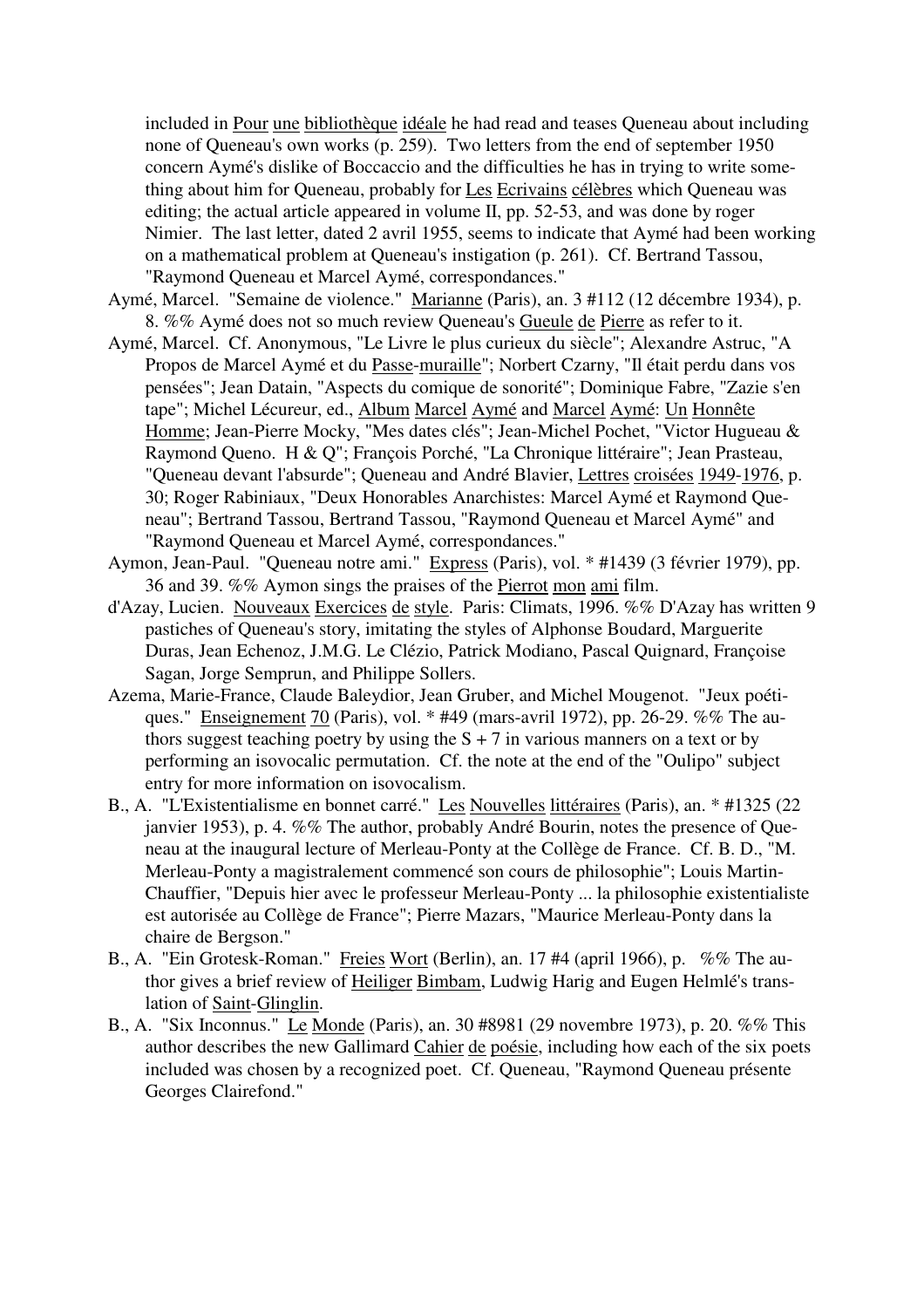- B., Ch. CR of Petite Cosmogonie portative. Contemporains (Paris), vol. \* #4 (avril 1951), p. 637. %% A curiously poetic brief review of the Petite Cosmogonie portative.
- B., J. CR of Bucoliques. Gazette des lettres (Paris), an. 3 #45 (20 septembre 1947), p. 12. %% The author, almost certainly Joë Bousquet, spends almost no time on this collection but looks instead at poetry, its readers, etc.
- B., J. R. CR of Barbara Wright's translation of Exercises in Style. Critical Quarterly (Hull, England), vol. 22 #2 (summer 1980), p. 91. %% This is a very brief and positive review. The author is almost certainly J. R. Banks, one of the editors of Critical Quarterly.
- B., J. "Queneau (Raymond). Exercices de style." La Gazette des lettres (Paris), an. 3 #4 (26 juillet 1947), p. 12. %% This is a review of Les Exercices de style which doesn't say much but which compares this work to André Breton and Paul Eluard's Immaculée Conception.
- B., L. "Les Livres qu'il faut lire." Profil littéraire de la France (Nice), an. 4 #12 (janvier 1943),
	- p. 51. This brief note on Pierrot mon ami is clear and quite positive.
- B., M. L. "Tout Queneau: Bravo." Le Monde (Paris), an. 37 #11134 (16 novembre 1980), "Le Monde dimanche," p. xi. %% The author is enthusiastic about the Le Vol d'Icare telefilm.
- B., R. CR of Pierrot amico mio. Il Segno (Vicenza), an. # (15 giugno 1947), p. %% The author likes Queneau's novel but thinks that he is still raw and searching for his way.
- B., R. "L'Homme aux yeux clairs." Libération (Paris), an. \* #1690 (25 octobre 1986), p. 35. %% The author reviews a revived cowboy movie which would be shown in a few days, and he mentions Queneau's movie-going as a boy.
- B., R. "Zazie dans le métro." Libération (Paris), an. \* #1687 (22 octobre 1986), p. 49. %% The author reviews the film of Zazie dans le métro, concentrating on Malle's deviations from the original text and including a direct citation of Malle's intentions. This is in the context of the "Studio 43" celebration of the films made from Queneau's novels.

van Baardewijk, J., A. van der Linden, and M. Niessen. "Zazie dans les polders -- Astérix chez

les Bataves: Le Jeu de mots est-il vraiment intraduisible?" Contrastes: Revue de l'Association pour le developpement des études contrastives (Paris), an. 8 #16 (mai 1988), pp. 29- 48. %% The authors discuss translation problems posed by Zazie dans le métro, On est toujours trop bon avec les femmes, and Astérix.

- Baby, Yvonne. "Louis Malle parle de son film Zazie dans le métro." Le Monde (Paris), an. 17 #4905 (27 octobre 1960), p. 13. %% Malle describes what was on his mind while he was planning and directing the film.
- Bachat, Charles. CR of Emmanuël Souchier's Raymond Queneau. Kritikon litterarum (Frankfurt), an. 19 #1-2 (\* 1992), pp. 32-34. %% Bachat gives a rather thorough analysis and a positive evaluation.
- Bachelard, Gaston. Cf. Daniel Compère, "Raymond Queneau et le spectacle du futur"; Michel Lécureur, Raymond Queneau, p. 257; Jean Lescure, Un Eté avec Bachelard and "Gaston Bachelard"; Jean-Dominique Rey, "Bachelard le sourcier et quelques autres..."
- Bachmann, Jakob. "Mehr als Wortspiele. Zu Raymond Queneaus 'Morale élémentaire'." Neue

Zürcher Zeitung (Zürich), an. 197 #59 (11 märz 1976), p. 29. %% This article is directly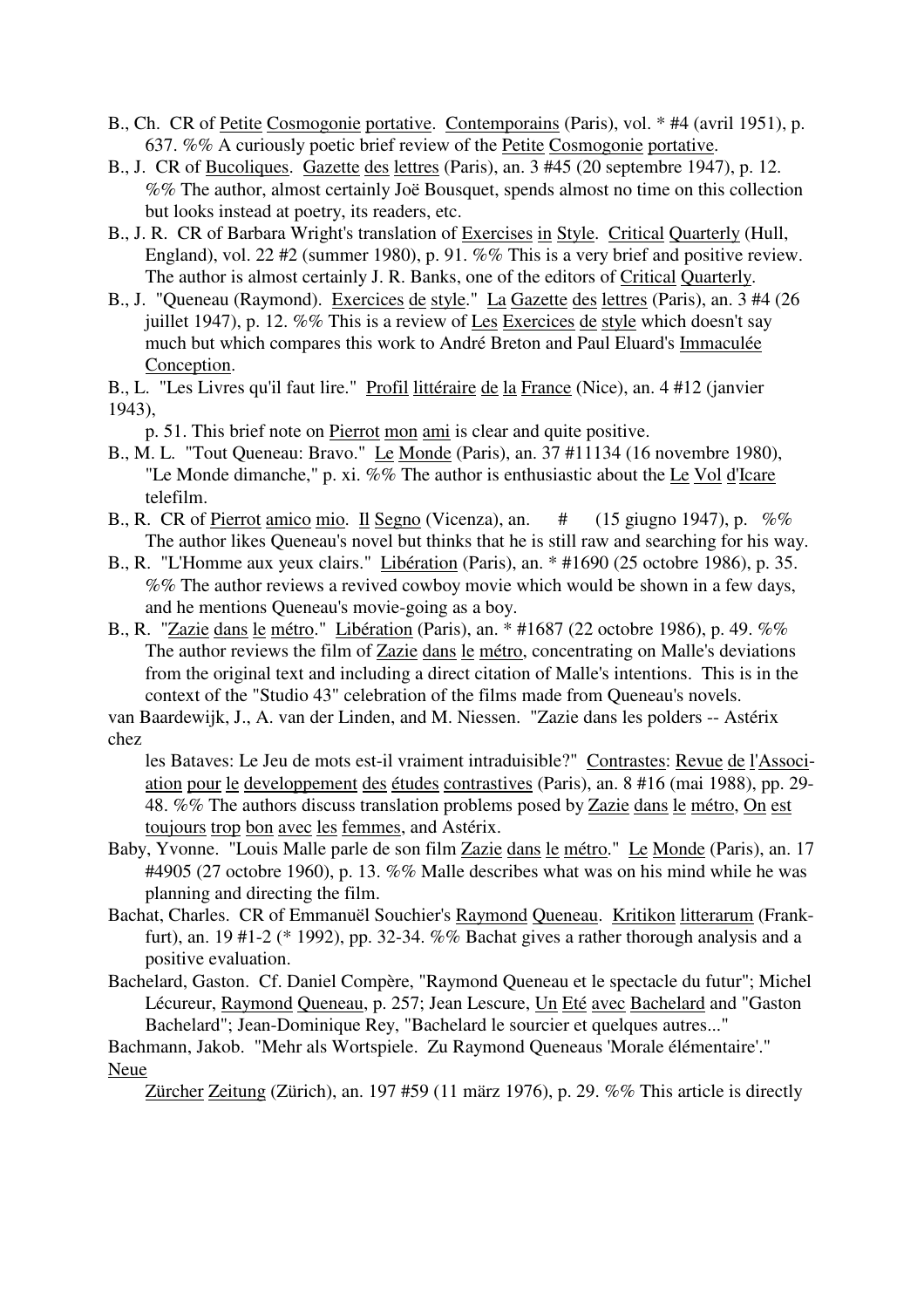on the Morale élémentaire rather than on a translation.

Bäckvall, Hans. "Verbes déclaratifs in Français et en Espagnol." Revue de linguistique romane

(Strasbourg), vol. 63 #251-252 (juillet-décembre 1999), pp. 509-544. %% Bäckvall's article is quite technical and oriented towards linguistics, only referring to Zazie dans le métro by name on p. 513 and then citing examples from it afterwards.

Bacon, Josephine. Cf. Emmanuël Souchier, "Raymond Queneau: The Form and Meaning of a Manuscript."

- Bacquelaine, Yves. "Pierrot le policier caché. Le Roman policier dans Pierrot mon ami de Raymond Queneau. Etude de génèse." Mémoire de licence. Directeur Jean-Marie Klinkenberg. Liège: Université de Liège, 1981. %% This is a very detailed study and includes a careful textual comparison of the 1942 Gallimard and the Folio editions.
- Bacri, Roland. "Du bon emploi de la chanson." Le Canard enchaîné (Paris), an. 70 #3357 (27 février 1985), p. 6. %% Bacri has vaguely imitated the first two strophes of Queneau's Si tu t'imagines: "La Pendule."

Bacri, Roland. "Luth pour l'environnement." Libération (Paris), an. \* #3718 (29 janvier 1992),

p. 6. %% Bacri his written a pastiche of Queneau's L'Instant fatal: "Pour un art poétique (ix)." This is not the same text as in his "PTT plus haut que son derrière."

- Bacri, Roland. "La Pendule (de Raymond Queneau)." Le Canard enchaîné (Paris), an. 70 #3357 (27 février 1985), p. 6. %% Another of Bacri's pastiches of Queneau, this one from L'Instant fatal.
- Bacri, Roland. Le Petit Littré illustré. Paris: Balland, 1971. %% This has a series of weak puns on Queneau's name.
- Bacri, Roland. "PTT plus haut que son derrière." Le Canard enchaîné (Paris), an. 75 #3622 (28 mars 1990), p. 5. %% Bacri bases his poem on L'Instant fatal: "Pour an art poétique (ix)." This is not the same text as in his "Luth pour l'environnement."
- Bacri, Roland. "Saisons d'arrêt, saisons de correction." Le Canard enchaîné (Paris), an. 71 #3436 (3 septembre 1986), p. 7. %% Bacri uses an approximation of Queneau's "Si tu t'imagines."
- Bacri, Roland. "Si tu dis machine..." Le Canard enchaîné (Paris), an. 65 #3088 (2 janvier 1980), p. 6. %% This is a pastiche of Queneau's "Si tu t'imagines..." relating to a current news item.
- Bacri, Roland. "Si tu t'imagines." Le Canard enchaîné (Paris), an. 53 #2031 (23 septembre 1968), p. 5. %% Bacri uses "Si tu t'imagines" as the basis for a pastiche.
- Bacri, Roland. "Si tu t'imagines..." Le Canard enchaîné (Paris), an. 43 #2286 (12 août 1964), p. 1. %% Bacri uses "Si tu t'imagines" as the basis for a pastiche aimed at the Viet Cong in general.
- Bacri, Roland. "Les Travailleurs en luth." Le Canard enchaîné (Paris), an. 70 #3360 (20 mars 1985), p. 7. %% Bacri creates a pastiche from Queneau's L'Instant fatal: "Pour un art poétique (v)," staying moderately close to the original.
- Bacri, Roland. "Voeux à la Zazie." Le Canard enchaîné (Paris), an. 67 #3244 (29 décembre 1982), p. 6. %% Bacri just imitates Queneau's "Zazie" style (at a distance) in his good wishes for the new year.
- Bacri, Roland. "Zazie dans le métro. Station 'République'." Le Canard enchaîné (Paris), an.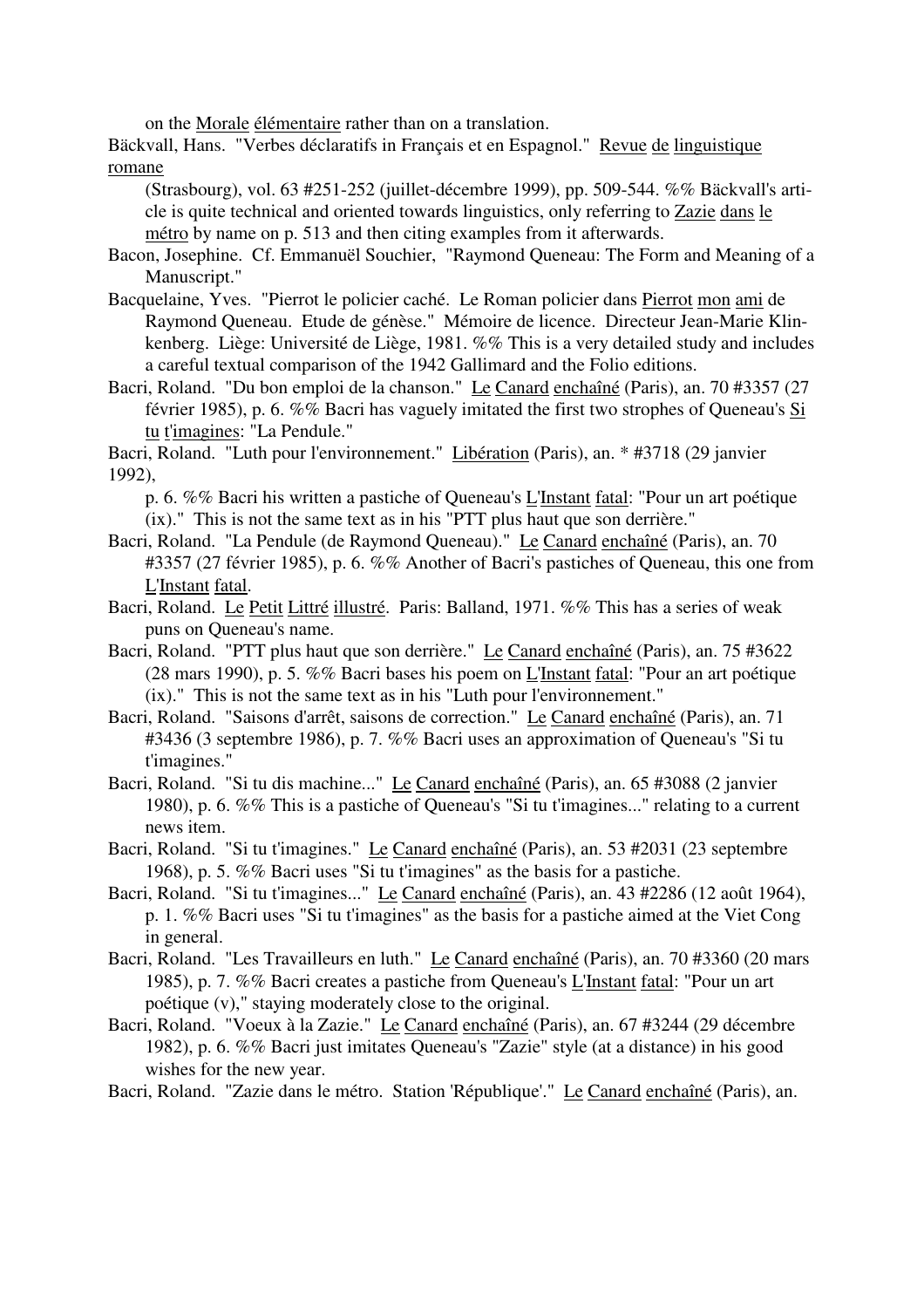41 #2085 (2 novembre 1960), pp. 1 and 4. %% Bacri does a quick pastiche scan of the current political situation in the framework of Zazie dans le métro's first chapters.

- Baehr, Rudolf. Cf. Wolfgang Pöckl, "Fachjargon mit Narrenhut: Anmerkungen zum verfremdeten Technolekt Raymond Queneaus."
- Baetens, Jan. "'Bis Repeteta Placent'? Enkele Nota's Rond het Begrip 'Herhaling' in hedendaagse Literatur." Spiegel der Letteren (Leuven, Belgique), an. 42 #3-4 (\* 2000), pp. 331-340. %% Baetens mentions Queneau and describes the work of the Oulipo on pp. 334-335 and then notes Cent Mille Milliards de poèmes on p. 339.
- Baetens, Jan. "L'Ecriture de la contrainte ou la morale de 'Don Evané Marquy'." Rivista di letterature moderne e comparate (Firenze), vol. 38 #2 (aprile-giugno 1985), pp. 175-188. %% Baetens devotes five pages to discussing the nature and value of constraints for literary creation before considering just how L'Instant fatal: "Don Evané Marquy" functions.
- Baetens, Jan. L'Ethique de la contrainte (Essai sur la poésie moderne). Leuven, Belgique: Uitgeverij Peeters, 1995. %% The chapter "De l'humour à l'écriture: 'Don Evané Marquy'" (pp. 26-38) is related to his "L'Ecriture de la contrainte ou la morale de 'Don Evané Marquy'," but they are not at all the same text. Baetens mentions Queneau on pp. 14, 17, 18, 22, 25, and 70 as well.
- Baetens, Jan. "Free Writing, Constrained Writing: The Ideology of Form." Poetics Today (Tel Aviv), vol. 18 #1 (spring 1997), pp. 1-14. %% Baetens mentions Queneau, the Oulipo, and a number of quenotic authors in his consideration of "the focus of constrained writing on what is called a text; its transformation of the traditional rule of the author; the problematic relationship between the formulation of the constraint and its practical realization; and, finally, the growing importance of the constraint's host medium."
- Baetens, Jan. Cf. Krzysztof Sobczynski, "Contraintes, je vous haïsme."
- Bagoly, Suzanne. "Le Centre de documentation Raymond Queneau à Verviers." Lectures (Liège), an. 11 #59 (janvier-février 1991), pp. 19-20. %% Bagoly lays out the origin, profile, and ambiance of the CDRQ.
- Bagoly, Suzanne. "Notice complémentaire au texte de Charles Kestermeier, 'Chiffres arrondis'." Amis de Valentin Brû #8 (septembre 1997), pp. 25-26. %% Bagoly offers a complement to Kestermeier's arithmetic treatment of certain numbers in Les Derniers Jours.
- Bagoly, Suzanne. "Queneau. Les Derniers Jours un peu plus tard." Ecritures (Liège), vol. \* #2 (printemps 1992), pp. 65-82. %% Bagoly offers a very worthwhile article on Queneau's views on autobiography in terms of the publication history and the "definitive" text of Les Derniers Jours.
- Bagoly, Suzanne. Cf. Anonymous. "La Gardienne du fond Queneau"; Jean-Michel Bragard, "C.D.R.Q. + R.I.P."; D. C., "'Francolivres,' le salon des éditeurs régionaux élit domicile à Verviers." Look also under her married name, Suzanne Meyer-Bagoly.
- Baier, Lothar. "In die Tinte gesetzt. Raymond Queneau: Der Flug des Ikarus." Frankfurter Allgemeine Zeitung (Frankfurt-am-Main), an. \* #242 (18 oktober 1969), "Literaturblatt," p. 5. %% CR of Eugen Helmlé's German translation of Der Flug des Ikarus
- Baignières, Claude. "La 'Revue' de Roland Petit." Le Figaro (Paris), an. 130 #3753 (1<sup>ier</sup> octobre 1956), p. 12. %% Baignières gives a fairly detailed but negative review of Roland Petit's show.

Bailey, Hilary. "Down in the Forest." The Guardian (Manchester), an. \* #\* (29 january 1981),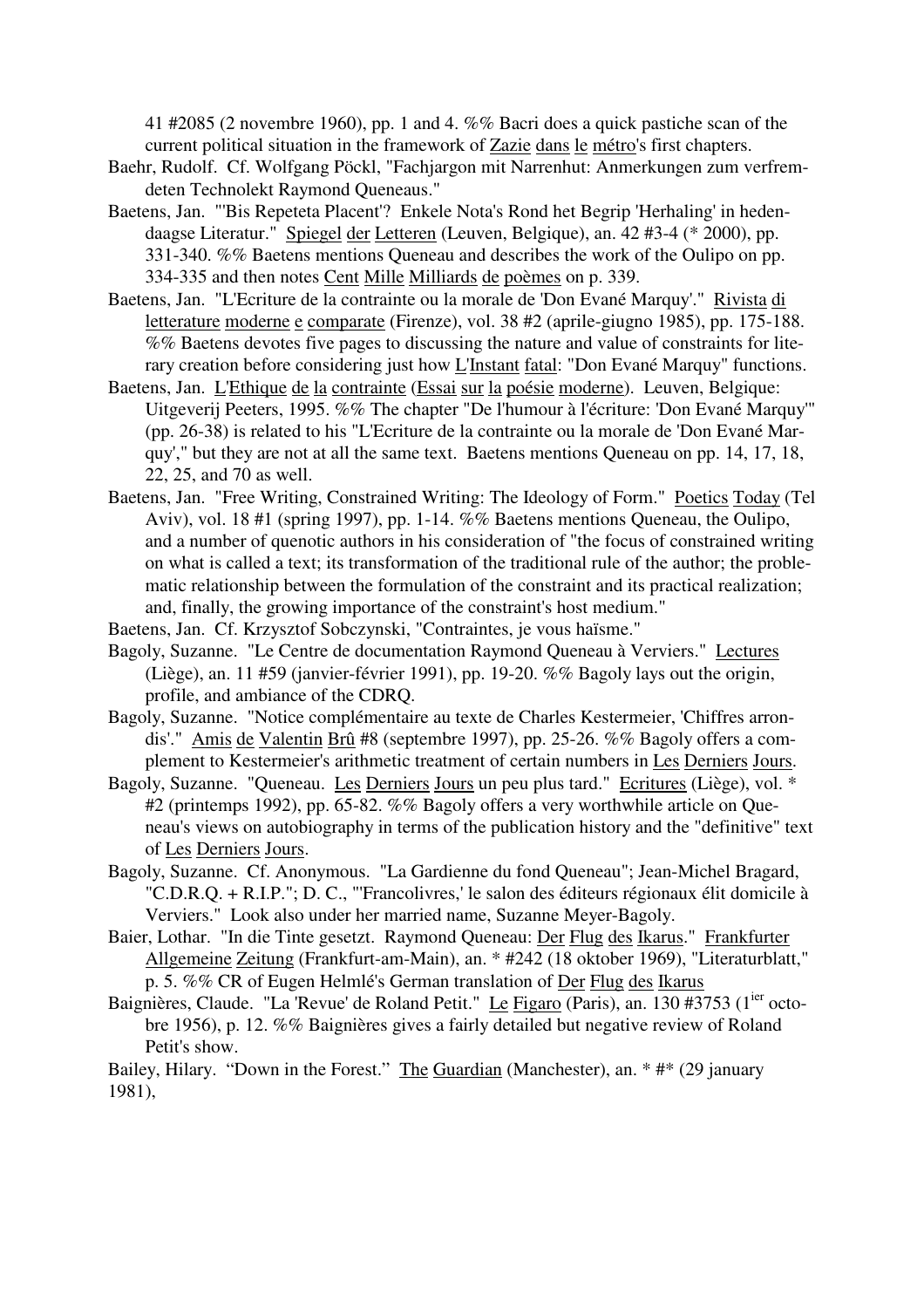p. 7. %% Bailey gives an ordinary review of We Always Treat Women Too Well, but with a little twist --- "Mickey Spillane sung by Maurice Chevalier."

Bailey, R. N. N. Cf. Stella M. Freshney, "A Reading of Le Dimanche de la vie by Raymond Queneau: Structure and Significance."

Baillaud, Bernard. "Bossu, l'apocope et l'inconnaissance (petite fable)." Collection Micro - Pe-

tite Bibliothèque quenienne, #3. Toulouse: CIDRE-Animation, 1992. %% Baillaud claims that the character of Bossu in Les Enfants du Limon is not unlearned but quite the oppo-site because of the Latin root hinted at by Queneau's elision of the first letter of "ignare."

- Baillaud, Bernard. "Les Enfants du Limon, roman d'autorité." In Le Divin, discours encyclopédique. Ed. Denis Hüe. Actes du colloque de Mortagne-au-Perche, 3-4 avril 1993. Caen: Paradigme, 1994, pp. 31-78. %% Baillaud brings much information to light and has many interesting insights on Les Enfants du Limon, but this does not quite add up to a fo-cussed article with a clear center or thesis. He says that this essay is on authority (politi-cal, pedagogical, religious, and creative) but spends most of his time speaking about Saint Anthony of Padua, the patron of the lost and found (which introduces a certain circularity into the text), the idiot or "simple" (especially the islamic "marabout"), the "fou" (more or less "littéraire"), and the "brave type." This volume is also Cahiers Diderot (Le Mesnil-Brout, Orne) #3.
- Baillaud, Bernard. "Raymond Queneau autour d'Une Histoire modèle: L'Histoire, le malheur, le récit. (I)" In L'Histoire, le savoir, le temps: Discours encyclopédiques. Ed. Bernard Baillaud, Jérôme de Gramont, and Denis Hüe. Actes du colloque de Mortagne-au-Perche, avril 1994. Rennes: Presses universitaires de Rennes and Association Diderot, 1995, pp. 25-59. %% Baillaud presents and discusses sources and influences for Une Histoire mo- dèle and almost entirely avoids any direct analysis. This is a most valuable work for any-one wishing to study Queneau's essay. This volume is also Cahiers Diderot (Le Mesnil-Brout, Orne) #7.
- Baillaud, Bernard. "Raymond Queneau autour d'Une Histoire modèle: L'Histoire, le malheur, le récit. (II)" In Auteurs, lecteurs, savoirs anonymes. "Je" et encyclopédies. Ed. Bernard Baillaud, Jérôme de Gramont, and Denis Hüe. Actes du colloque de Mortagne-au-Perche, avril 1995. Rennes: Presses universitaires de Rennes and Association Diderot, 1995, pp. 163-190. %% Baillaud develops his commentary on Queneau's ideas of History almost exclusively on the basis of the Noah story in Genesis. In this regard he describes a short story by Robert Francis which Queneau read in 1941 and writes of how Queneau relates to the Noah story in his Fleurs bleues, Fendre les flots, encyclopedism, and Un Rude Hiver. Baillaud advances many small congruencies and facts (e.g. from Queneau's work-ing notes) but does little to show any direction or meaning to their totality. This volume is also Cahiers Diderot (Le Mesnil-Brout, Orne) #8.
- Baillaud, Bernard. "Raymond Queneau, l'encyclopédie et la fiction." In L'Ecriture du savoir. Ed. anonymous. Actes du colloque de Bagnoles-de-l'Orne, 7 avril 1990. Le Mesnil-Brout (Orne): Association Diderot, l'Encyclopédisme & autres, 1991, pp. 85-94. %% Baillaud has some interesting information on Queneau's encylopedism, but he doesn't really develop any insights or conclusions to the extent that he might. This volume is also Cahiers Dide- rot (Le Mesnil-Brout, Orne) #3.